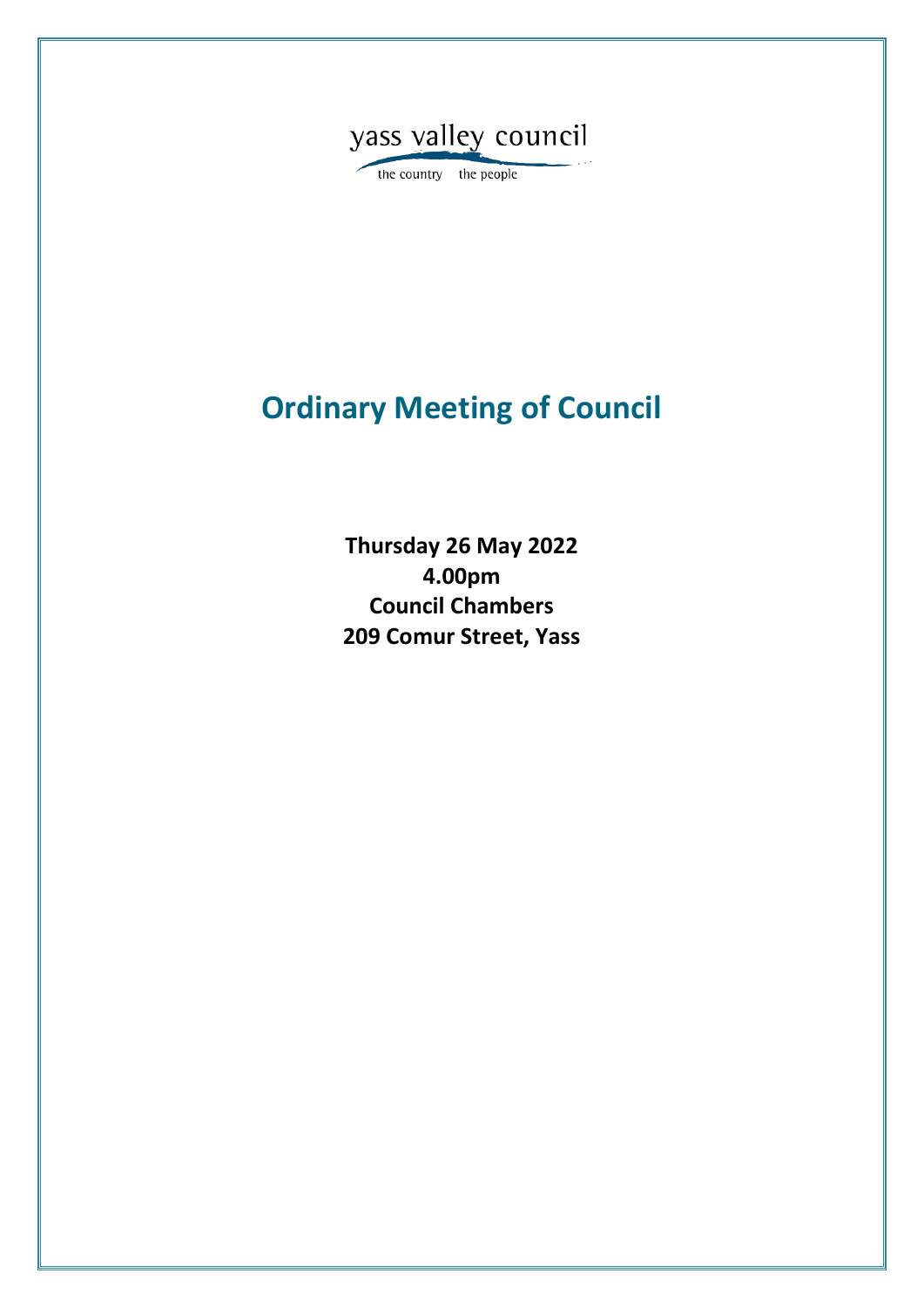| <b>PRAYER:</b>    |                                                                                                                                |
|-------------------|--------------------------------------------------------------------------------------------------------------------------------|
| <b>All Stand:</b> |                                                                                                                                |
| Mayor:            | Let us be still and remember the presence of God. As we<br>commence our meeting let us together pray for<br>quidance and help. |
| All say together: |                                                                                                                                |
|                   | Almighty God, we ask your blessing upon this Council.                                                                          |
|                   | Direct and prosper our deliberations to the true welfare<br>of Australia and the people of Yass Valley Amen.                   |

# **FUTURE MEETINGS**

| <b>June 2022</b> |        |                                    |
|------------------|--------|------------------------------------|
| Thursday 23rd    | 4.00pm | <b>Ordinary Meeting of Council</b> |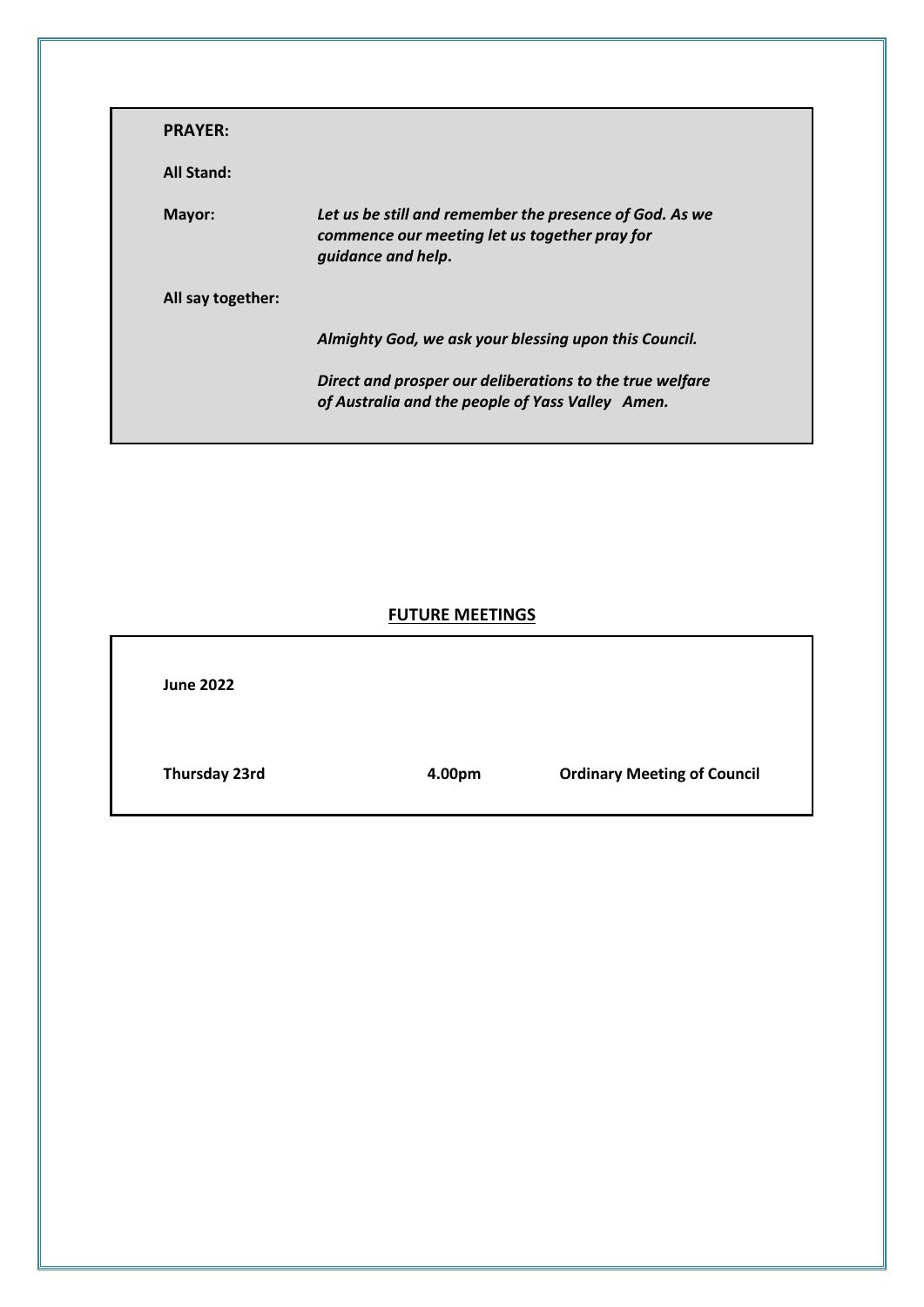# **Ordinary Meeting of Council A G E N D A**

# **Open Forum Page No. Page No. Page No. Page No. Page No. Page No.**

# **Webcasting**

This meeting is being webcast, a reminder to those in attendance that you should refrain from making any defamatory statements.

# **Acknowledgement of Country**

I acknowledge that we are meeting on the ancestral land of the Ngunnawal people. I recognise the Ngunnawal as the traditional custodians and pay respect to the Elders of the community and their descendants.

**1. Prayer**

| 2.  | <b>Apologies</b>                                                               |
|-----|--------------------------------------------------------------------------------|
| 3.  | <b>Declaration of Pecuniary Interests/Special Disclosures</b>                  |
| 4.  | <b>Confirmation of Minutes</b>                                                 |
| 5.  | <b>Mayoral Minute</b>                                                          |
| 5.1 | Mayoral Minute - Australian Local Government Association 2022 Federal Election |
| 6.  | <b>Reports to Council</b>                                                      |
| 6.1 | Development Application No DA200151 - Quarry Rehabilitation, 1170              |
| 6.2 |                                                                                |
| 6.3 |                                                                                |
| 6.4 |                                                                                |
| 6.5 |                                                                                |
| 6.6 |                                                                                |
| 6.7 | Inquiry - Health Outcomes and Access to Health and Hospital Services in Rural, |
| 6.8 |                                                                                |
| 6.9 |                                                                                |
| 7.  | <b>Notice of Motion</b>                                                        |
| 7.1 |                                                                                |
| 7.2 |                                                                                |
| 8.  | <b>Questions with Notice</b>                                                   |
|     | Nil                                                                            |
| 9.  | <b>Minutes and Recommendations of Council Committees</b>                       |
| 9.1 |                                                                                |
| 9.2 | Minutes of the Local Rescue Committee and Local Emergency Management           |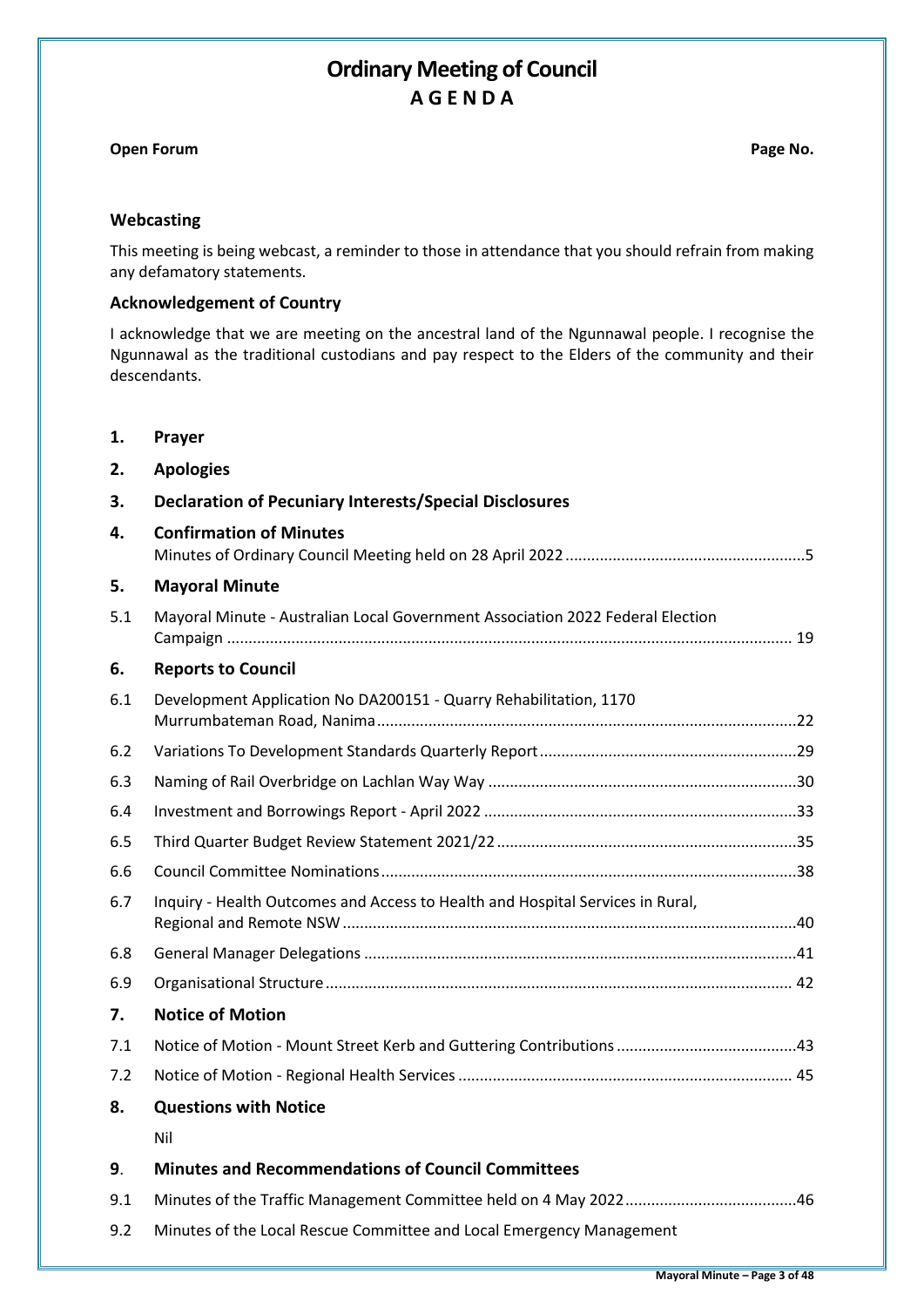Committee held on 12 May 2022 ............................................................................................... [48](#page-47-0)

# **10. Confidential Matters**

Nil

# **Close of Meeting Time**

**Chris Berry GENERAL MANAGER**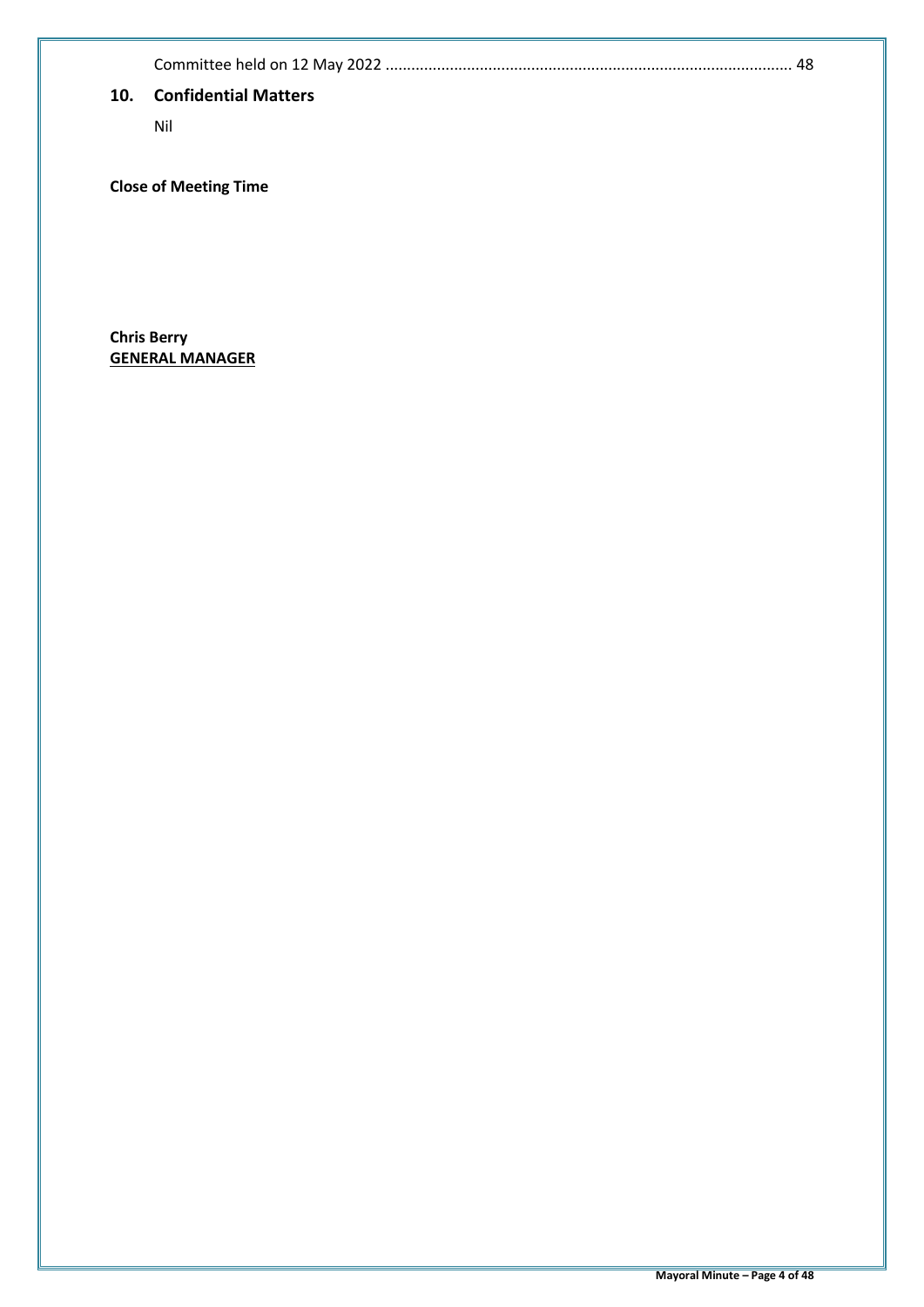<span id="page-4-0"></span>yass valley council

the country the people

# **Minutes of the Ordinary Meeting of Council**

**Thursday 28 April 2022** 4.00pm Council Chambers 209 Comur Street, Yass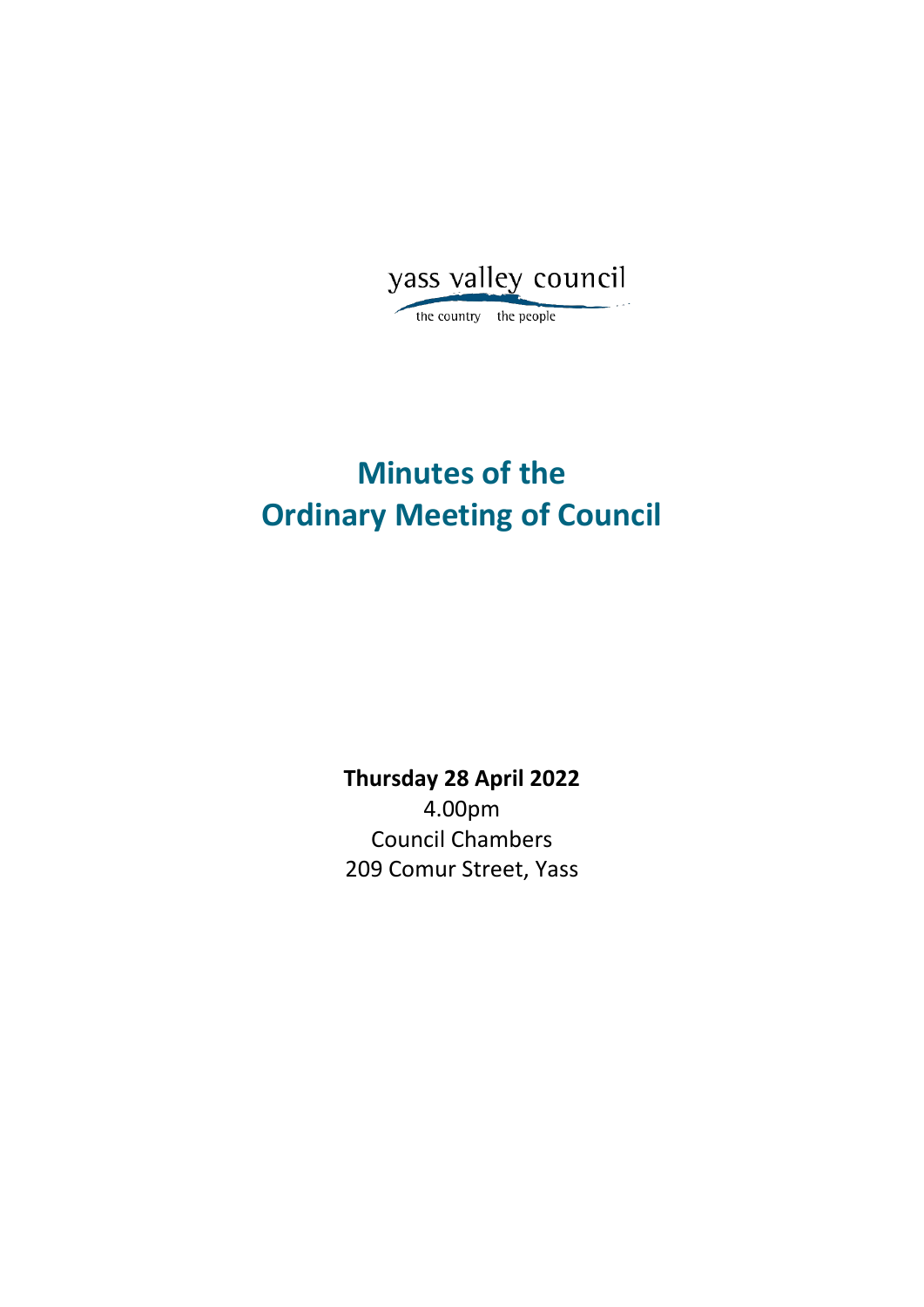# **Table of Contents**

| 1.   |                                                                                        |
|------|----------------------------------------------------------------------------------------|
| 2.   |                                                                                        |
| 3.   |                                                                                        |
| 4.   |                                                                                        |
| 5.   |                                                                                        |
| 5.1  |                                                                                        |
| 6.   |                                                                                        |
| 6.17 | Development Application No DA200273 - 66 Lot Community Title Subdivision - 2090 Sutton |
| 6.18 |                                                                                        |
| 6.1  |                                                                                        |
| 6.2  |                                                                                        |
| 6.3  | Development Consent No DA200277 - Draft Voluntary Planning Agreement, Subdivision, 927 |
| 6.4  | Development Consent No. DA175279C - Review of Determination, Montessori Pre-school, 37 |
| 6.5  | Development Application No DA210220 - Dwelling Addition (Deck), 5 Micalong Close, Wee  |
| 6.6  | Development Application No DA210260 - Storage Shed, 78 Red Hill Road, Bowning 7        |
| 6.7  | Crago Mill Precinct Business Case and Approval to Progress to Detailed Design          |
| 6.8  |                                                                                        |
| 6.9  |                                                                                        |
| 6.10 |                                                                                        |
| 6.11 |                                                                                        |
|      |                                                                                        |
| 6.13 |                                                                                        |
| 6.14 |                                                                                        |
| 6.15 |                                                                                        |
| 6.16 |                                                                                        |
| 7.   |                                                                                        |
| 8.   |                                                                                        |
| 9.   |                                                                                        |
| 9.1  | Minutes of the HumeLink Community Consultative Group held on 17 February 2022 13       |
| 9.2  | Minutes of the Audit, Risk & Improvement Committee held on 13 April 2022 13            |
| 10.  |                                                                                        |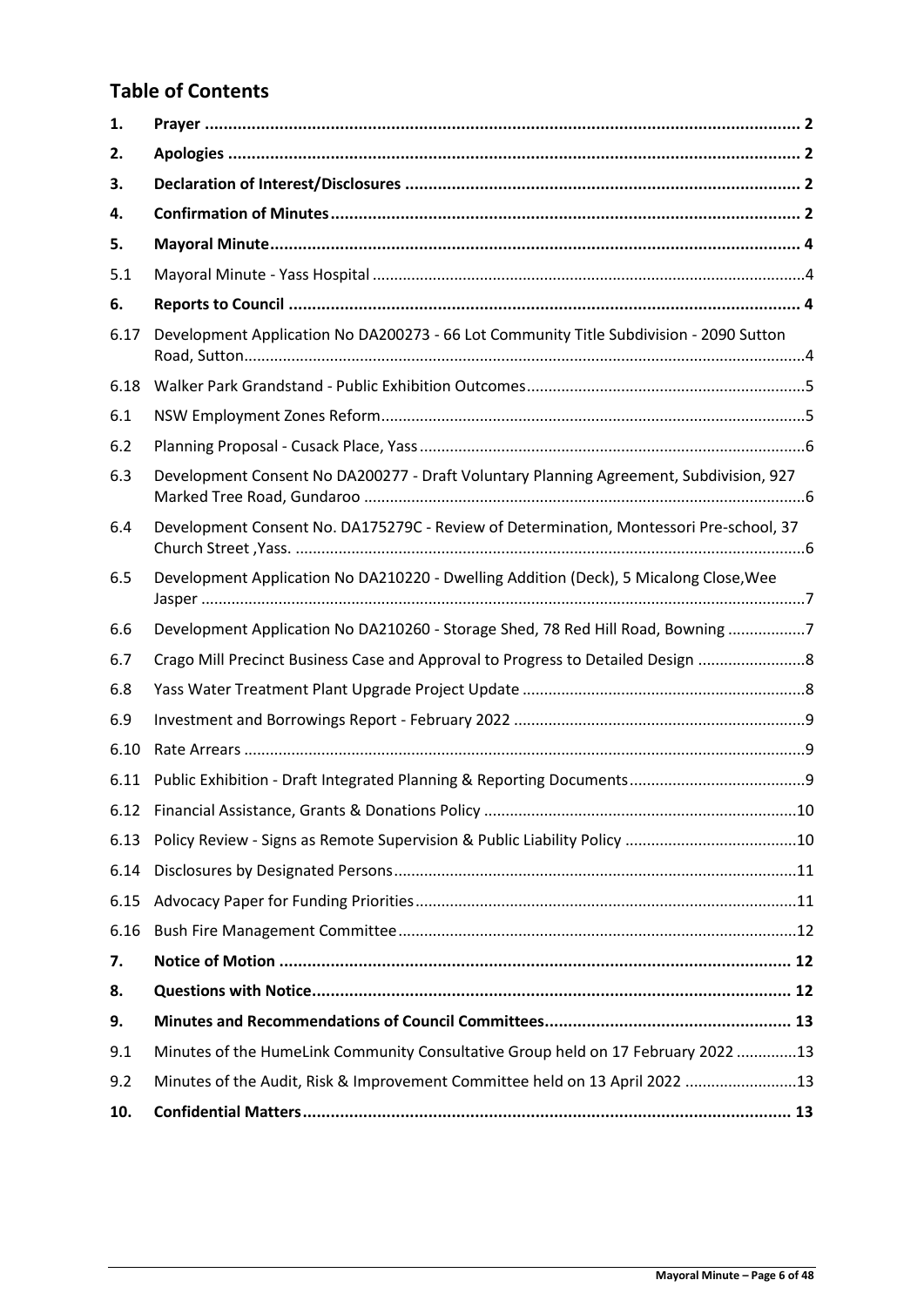# **Citizenship**

Mr Ralph Kunneke , Ralph Mr Daniel Puddick Ms Caroline Schuster

# **Open Forum**

# **Presentations to Council – Items on the Meeting Agenda**

- **Item 6.2 Planning Proposal – Cusack Place, Yass** Craig McGaffin
- **Item 6.5 DA210220 5 Micalong Close Wee Jasper** Elizabeth Robinson
- **Item 6.17 Development Application200273 – 2090 Sutton Road, Sutton** Elizabeth Slapp

# **Council Meeting - The Mayor declared the meeting open at 4.31 pm.**

# **Present**

Councillors Allan McGrath, Mayor, in the chair, Jim Abbey, Cecil Burgess, Kristin Butler, Adrian Cameron, Jasmin Jones, Cayla Pothan, Mike Reid and Kim Turner.

Also present were the General Manager – Chris Berry, Director of Planning & Environment – Julie Rogers, Director of Infrastructure & Assets – James Dugdell, Director of Corporate & Community – Lynette Safranek and Corporate Planning & Executive Support Officer – Shirree Garland.

# **Acknowledgement of Country**

# **1. Prayer**

# **2. Apologies**

Nil

# **3. Declaration of Interest/Disclosures**

**Councillor Pothan** declared a pecuniary conflict of interest in Item 6.1 – NSW Employment Zones Reform and stated that believed her interest would preclude her from voting.

**Reason:** Councillor Pothan declared an interest as she owns a business in the re-zoning area, and even thought this is just an administrative change she believe it would be appropriate not to participate in the discussion and decision making.

# **4. Confirmation of Minutes**

# *RESOLVED that the minutes of the Ordinary Council Meeting held on 24 March 2022 covered resolution numbers 58-99 inclusive, copies of which had been circulated to all Councillors, be taken as read and confirmed.*

# *(Reid/Burgess)* **100**

FOR: Councillors J Abbey, C Burgess, K Butler, A Cameron, J Jones, A McGrath, C Pothan, M Reid and K Turner

AGAINST: Nil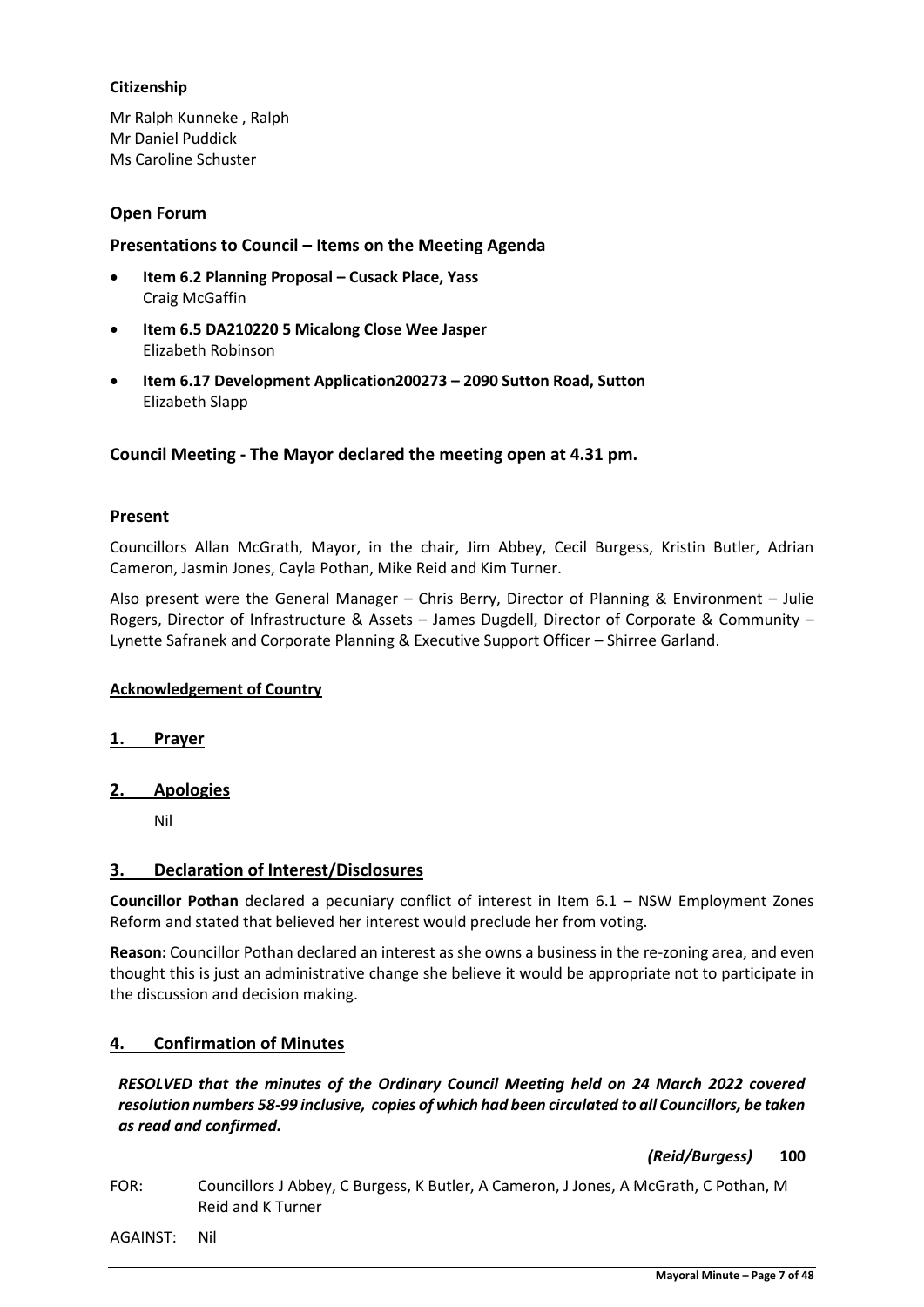# **Motion**

*RESOLVED that the following late report be accepted into the meeting for consideration:*

• *Item 6.17 – Development Application No DA200273 – 66 Lot Community Title Subdivision – 2090 Sutton Road, Sutton.*

*Turner/Abbey)* **101**

- FOR: Councillors J Abbey, C Burgess, K Butler, A Cameron, J Jones, A McGrath, C Pothan, M Reid and K Turner
- AGAINST: Nil

# **Motion**

# *RESOLVED that the following late report be accepted into the meeting for consideration:* • *Item 6.18 – Walker Park Grandstand – Public Exhibition Outcomes.*

# *(Turner/Pothan)* **102**

- FOR: Councillors J Abbey, C Burgess, K Butler, A Cameron, J Jones, A McGrath, C Pothan, M Reid and K Turner
- AGAINST: Nil

# **Motion**

# *RESOLVED that Item 6.17 – Development Application No DA200273 – 66 Lot Community Title Subdivision, 2090 Sutton Road, Sutton and Item 6.18 Walker Park Grandstand - Public Exhibition Outcomes be dealt with as the first and second items under Reports to Council.*

# *(Turner/Burgess)* **103**

- FOR: Councillors J Abbey, C Burgess, K Butler, A Cameron, J Jones, A McGrath, C Pothan, M Reid and K Turner
- AGAINST: Nil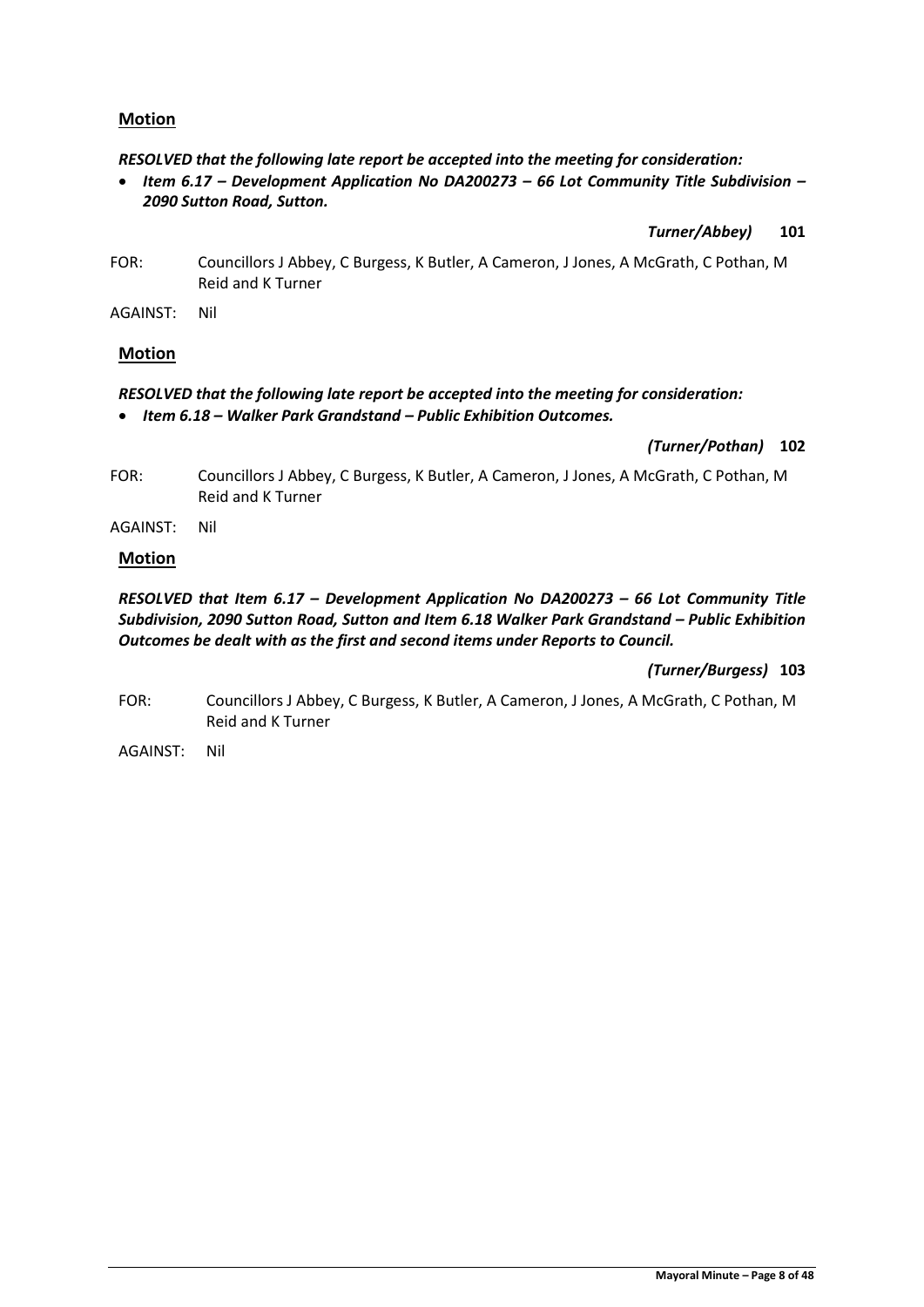# **5. Mayoral Minute**

# **5.1 MAYORAL MINUTE - YASS HOSPITAL**

# **SUMMARY**

Providing Councillors with an update following discussions with the Minister for Local Government and Member for Goulburn, the Hon Wendy Tuckerman MP, regarding the level of services at Yass Hospital.

# *RESOLVED that :*

- *1. The report from the Minister for Local Government and Member for Goulburn, the Hon Wendy Tuckerman MP on the level of services at the Yass Hospital be noted.*
- *2. The Yass Hospital be requested to provide a six monthly update to Council on the operations and future planning of health services in Yass Valley.*
- *3. The Yass Hospital consider including a Council representative on the Community Consultative Committee. Councillor Jones is nominated as Council's representative.*

*(Cameron/Pothan)* **104**

FOR: Councillors J Abbey, C Burgess, K Butler, A Cameron, J Jones, A McGrath, C Pothan, M Reid and K Turner

AGAINST: Nil

# **6. Reports to Council**

# **6.17 DEVELOPMENT APPLICATION NO DA200273 - 66 LOT COMMUNITY TITLE SUBDIVISION - 2090 SUTTON ROAD, SUTTON**

# **SUMMARY**

To present the assessment of Development Application No DA200273 for a 66 lot community title subdivision of Lot 1 DP 1272209, 2090 Sutton Road, Sutton. The application is presented to Council as it attracted four submissions. Relevant concerns can be addressed by conditions. Approval is recommended.

*RESOLVED that conditional Development Consent be issued for Development Application No DA200273 for a 66 community title subdivision of 2090 Sutton Road, Sutton.*

*(Jones/Pothan)* **105**

FOR: Councillors C Burgess, K Butler, J Jones, A McGrath, C Pothan, M Reid and K Turner

AGAINST: Councillors J Abbey and A Cameron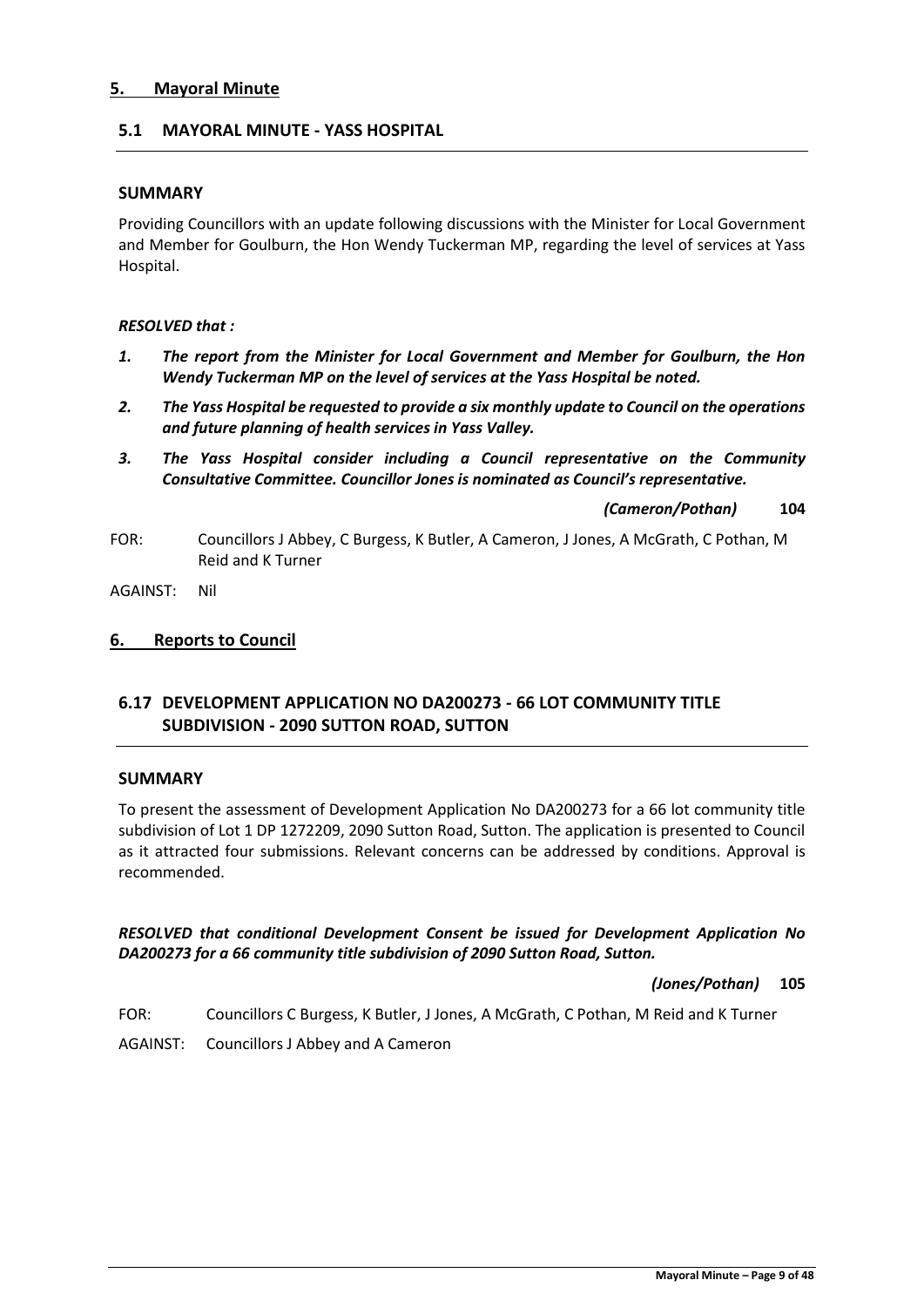# Foreshadowed Motion

*That the consideration of the Late Report on Development Application No DA200273 for a 66 Lot Community Title Subdivision at 2090 Sutton Road, Sutton be deferred until the May 2022 Council meeting.*

*(Abbey)*

# **6.18 WALKER PARK GRANDSTAND - PUBLIC EXHIBITION OUTCOMES**

# **SUMMARY**

To present a report on the outcomes of the public exhibition of the proposal to name the new Walker Park grandstand.

# *RESOLVED that both William 'Kenny' Bell and Colin 'Yic' York be displayed on the Walker Park grandstand and be named the Bell/York Grandstand.*

*(Jones/Reid)* **106**

FOR: Councillors J Abbey, C Burgess, K Butler, A Cameron, J Jones, A McGrath, C Pothan, M Reid and K Turner

AGAINST: Nil

At 05:04 pm Councillor Pothan left the Chambers.

# **6.1 NSW EMPLOYMENT ZONES REFORM**

# **SUMMARY**

Provide an overview of changes to the *Yass Valley Local Environmental Plan 2013* (LEP) as a result of NSW Employment Zones Reform.

# *RESOLVED that the draft Yass Valley employment zones and land use tables prepared by the Department of Planning and Environment be noted.*

*(Reid/Turner)* **107**

FOR: Councillors J Abbey, C Burgess, K Butler, A Cameron, A McGrath, M Reid and K Turner

AGAINST: Councillor J Jones

At 05:07 pm Councillor Pothan returned to the Chambers.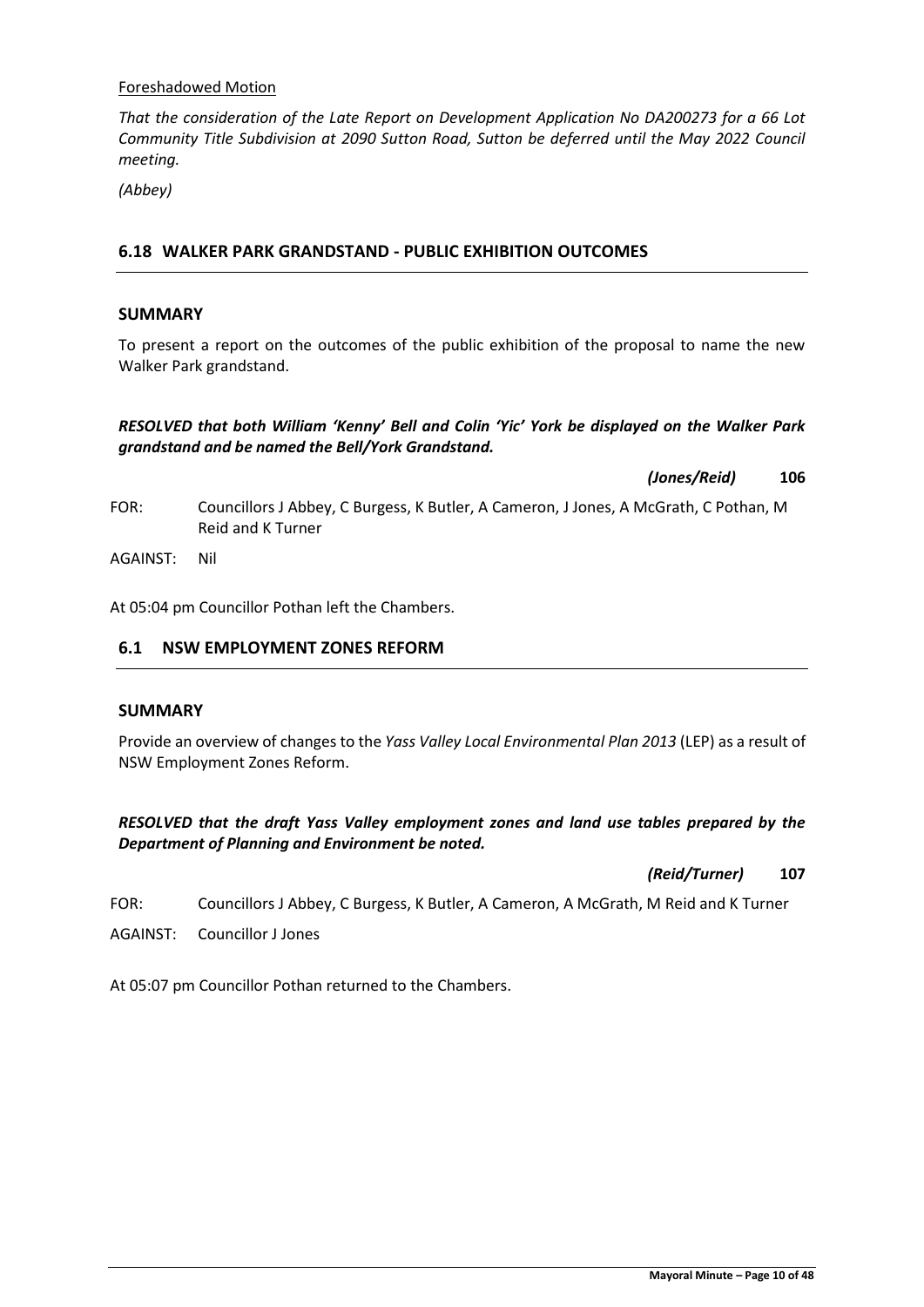# **SUMMARY**

To present a report on a draft Planning Proposal seeking an amendment to the land use zoning and minimum lot size under the *Yass Valley Local Environmental Plan 2013* for land in Cusack Place, Yass.

#### *RESOLVED that :*

- *1. The draft Planning Proposal for Cusack Place, Yass (PP.2022.01) be endorsed.*
- *2. The draft Planning Proposal be forwarded to the Minister for Planning to request a Gateway determination pursuant to s3.34 Environmental Planning & Assessment Act 1979.*

*(Pothan/Reid)* **108**

FOR: Councillors J Abbey, C Burgess, J Jones, A McGrath, C Pothan, M Reid and K Turner

AGAINST: Councillors K Butler and A Cameron

# **6.3 DEVELOPMENT CONSENT NO DA200277 - DRAFT VOLUNTARY PLANNING AGREEMENT, SUBDIVISION, 927 MARKED TREE ROAD, GUNDAROO**

#### **SUMMARY**

To present a draft Voluntary Planning Agreement (VPA) with Council for the payment of a development contribution in lieu of physical road upgrade associated with Development Consent DA200277, a two lot subdivision at 927 Marked Tree Road, Gundaroo. The VPA is the result of an agreement reached during Land and Environment Court conciliation conference earlier in the year.

*RESOLVED that the draft Voluntary agreement for the payment of a one-off monetary contribution of \$15,500 in relation to road works associated with Development Consent DA200277, the two lot subdivision of 927 Marked Tree Road, Gundaroo, be adopted if no significant submissions are received during the public exhibition period.*

*(Burgess/Reid)* **109**

FOR: Councillors J Abbey, C Burgess, K Butler, A Cameron, J Jones, A McGrath, C Pothan, M Reid and K Turner

AGAINST: Nil

# **6.4 DEVELOPMENT CONSENT NO. DA175279C - REVIEW OF DETERMINATION, MONTESSORI PRE-SCHOOL, 37 CHURCH STREET ,YASS.**

#### **SUMMARY**

To present a request for a review of determination of Development Consent DA175279B for the Montessori Pre-School, 37 Church Street, Yass. The request seeks to delete condition 101 relating to the provision of a footpath adjacent to Church Street connecting to the existing footpaths on Meehan and Lead Streets and instead retrospectively contribute to a proposed bridge over Chinamans Creek as part of the broader improvement of access as the preschool moves towards larger numbers in the medium term. The review request received one submission. It is recommended that the review of determination be refused.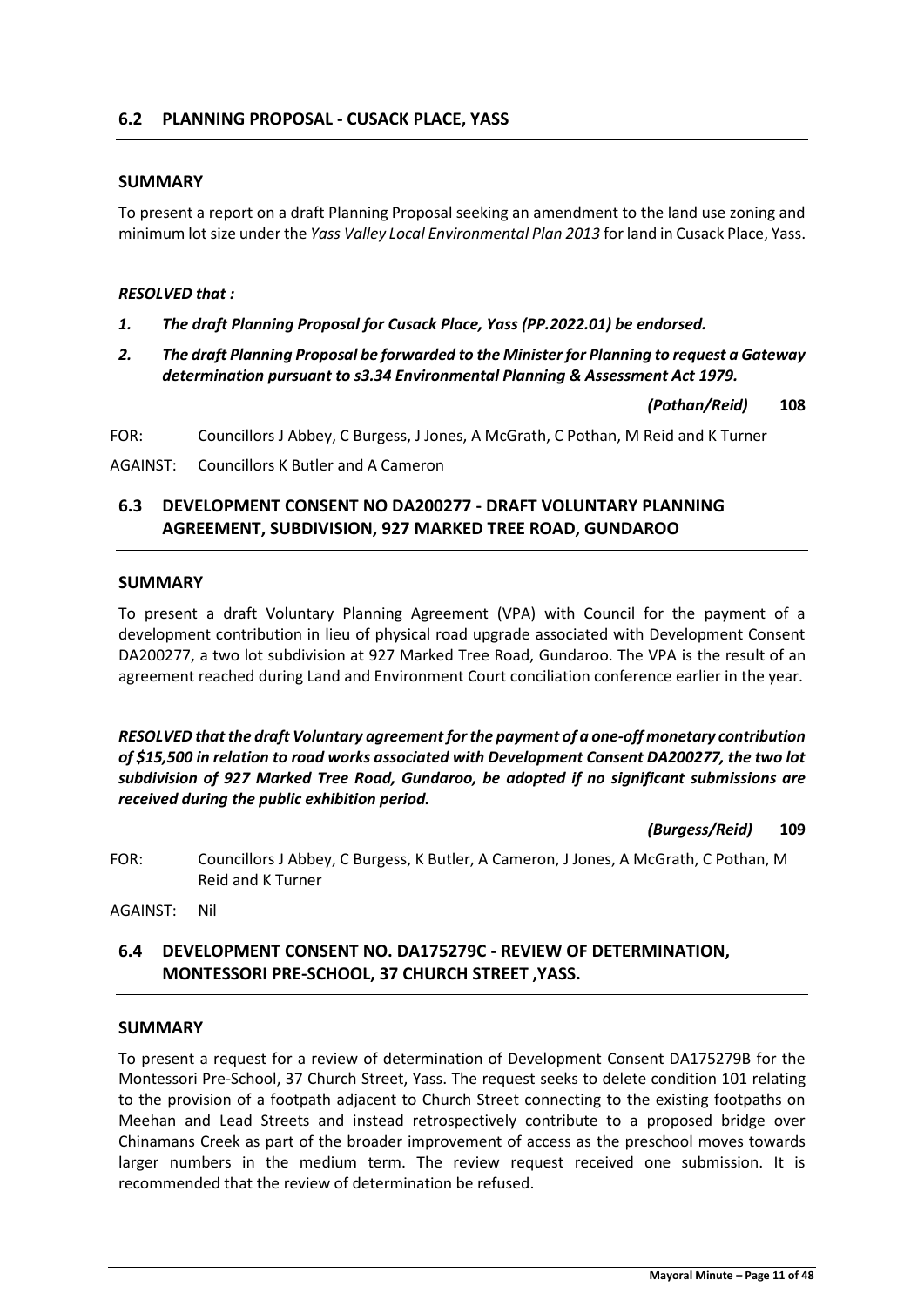*RESOLVED that the request for a review of determination of Development Consent DA175279B for the Montessori Pre-School, 37 Church Street, Yass be refused on the following grounds:*

- *The provision of the footpath increases student safety and supports the reduced need for additional parking on site.*
- *The provision of the footpath links to the increased pedestrian traffic likely to occur as a result of the proposed development.*

*(Jones/Cameron)* **110**

FOR: Councillors J Abbey, C Burgess, K Butler, A Cameron, J Jones, A McGrath, C Pothan, M Reid and K Turner

AGAINST: Nil

# **6.5 DEVELOPMENT APPLICATION NO DA210220 - DWELLING ADDITION (DECK), 5 MICALONG CLOSE,WEE JASPER**

# **SUMMARY**

To present the assessment of Development Application No DA210220 for dwelling additions (new deck) at 5 Micalong Close, Wee Jasper. The application attracted one objection and relevant concerns cannot be addressed by conditions. Refusal is recommended.

# *RESOLVED that consideration of Development Application No 210220 for dwelling additions (new deck) at 5 Micalong Close, Wee Jasper be deferred.*

*(Jones/Reid)* **111**

FOR: Councillors J Abbey, C Burgess, A Cameron, J Jones, A McGrath, C Pothan and K Turner

AGAINST: Councillors K Butler and M Reid

Foreshadowed Motion

*That conditional Development Consent be issued for Development Application No 210220 for dwelling additions (new deck) at 5 Micalong Close, Wee Jasper.*

*(Butler)*

# **6.6 DEVELOPMENT APPLICATION NO DA210260 - STORAGE SHED, 78 RED HILL ROAD, BOWNING**

# **SUMMARY**

To present the assessment of Development Application No 210260 for a storage shed at 78 Red Hill Road, Bowning. The application attracted no objections and relevant concerns can be address by conditions. Approval is recommended.

# *RESOLVED that conditional Development Consent be issued for Development Application No 210260 for a storage shed at 78 Red Hill Road, Bowning.*

*(Turner/Burgess)* **112**

FOR: Councillors J Abbey, C Burgess, K Butler, A Cameron, J Jones, A McGrath, C Pothan, M Reid and K Turner

AGAINST: Nil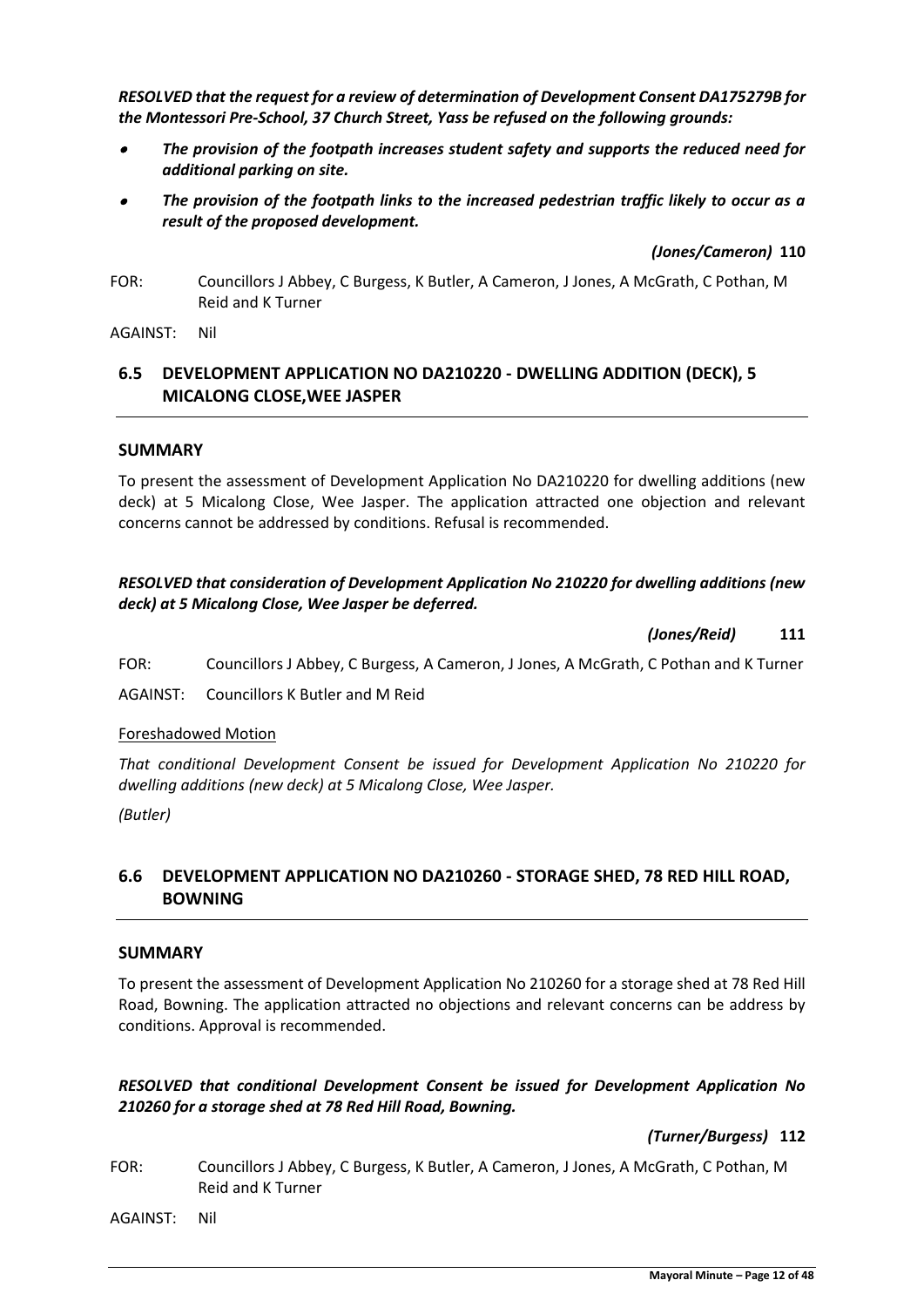*RESOLVED that the update report and work completed on the Water Treatment Plant Upgrade* 

*(Reid/Pothan)* **114**

FOR: Councillors J Abbey, C Burgess, K Butler, A Cameron, J Jones, A McGrath, C Pothan, M Reid and K Turner

The Yass Water Treatment Plant Upgrade Project is an important and challenging project for the

Yass Valley Council. Council requested bimonthly update reports be provided on the project.

*Project be noted.*

AGAINST: Nil

# **6.7 CRAGO MILL PRECINCT BUSINESS CASE AND APPROVAL TO PROGRESS TO DETAILED DESIGN**

# **SUMMARY**

The Crago Mill Precinct Project has reached a point where a decision is required to commit additional funding to continue with detailed design.

# *RESOLVED that :*

- *1. The Business Case for the Crago Mill Precinct be endorsed.*
- *2. \$1,205,000 be allocated from the Infrastructure Reserve to completing detailed design.*

*(Jones/Reid)* **113**

FOR: Councillors J Abbey, C Burgess, K Butler, A Cameron, J Jones, A McGrath, C Pothan, M Reid and K Turner

AGAINST: Nil

**SUMMARY**

# **6.8 YASS WATER TREATMENT PLANT UPGRADE PROJECT UPDATE**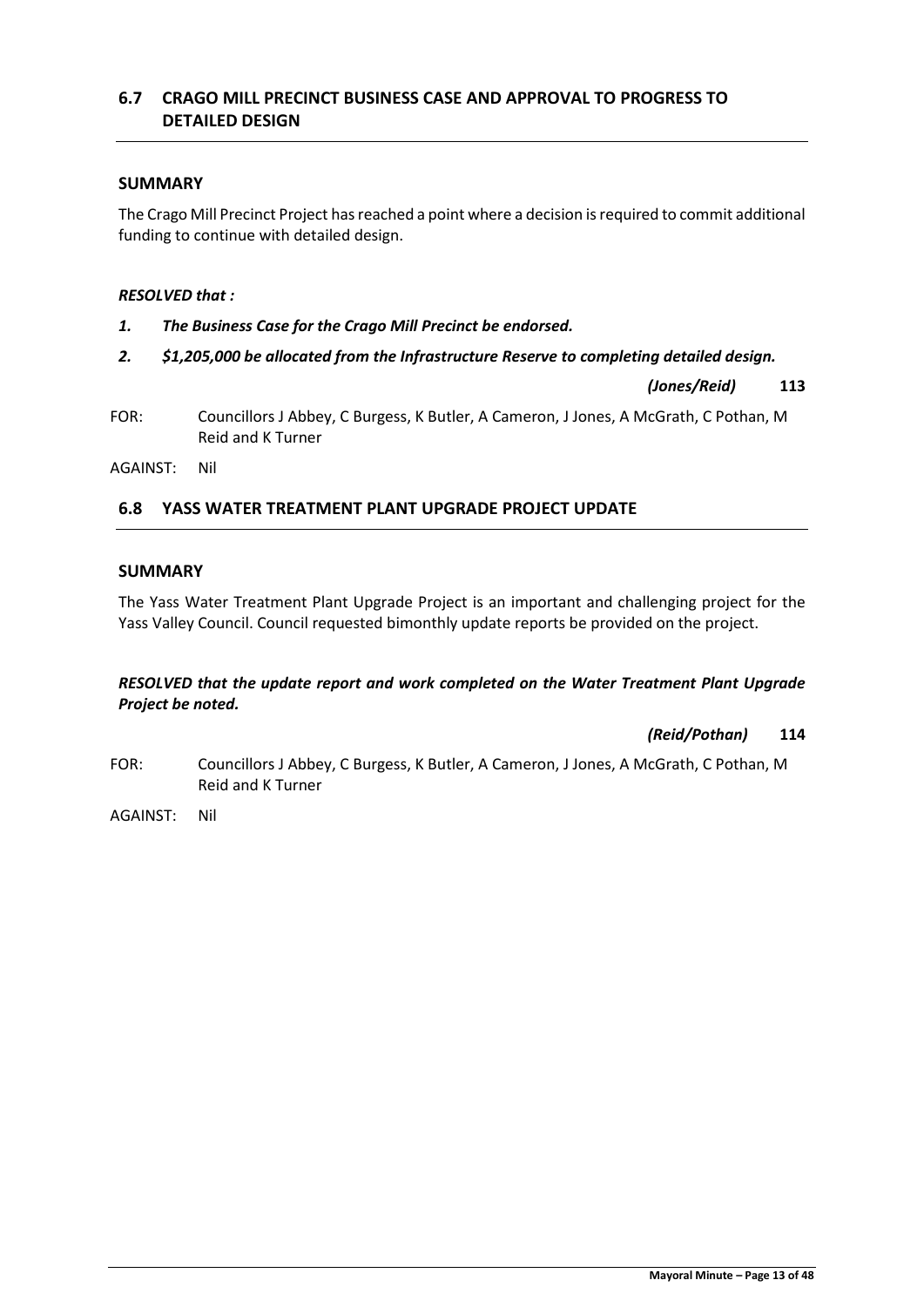# **SUMMARY**

In accordance with clause 212 *Local Government (General) Regulation 2005*, this report provides a summary of Council's investments as of 31 March 2022. In accordance with paragraph (1)(b), it can be certified that the investments listed have been made in accordance with the Act, the Regulations and Council's Investment Policy.

#### *RESOLVED that the Investment Report be noted.*

*(Turner/Reid)* **115**

FOR: Councillors J Abbey, C Burgess, K Butler, A Cameron, J Jones, A McGrath, C Pothan, M Reid and K Turner

AGAINST: Nil

# **6.10 RATE ARREARS**

# **SUMMARY**

The report is to provide an update on rate arrears at the end of the third quarter of the 2021/22 financial year. Rate arrears totalled \$1,241,261.36 as at 30 June 2021 and this has now been reduced to \$569,975.92 as of 31 March 2022. This represents an improvement of \$671,285.44 or 54.08 %.

#### *RESOLVED that the report on Rates Arrears be noted.*

*(Reid/Abbey)* **116**

- FOR: Councillors J Abbey, C Burgess, K Butler, A Cameron, J Jones, A McGrath, C Pothan, M Reid and K Turner
- AGAINST: Nil

# **6.11 PUBLIC EXHIBITION - DRAFT INTEGRATED PLANNING & REPORTING DOCUMENTS**

#### **SUMMARY**

This report provides an overview of the draft 2022-23 Operational Plan, draft 2022-32 Long Term Financial Plan, draft 2022-26 Delivery Program, draft 2022-23 Revenue Statement, draft 2022-26 Workforce Management Plan, and 2022 Asset Management Plans to be placed on public exhibition to enable residents to provide feedback via submission to Council no later than 4.00pm on Friday 3 June 2022. The documents will then be finalised and presented to the June 2022 Council Meeting for adoption.

# *RESOLVED that :*

*1. The draft 2022-23 Operational Plan, draft 2022-32 Long Term Financial Plan, draft 2022-26 Delivery Program, draft 2022-23 Revenue Statement, draft 2022-26 Workforce Management Plan, and 2022 Asset Management Plans until 1 June 2022 be placed on public exhibition for public comment.*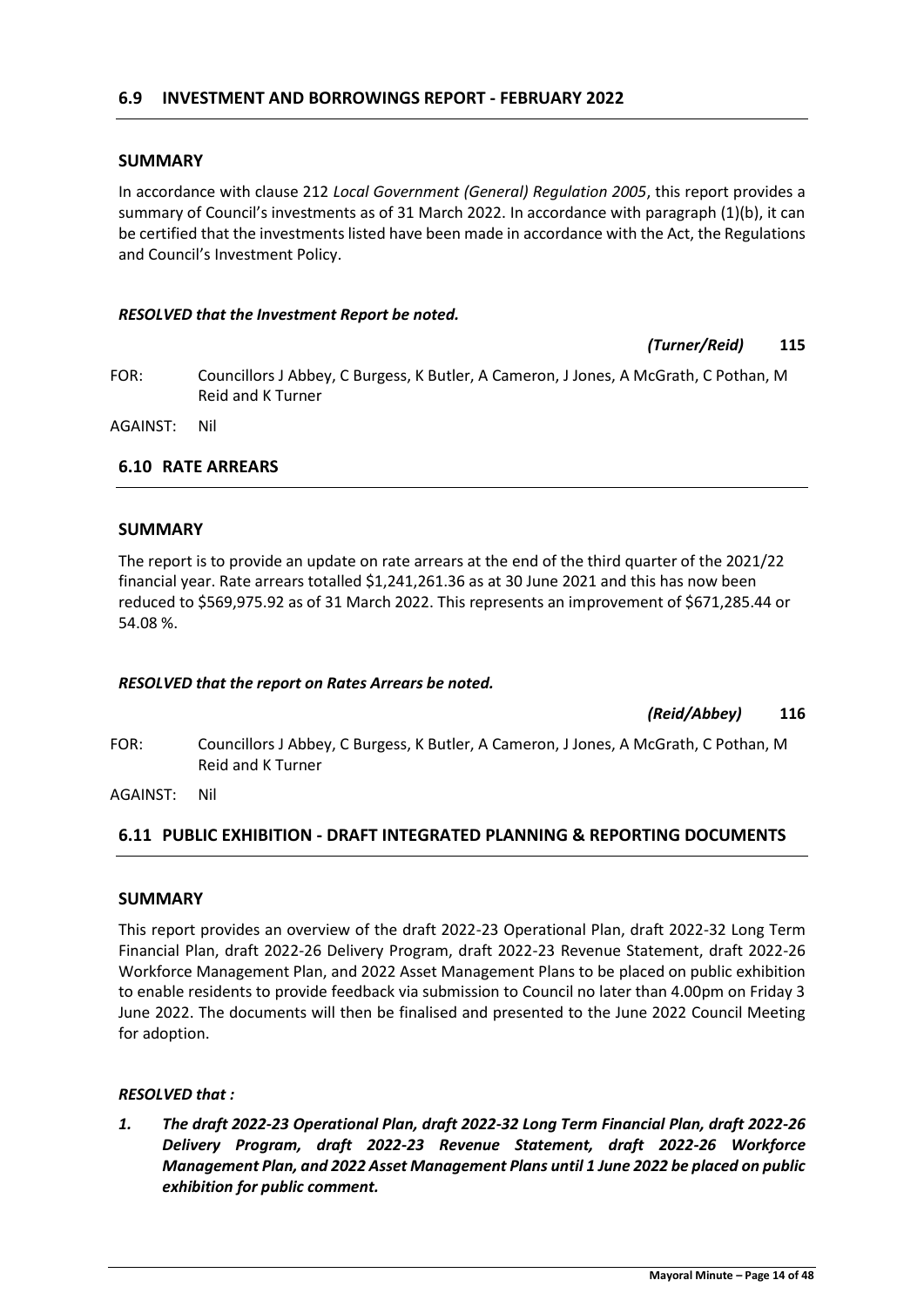- *2. Following the public exhibition consideration be given to amending the 2022-23 Operational Plan to provide for utilising unallocated funds from the Local Roads & Community Infrastructure Program grant (from the Unexpended Grants Reserve) for:*
	- *The preparation of plans and documentation for the Yass Soldiers Memorial Pool Renovation and Heated Pool*
	- *Priority works at the Yass Soldiers Memorial Hall*
- *3. The application for a permanent Additional Special Rate Variation under s508(2) Local Government Act 1993 of 1.0% to the Independent Pricing & Regulatory Tribunal be approved.*

*(Jones/Turner)* **117**

FOR: Councillors J Abbey, C Burgess, K Butler, A Cameron, J Jones, A McGrath, C Pothan, M Reid and K Turner

AGAINST: Nil

# **6.12 FINANCIAL ASSISTANCE, GRANTS & DONATIONS POLICY**

# **SUMMARY**

This Policy is returned to Council for adoption following public exhibition.

# *RESOLVED that the Financial Assistance, Grants & Donations Policy be adopted.*

*(Turner/Reid)* **118**

FOR: Councillors J Abbey, C Burgess, K Butler, A Cameron, J Jones, A McGrath, C Pothan, M Reid and K Turner

AGAINST: Nil

# **6.13 POLICY REVIEW - SIGNS AS REMOTE SUPERVISION & PUBLIC LIABILITY POLICY**

# **SUMMARY**

Good governance underpins the effective delivery of Council services to our community. Council policies are a key component of our governance framework and support the outcomes sought in the *Our Civic Leadership* strategic pillar within the *Tablelands Regional Community Strategic Plan 2016- 2036*.

Council policies are reviewed to ensure they remain fit for purpose. To that end, the *Signs as Remote Supervision Policy* and the *Public Liability-Professional Indemnity Risk Management Policy* have been reviewed and determined to be unnecessary.

# *RESOLVED that the Signs as Remote Supervision Policy and the Public Liability – Professional Indemnity Risk Management Policy be rescinded.*

*(Reid/Abbey)* **119**

FOR: Councillors J Abbey, C Burgess, K Butler, A Cameron, J Jones, A McGrath, C Pothan, M Reid and K Turner

AGAINST: Nil

# **6.14 DISCLOSURES BY DESIGNATED PERSONS**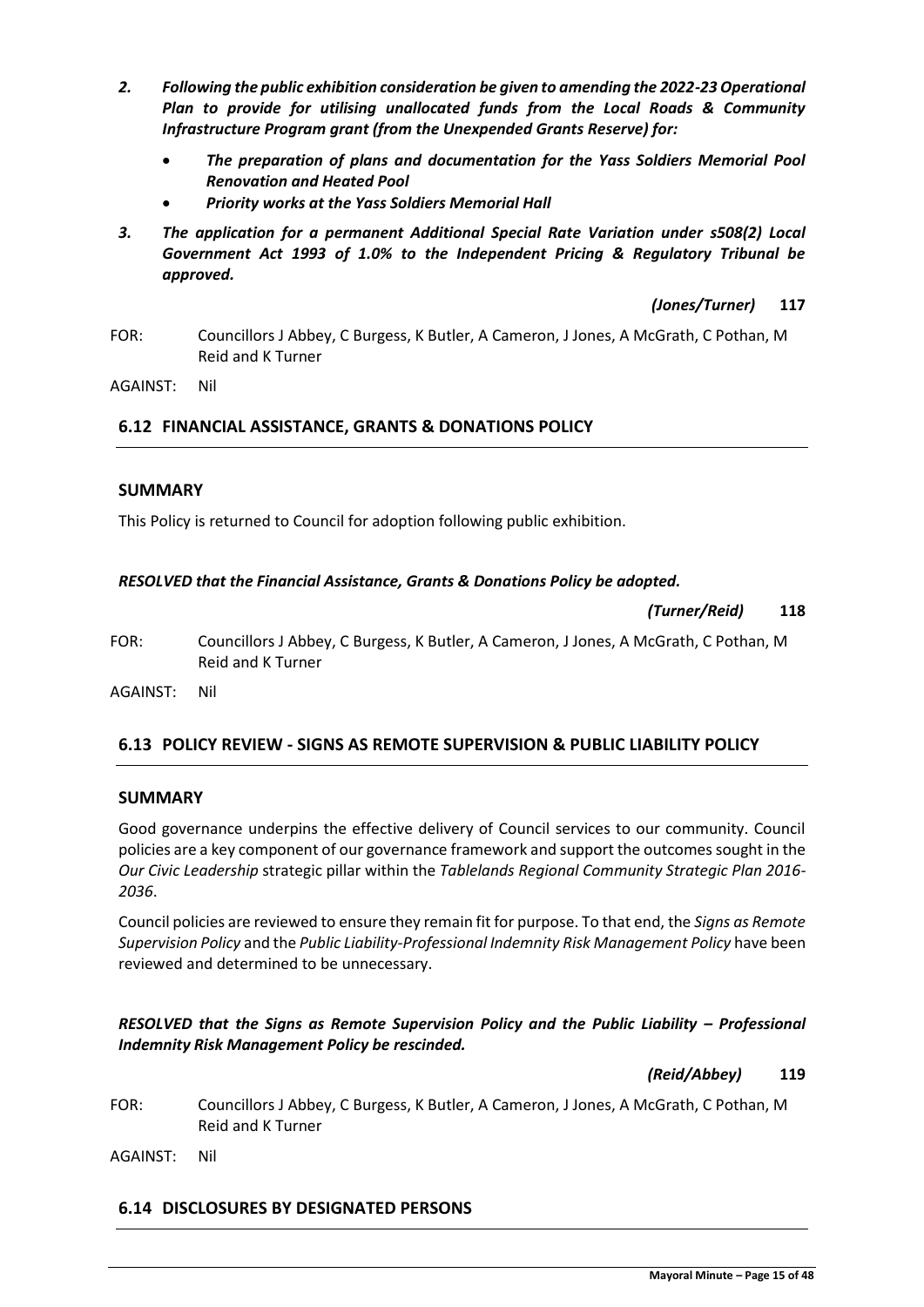# **SUMMARY**

To comply with s440AAB *Local Government Act 1993* a register and tabling of returns must be maintained.

# *RESOLVED that Register of disclosures by Designated Persons Return 2020-2021, as tabled, be noted.*

*(Turner/Pothan)* **120**

- FOR: Councillors J Abbey, C Burgess, K Butler, A Cameron, J Jones, A McGrath, C Pothan, M Reid and K Turner
- AGAINST: Nil

# **6.15 ADVOCACY PAPER FOR FUNDING PRIORITIES**

#### **SUMMARY**

To present an advocacy paper for funding priorities in Yass Valley for the purpose of advocacy to candidates in the upcoming Federal and State elections.

#### **Motion**

#### *RESOLVED that Council move into Committee of the Whole.*

#### *(Jones/Cameron)* **121**

- FOR: Councillors J Abbey, C Burgess, K Butler, A Cameron, J Jones, A McGrath, C Pothan, M Reid and K Turner
- AGAINST: Nil

#### **Motion**

#### *RESOLVED that Council move out of Committee of the Whole*

*(Turner/Pothan)* **122**

- FOR: Councillors J Abbey, C Burgess, K Butler, A Cameron, J Jones, A McGrath, C Pothan, M Reid and K Turner
- AGAINST: Nil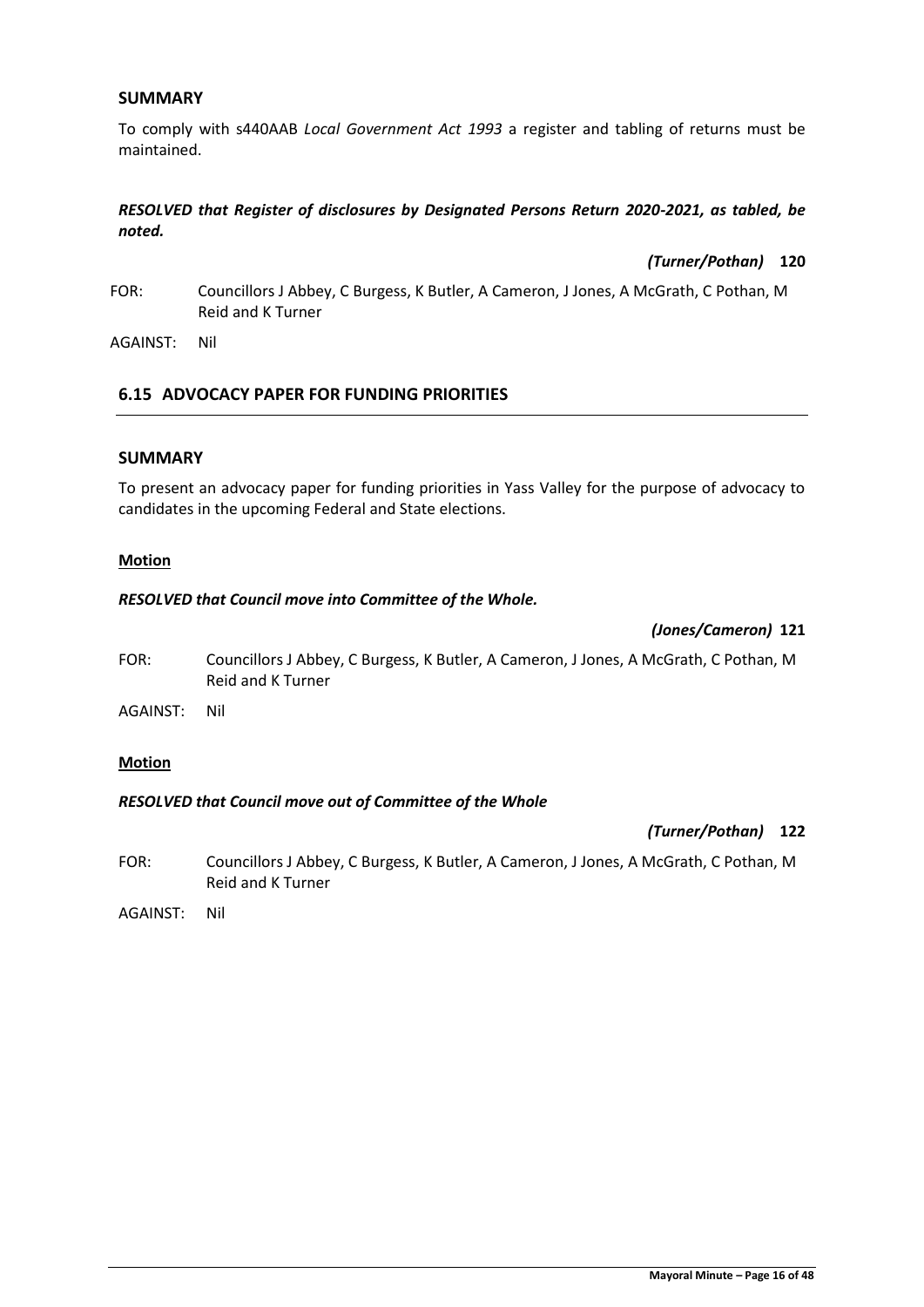*RESOLVED that :*

- *1. The advocacy paper for funding priorities in Yass Valley be endorsed for the purpose of advocacy to candidates in the upcoming elections with the following amendment:*
	- *3.3.5 McIntosh Circuit Upgrade include reference to South Street*
- *2. The following project being considered as the highest priority:*
	- *1. Barton Highway Duplication Stages 2 & 3 including Murrumbateman Bypass (\$750M)*
	- *2. New Yass Hospital with full time medical staffing, maternity planning and infrastructure (10 year process) (\$300M)*
	- *3. Yass Water Treatment Plant Upgrade (% of \$30M cost) + Yass Water Distribution Network Pipe Replacement Program*
	- *4. Retention commitment to keeping Yass Centrelink and Medicare*
	- *5. Support for Local Government Climate Response (\$300M)*
	- *6. Murrumbateman Adventure Playground (\$750,000)*
	- *7. Yass Soldier's Memorial Hall renovation (\$1.2M urgent works, \$5M upgrade)*
	- *8. Crago Mill Precinct Development (\$30M)*
	- *9. Yass Soldiers Memorial Pool Renovation and Heated Pool (\$20M)*
	- *10. Yass Main Street Upgrade*
	- *11. Shingle Hill Way/Federal Highway Junction*
	- *12. Gundaroo Sutton Road Upgrade and Maintenance*

*(Jones/Cameron)* **123**

FOR: Councillors J Abbey, C Burgess, K Butler, A Cameron, J Jones, A McGrath, C Pothan, M Reid and K Turner

AGAINST: Nil

# **6.16 BUSH FIRE MANAGEMENT COMMITTEE**

# **SUMMARY**

To nominate a representative for the Bush Fire Management Committee.

# *RESOLVED that Councillor Burgess be the nominated Council representative for the Bush Fire Management Committee.*

*(Turner/Abbey)* **124**

- FOR: Councillors J Abbey, C Burgess, K Butler, A Cameron, J Jones, A McGrath, C Pothan, M Reid and K Turner
- AGAINST: Nil

# **7. Notice of Motion**

Nil

# **8. Questions with Notice**

Nil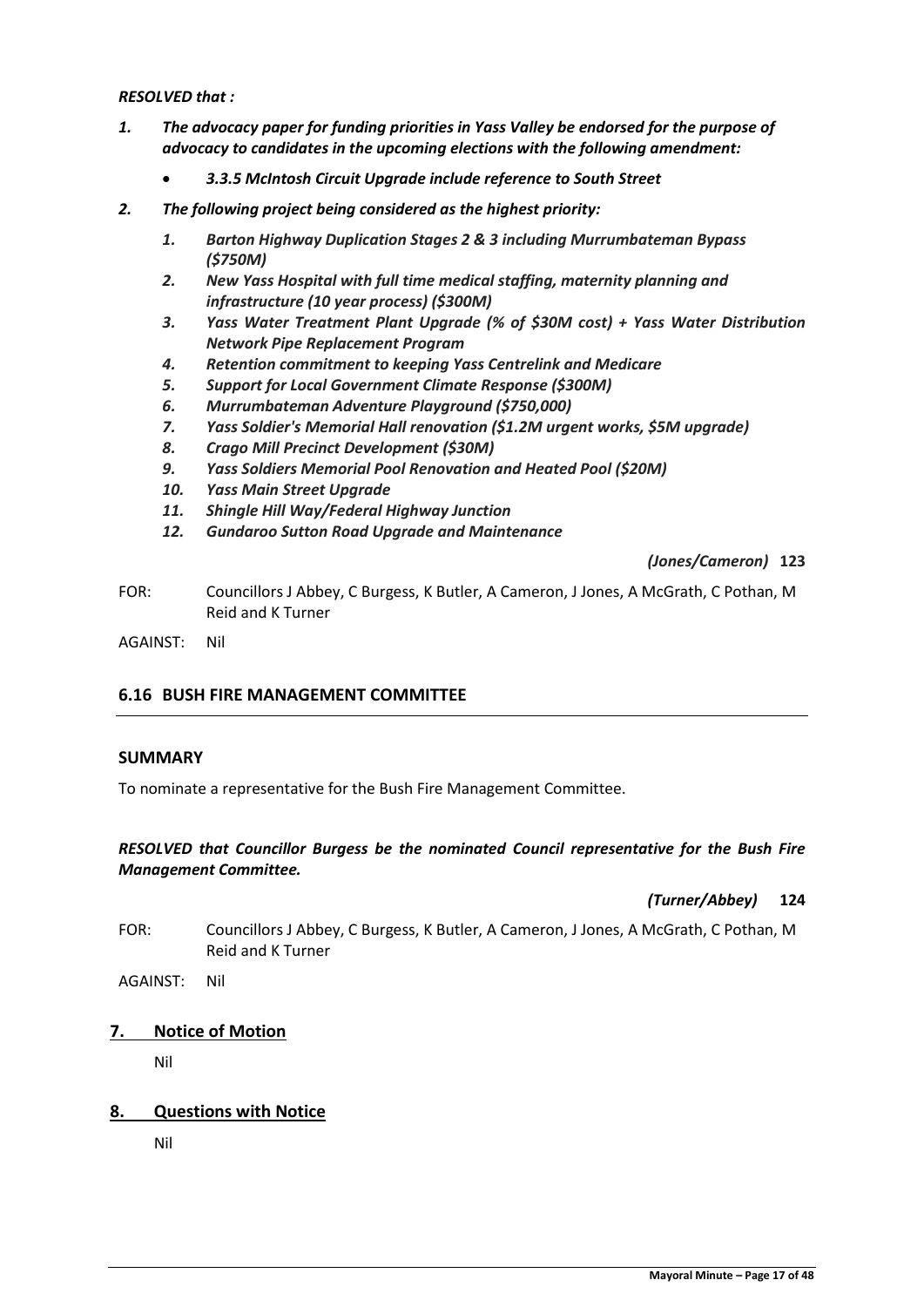# **9. Minutes and Recommendations of Council Committees**

# **9.1 MINUTES OF THE HUMELINK COMMUNITY CONSULTATIVE GROUP HELD ON 17 FEBRUARY 2022**

# *RESOLVED that the minutes of the HumeLink Community Consultative Group meetings held on 17 February 2022 be noted*

*(Reid/Pothan)* **125**

FOR: Councillors J Abbey, C Burgess, K Butler, A Cameron, J Jones, A McGrath, C Pothan, M Reid and K Turner

AGAINST: Nil

# **9.2 MINUTES OF THE AUDIT, RISK & IMPROVEMENT COMMITTEE HELD ON 13 APRIL 2022**

*RESOLVED that the minutes of the Audit, Risk & Improvement Committee meeting held on 13 April 2022 be noted and adopt the following recommendation:*

*Item 3.1 Southern Phone Reserve*

*That:*

- *1. The report on the Southern Phone Reserve be noted and the improvement measures be endorsed.*
- *2. The delegations of authority for management members be clarified for the movement of money in and out of reserves.*

*(Abbey/Cameron)* **126**

FOR: Councillors J Abbey, C Burgess, K Butler, A Cameron, J Jones, A McGrath, C Pothan, M Reid and K Turner

AGAINST: Nil

# **Motion**

# *RESOLVED that a report be provided on the reserve portfolio status as part of the Quarterly Budget reviews.*

*((Jones/Pothan)* **127**

FOR: Councillors J Abbey, C Burgess, K Butler, A Cameron, J Jones, A McGrath, C Pothan, M Reid and K Turner

AGAINST: Nil

# **10. Confidential Matters**

Nil

The meeting closed at 6.38 pm.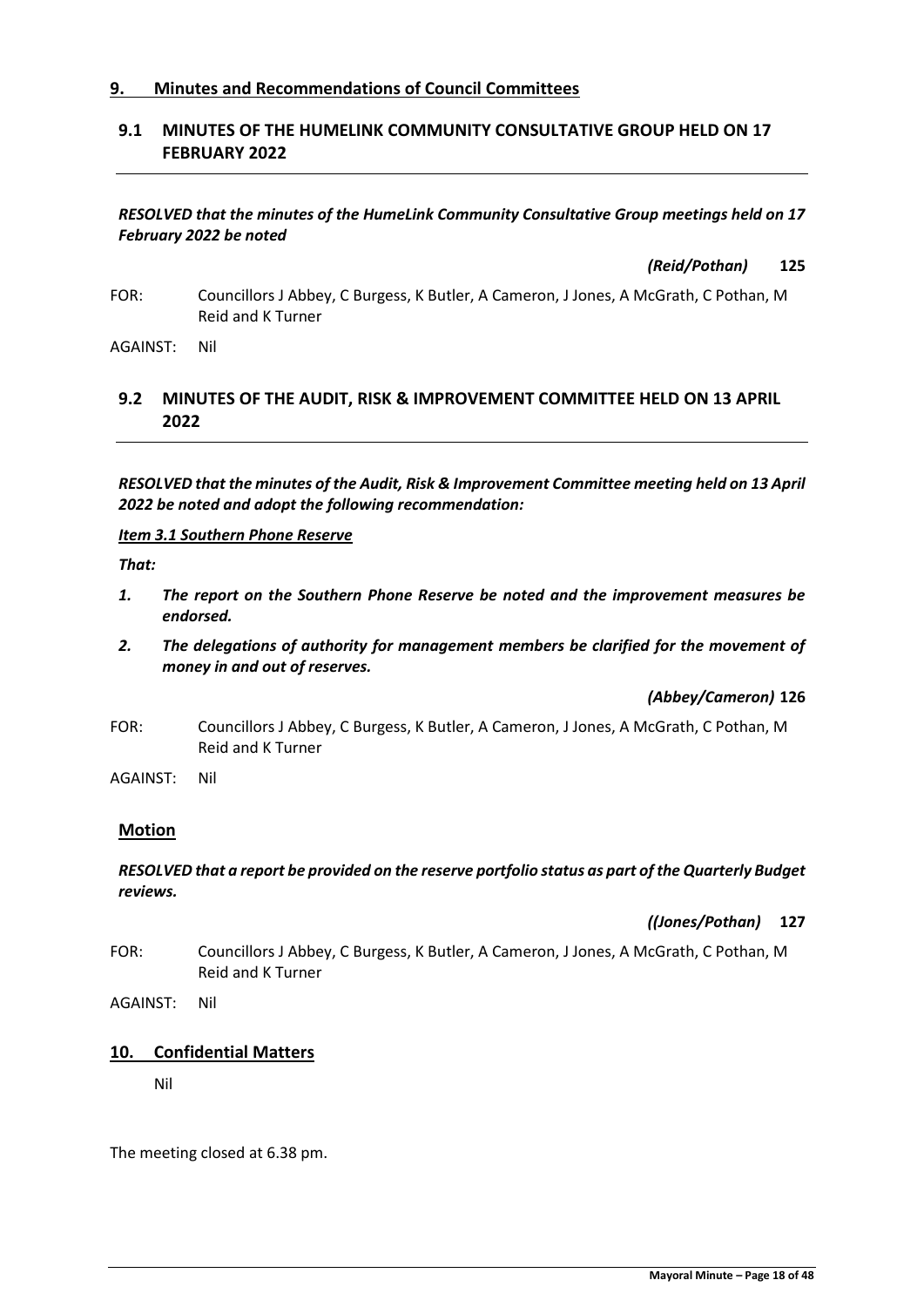# <span id="page-18-0"></span>**5.1 MAYORAL MINUTE - AUSTRALIAN LOCAL GOVERNMENT ASSOCIATION 2022 FEDERAL ELECTION CAMPAIGN**

# **SUMMARY**

To inform Council of a Mayoral decision to support the National advocacy campaign developed by Australian Local Government Association for all Local Government across Australia for the upcoming Federal Election.

# **RECOMMENDATION**

*That the Mayoral decision, in accordance with s226(d) Local Government Act 1993, to support the following Australian Local Government Association's advocacy campaign be endorsed:*

- *1. Council supports the National funding priorities of the Australian Local Government Association (ALGA), which would contribute an estimated \$6.46 billion per year to Australia's GDP and create 43,444 jobs; and*
- *2. Council agrees to support and participate in the Australian Local Government Association's advocacy for their endorsed National funding priorities by writing to the local Federal Member(s) of Parliament, all known election candidates in local Federal electorates and the President of the Australian Local Government Association to:*
	- *1. Express support for ALGA's funding priorities;*
	- *2. Identify priority local projects and programs that could be progressed with the additional financial assistance from the Federal Government being sought by ALGA; and*
	- 3. *Seek funding commitments from the members, candidates and their parties for these identified local projects and programs.*

# **REPORT**

#### **1. Background**

The Federal Election was held on 21 May 2022.

Working in conjunction with its member State and Territory associations, the Australian Local Government Association (ALGA) has developed a framework and resources for a National advocacy campaign that will run in the lead up to this election.

Based around the tagline of *"Don't Leave Local Communities Behind"*, the goal is to secure funding and policy commitments that will support every Australian Council and community, and ensure all Australians have an equal opportunity to share in the benefits of Australia's post-pandemic recovery.

All Australian Councils have been asked to participate in this campaign to ensure a coordinated approach that will deliver the best possible outcomes.

# **2. Discussion**

The *Don't Leave Local Communities Behind* campaign will promote 17 priority asks in the portfolios of economic recovery, transport and community infrastructure, building resilience, circular economy and intergovernmental relations.

These priorities are based on motions passed by Councils at ALGA's annual National General Assembly, and have been endorsed by ALGA's Board which is comprised of representatives from all state and territory Local Government Associations.

They have been assessed by independent economists and would add around \$6.46 billion per year to Australia's Gross Domestic Product while creating 43,444 jobs.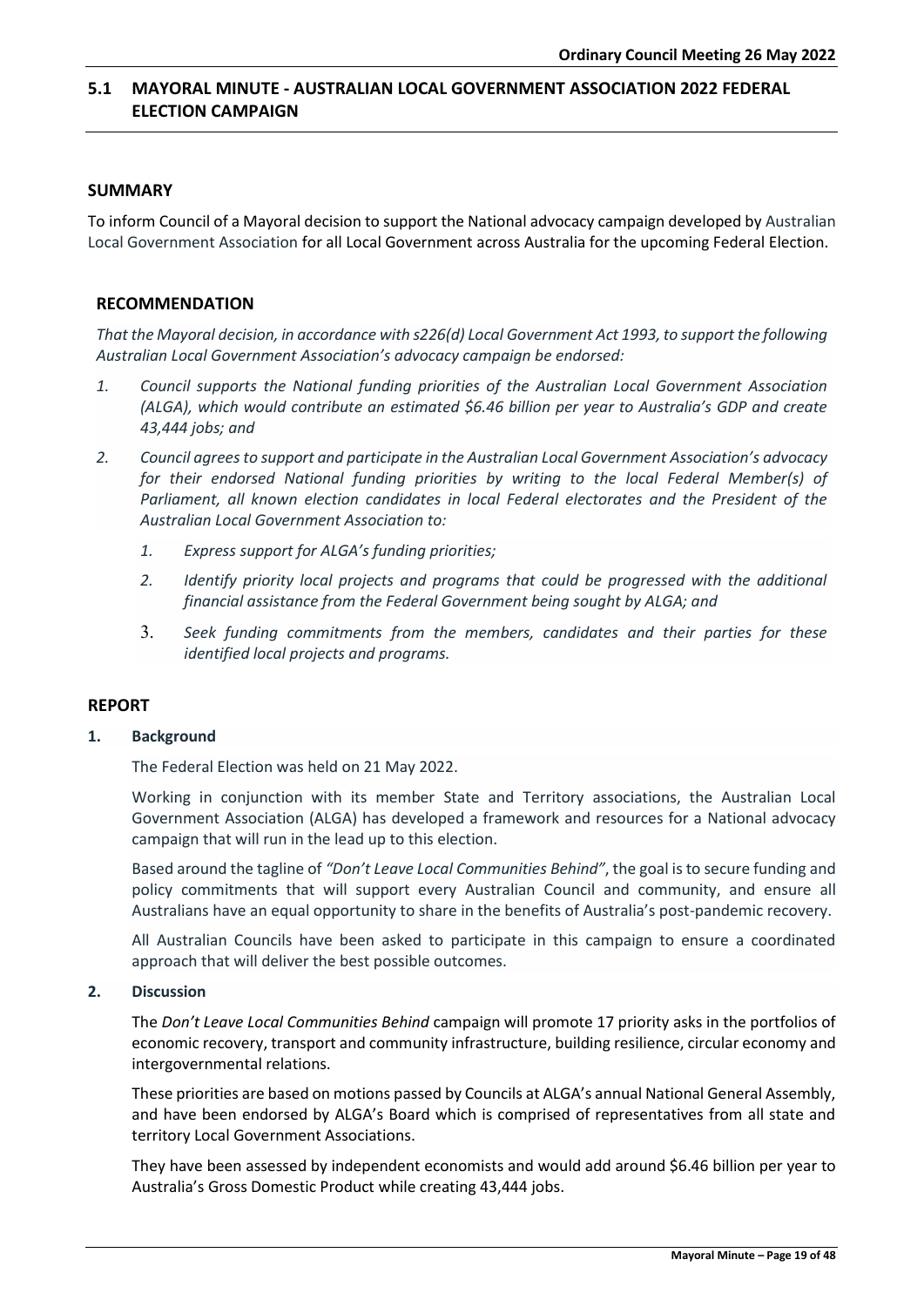The *Don't Leave Local Communities Behind* campaign will run for five weeks, with each week focussing on one of the five portfolio areas.

The full list of National Federal Election priorities that will be promoted through this campaign is outlined below:

- *Economic Recovery*
	- 1. An initial injection of Financial Assistance Grants to Local Government of \$1.3 billion to support communities and jobs and also resolve the current practice of bringing forward two quarterly Financial Assistance Grant payments each year.
	- 2. A commitment to return Financial Assistance Grants to at least one percent of Commonwealth taxation revenue via a phased approach.
- *Transport and Community Infrastructure*
	- 3. \$500 million per annum for a four-year continuation of the Local Roads and Community Infrastructure Program.
	- 4. A strategic local roads investment program of \$300 million per annum over four years to address road transport first and last mile issues and congestion on local roads.
	- 5. An increase in Roads to Recovery to \$800 million per annum (an additional \$300 million per annum) and the Black Spot Program to \$200 million per annum over four years, while addressing the South Australian road funding anomaly by making the additional \$20 million per annum to SA in 2021-22 and 2022-23 permanent.
	- 6. Continuing the Stronger Regional Digital Connectivity Package at \$55 million over four years.
	- 7. \$200 million over four years to assist councils to develop and implement innovative housing partnerships.
- *Building Resilience*
	- 8. A targeted disaster mitigation program of \$200 million per annum for four years which will reduce the costs of response and recovery and strengthen community resilience.
	- 9. A commitment to ensuring betterment funding as a core element of disaster recovery funding arrangements.
	- 10. A commitment to include community infrastructure that is publicly accessible and owned, and local government waste, water and wastewater assets under Disaster Recovery Funding Arrangements.
	- 11. A Local Government Climate Response Partnership Fund of \$200 million over four years to enable planning and preparation to minimise the impacts of climate change in local communities and enable councils to achieve climate neutrality as soon as practicable.
	- 12. \$100 million per annum over four years provided directly to local governments to support the capabilities of Indigenous councils and the implementation of the Closing the Gap local/regional voice.
- *Circular economy*
	- 13. Support to provide guidance and advice to councils on how to unlock the circular economy locally, particularly in rural, regional, and remote areas.
	- 14. Support to investigate and, if feasible, implement a national bin harmonisation program that will improve kerbside recycling, reduce contamination, and maximise opportunities for reuse.
	- 15. \$100 million per annum over four years to fund local government circular waste innovation projects.
- *Intergovernmental relations*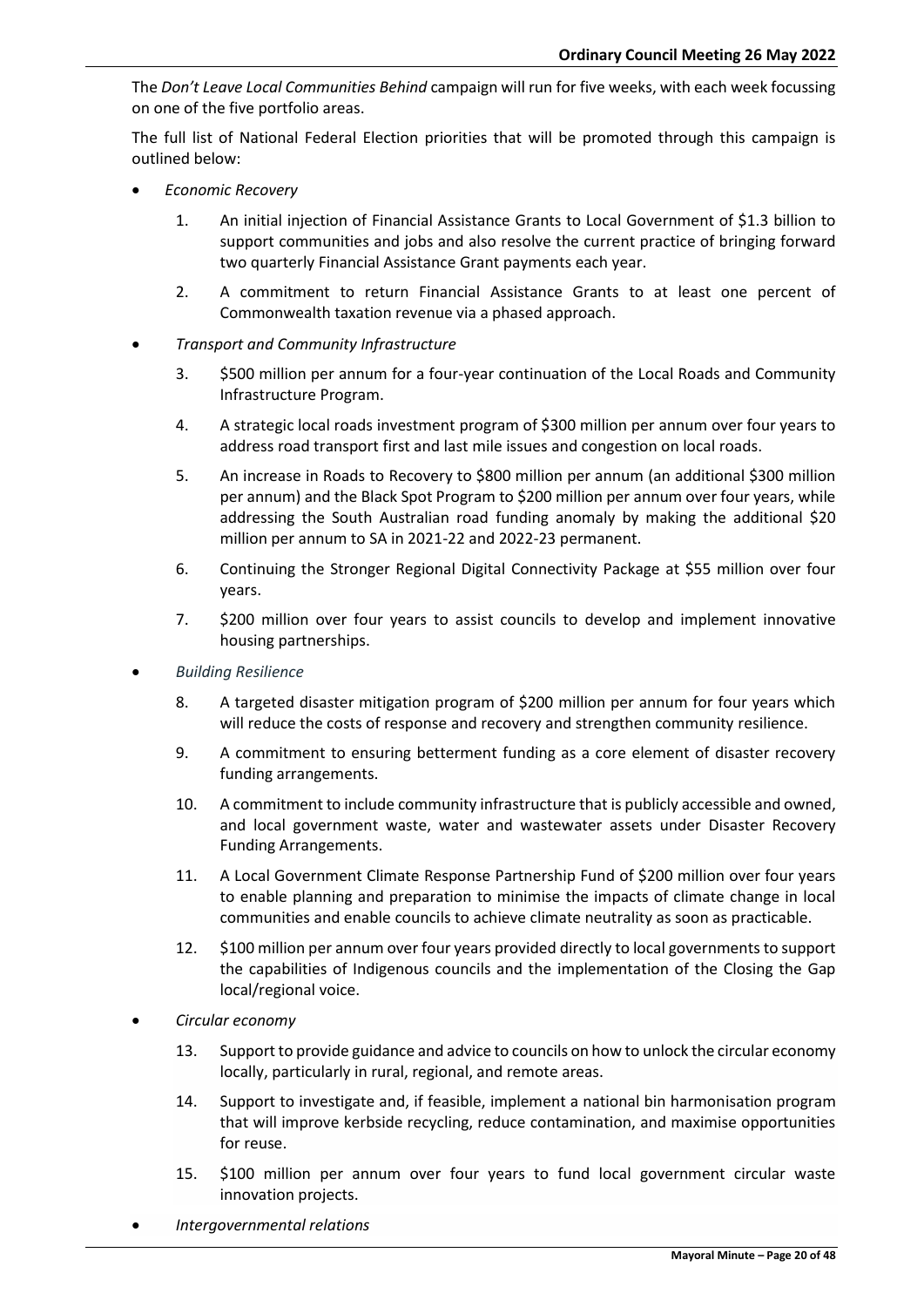- 16. Reinstating local government representation to the primary intergovernmental forum in Australia, the National Cabinet.
- 17. Ensuring local government's ongoing voting membership of other relevant Ministerial forums.

ALGA has developed free campaign resources that can be adapted and used by all Councils to ensure a consistent and effective approach.

Participating in a National advocacy campaign does not preclude this Council from advocating on additional local needs and issues, but it will strengthen the National campaign and support all 537 Australian Local Governments.

# **3. Decision**

As the next scheduled Council meeting was after the Federal Election I made the decision on behalf of Council to support the ALGA campaign in accordance with s226(d) *Local Government Act 1993* which permits the Mayor to exercise, in cases of necessity, the policy-making functions of the governing body of the Council between meetings of the Council.

**ATTACHMENTS:** Nil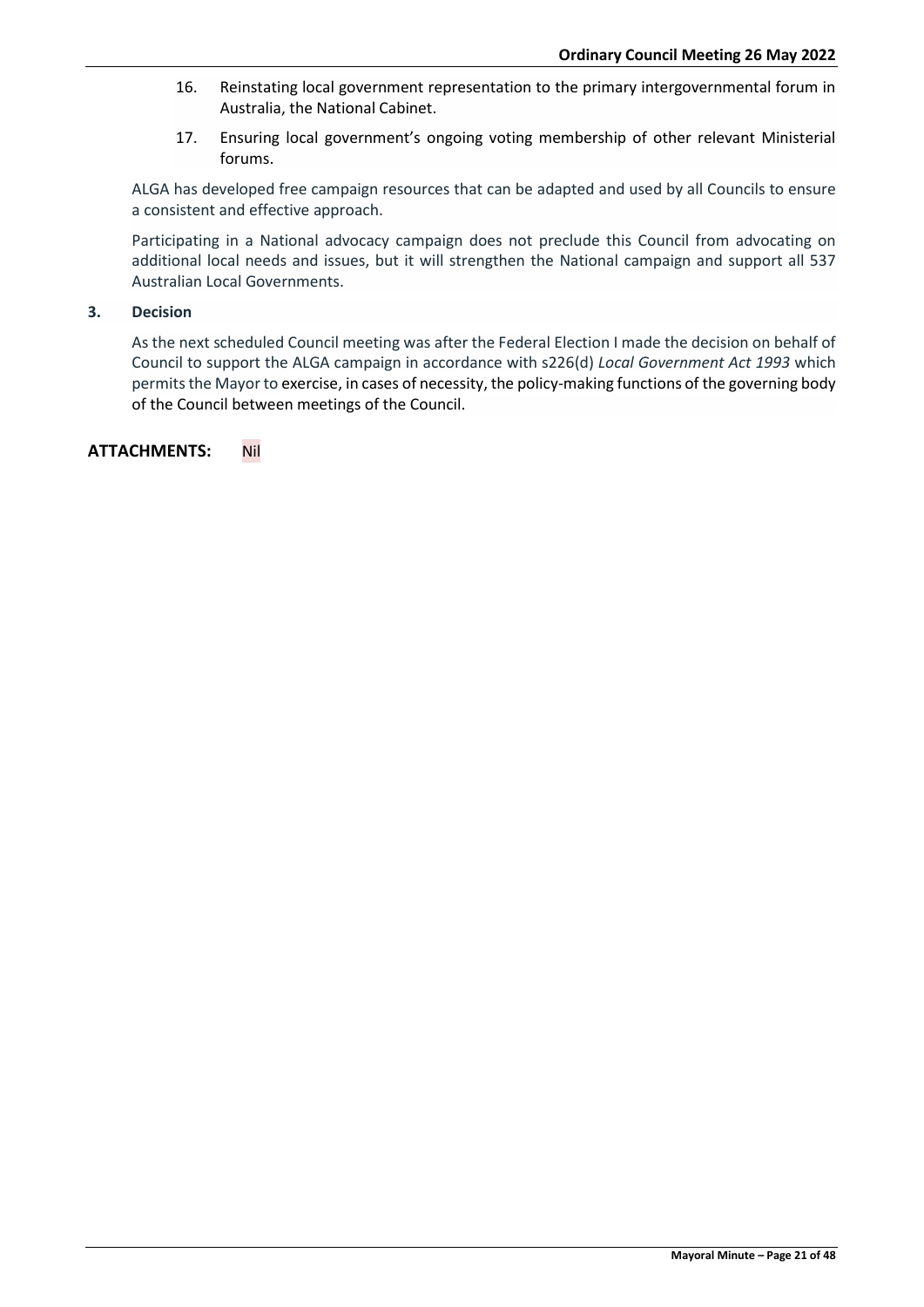# <span id="page-21-0"></span>**6.1 DEVELOPMENT APPLICATION NO DA200151 - QUARRY REHABILITATION, 1170 MURRUMBATEMAN ROAD, NANIMA**

# **SUMMARY**

To present the assessment of Development Application No DA200151 for quarry rehabilitation including importation of 38,150m<sup>3</sup> of material at 1170 Murrumbateman Road. It is presented to Council as it attracted 15 submissions. The relevant concerns can be addressed via conditions. Approval is recommended.

# **RECOMMENDATION**

- *The conditional Development Consent be issued for Development Application DA200251 for quarry rehabilitation including importation of 38,150m<sup>3</sup> of material at 1170 Murrumbateman Road, Murrumbateman*
- *The draft Voluntary Planning Agreement for the payment of a heavy haulage contribution in Development Consent DA200151 for quarry rehabilitation including importation of 38,150m<sup>3</sup> of material be placed on exhibition in accordance with the Environmental Planning and Assessment Act 1979 and adopted if no significant submissions are received.*
- *Council accepts transfer of triangular piece of crown road as shown in Figure 1 of the report as road authority providing legal and physical access to 1170 Murrumbateman Road and other adjoining properties.*

# **FINANCIAL IMPLICATIONS**

Resources for development assessment are provided for in the current Operational Plan.

# **POLICY & LEGISLATION**

- *Environmental Planning & Assessment Act 1979*
- *Environmental Planning & Assessment Regulation 2000*
- *Protection of the Environment Operations Act 1997*
- *Protection of the Environment Operations(Waste) Regulation 2014*
- *Water Management Act 2000*
- *Biodiversity Conversation Act 2016*
- *Yass Valley Local Environmental Plan 2013*
- *Resource Recovery Exemption – Excavated Natural Material Exemption 2014*
- *Resource Recovery Order – Excavated Natural Material Order 2014*
- *Yass Valley Heavy Haulage Section 94 Contributions Plan 2006*
- *Yass Valley Heavy Haulage Development Contributions Plan 2021*
- *Enforcement Policy*
- *Filling Policy*
- *Community Engagement Strategy*

#### **REPORT**

**1. Application Details**

| Date Received |        | $-30$ July 2021                                                    |
|---------------|--------|--------------------------------------------------------------------|
| Land          |        | - Lot 10 DP 878725 (Currently Lot 2 DP 1277698, 1170 Murrumbateman |
| Area          | $\sim$ | 60.4 ha                                                            |
| Zoning        |        | - RU1 Primary Production                                           |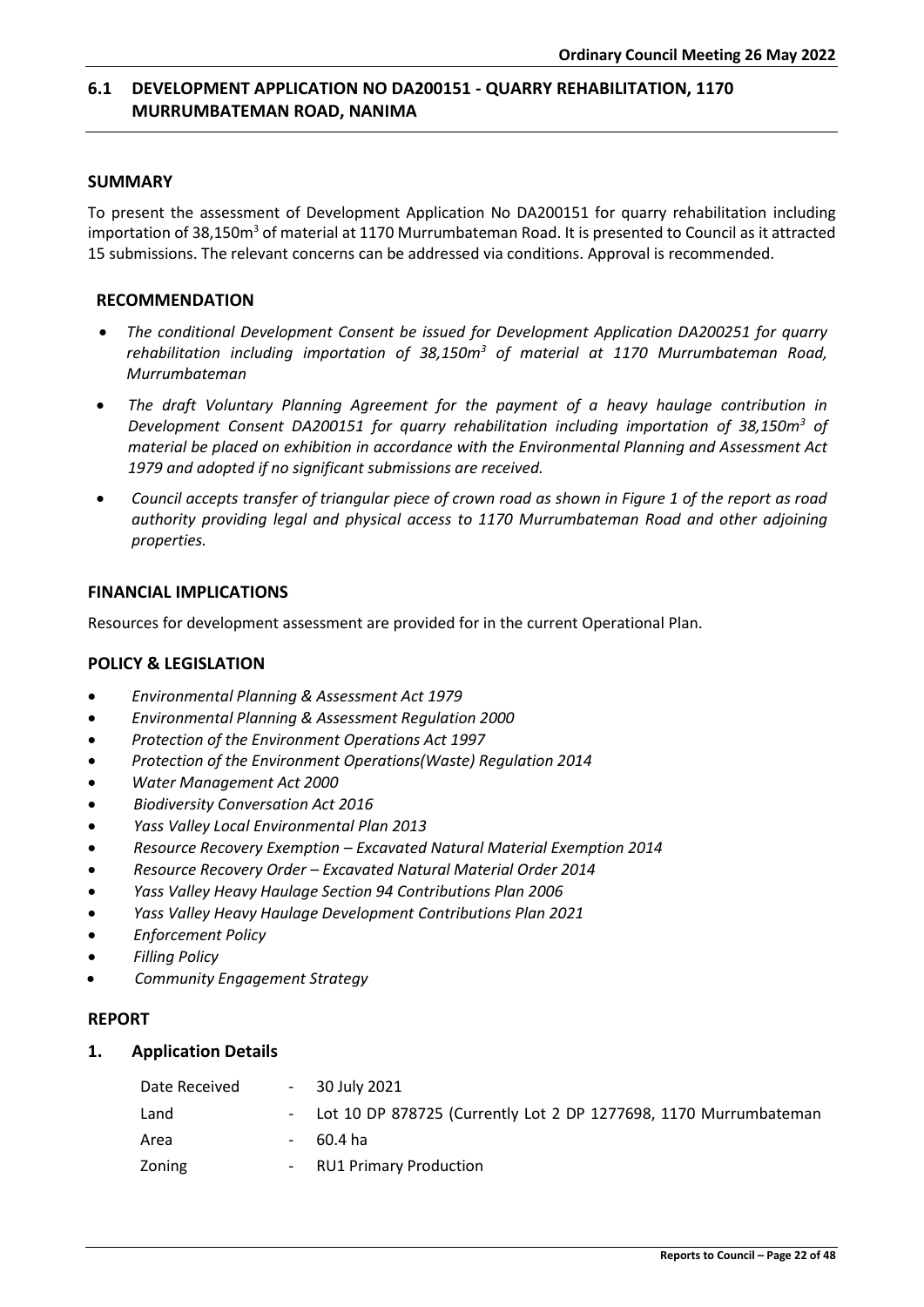# **2. Site Description and Locality**

The site is located on Murrumbateman Road in an area characterised by rural and lifestyle holdings. There is an existing dwelling located on the site.

A Locality Plan is included in **Attachment A**.

The site is bounded by rural properties in the east, west and south whilst Murrumbateman Road is to the north. Access to Glenlee Quarry is located approximately 75m across the road from the vehicular access to the subject land.

# **3. Proposal**

The application involves the rehabilitation of a quarry which is not an active extraction site importing 38,150m<sup>3</sup> (57,225 tonnes) of Virgin Excavated Natural Material/ Excavated Natural Material (VENM/ENM) fill material (including topsoil) to be used in the rehabilitation of the quarry to reinstate it to its previous hill like landform.

The fill material will be transported to the site in rigid truck, dog trailer and/or semi-trailer combinations. The proposed maximum number of truck movements per day is based on a team of 8 trucks each making 8 deliveries per day. This equates to a maximum of 64 truck trips daily where 1 trip equals in and out of the site. Using average truck payload of 20 tonnes (13.5m3) with peak operation of 64 truck payloads, it is estimated that a total of 1280 tonnes (853m<sup>3</sup>) of material will be delivered per day to the site. The estimated traffic volume/payload truck movements generated by the proposed fill importation using average truck of 12-15 $m^3$  (18-22.5 tonnes) capacity is 2,880 trips (1 trip is in and out of the site) equating to 5,760 truck movements.

The haulage route is proposed to be from the ACT along the Barton Highway and turning right onto Murrumbateman Road at Murrumbateman.

Details of the proposal are included in **Attachment B**.

# **4. Public Exhibition**

Public exhibition included notice to 36 adjoining and nearby landowners and notice on Council's website. A total of 15 submissions were received during public exhibition period.

Two Planning Forums were held to provide opportunity for submission authors and the Applicant to address Council prior to the determination of the development application.

Copies of submissions are included in **Attachment C** and Applicant's response to submissions is in **Attachment D.**

# **5. Referrals**

The proposal was referred to:

- Transport for NSW (TfNSW)
- NSW Environment Protection Authority (EPA)
- **NSW Crown Lands**

No objections have been raised by TfNSW and EPA subject to the inclusion of requirements in any approval that may be issued.

NSW Crown Lands has objected to the development on the basis that the entrance from Murrumbateman Road into the subject land is across a crown road. However, Crown Lands have indicated if an upgrade to provide safe access/exit of vehicles from Murrumbateman Road is required then they would not object providing the crown road is transferred to Council as they cannot consent to any construction, upgrade or maintenance work on crown roads.

Council will only accept the transfer of triangular piece of the crown road (marked red in the Figure 1) but will not accept the transfer of the remainder of the crown road.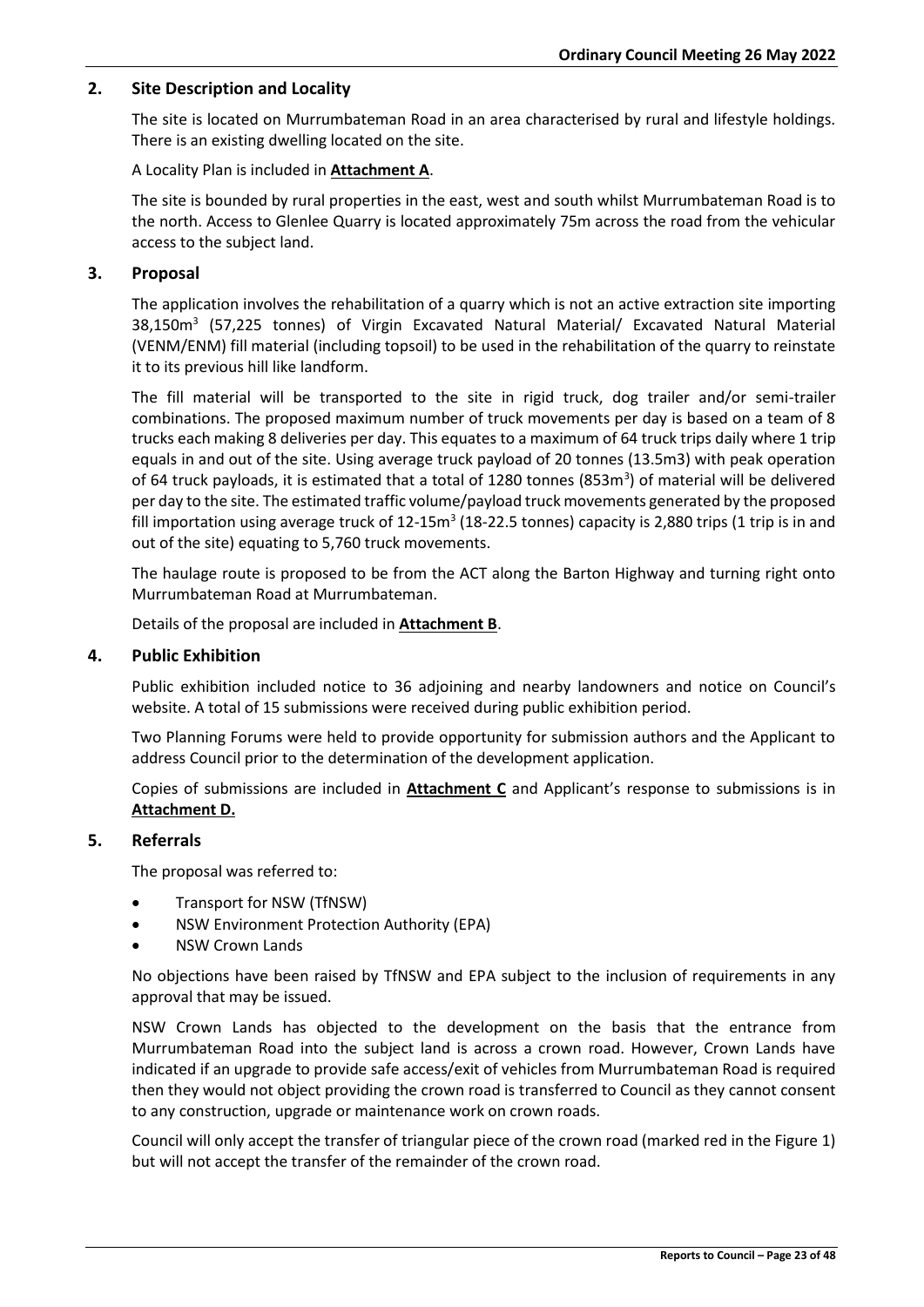

**Figure 1 Crown Road**

The transfer of the triangular piece of the crown road to Council will enable the upgrading of existing access as well construction of a basic left turn treatment (BAL) and a basic right turn treatment (BAR) that will support safe vehicle movements on/off Murrumbateman Road.

# **6. Assessment**

The proposed development has been assessed against the requirements of s4.15 *Environmental Planning & Assessment Act 1979*. It is considered that the proposed development can be supported for the reasons outlined in the Assessment Report (refer **Attachment E**).

The following planning issues have been identified including the response to the issues raised in submissions.

# **6.1 Truck Movements, Haulage Route and Property Entrance**

Concern is raised that truck movements within Yass Valley are a controversial activity. Applications which generate excessive heavy vehicle traffic on certain roads need limits placed on movements per day and/or hours of operation.

The volume of material proposed to complete the quarry rehabilitation project is approximately 38,150m<sup>3</sup> (57,225 tonnes) with the fill material being sourced from ACT construction sites. The material will be transported to the site using rigid truck, dog trailer and/or semi-trailer combinations.

The estimate for the number of trucks will vary depending on the configuration of the vehicles and their payloads. The application estimates that total number of truck movements (i.e. loads - a delivery in and out) would be 2,880 based on average 12-15m<sup>3</sup> (18-22.5 tonnes) truck and dog combinations. In assessing similar applications, Council has previously adopted the assumption that all deliveries would be truck and dog combination with 33 tonne payload (refer below).

|                        | Estimate@ 20 tonne<br>(In and out – $38,150m^3$ ) | Estimate@ 33 tonne<br>$\ln \tan \theta$ out - 38,150m <sup>3</sup> ) |
|------------------------|---------------------------------------------------|----------------------------------------------------------------------|
| <b>Total Movements</b> | 2,880 movements                                   | 1,734 movements                                                      |
|                        |                                                   |                                                                      |

These are estimates only and the exact number of truck movements will depend on the delivery vehicles and combinations, the bulking factor, the availability of source material and weather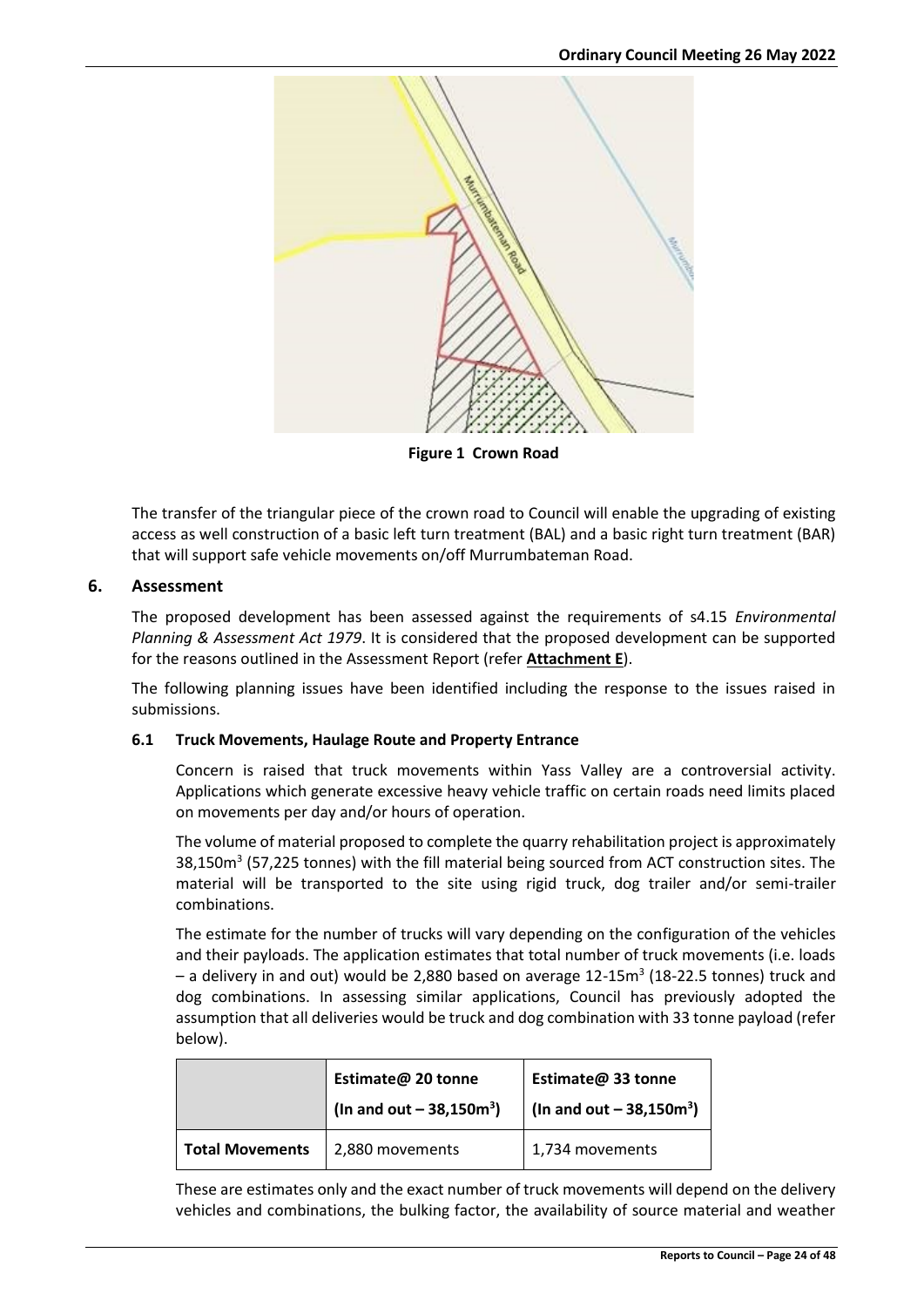conditions for each load. It is likely there will be periods of high movements and periods of none. Traffic generated by the development is anticipated to be an average of 128 heavy vehicle movements per day.

Traffic count data from 2019 on Murrumbateman Road indicates a total of 1,344 vehicle movements per day of which 576 (i.e. 42.9%) were heavy vehicles. With 128 truck movements per day as proposed in the application, the vehicle movements will increase to 1,472 vehicles per day of which the share of heavy vehicles would be 704. This means there will be a 9.5% (128/1344) increase in the overall vehicles on Murrumbateman Road and an increase of 22% (128/576) in heavy vehicle traffic. The heavy vehicles will transport the material via Barton Highway and Murrumbateman Road.

Concern is raised about access to the property to sustain the projected volume of heavy vehicle movements. The submitted Traffic Impact Assessment concludes that the proposed development will not have a detrimental impact on the existing transport network and there is no safety and physical constraint that will inhibit the proposed development. However, following the Planning Forum in February this year the applicant has agreed to construct BAL and BAR treatments to improve safety around the quarry site entrance and enabling safe vehicle movements on/off Murrumbateman Road**.** Any approval of the proposed development will contain this requirement.

# **6.2 Visual Impact**

The submissions suggest that the proposal will result in an eyesore of waste material if it is not properly vegetated.

The quarry is not visible from the public road and its existence in the landscape does not distract the travellers along Murrumbateman Road. The quarry is located more than 360m from Murrumbateman Road and visibility from the public domain is restricted due to the existing vegetation and surrounding topography.

The development involves rehabilitation of the site using VENM/ENM fill within the quarry footprint area. The area will then be capped with topsoil and seeded or planted to establish the vegetation. This is to enable the site to be returned to a condition closely representing the original hill like landform. It is proposed to revegetate the final hilly landform with locally endemic species. Any Consent could contain a requirement that requires submission of a landscape/revegetation plan.

# **6.3 Assessment of Existing Environmental Values**

Questions are raised in the submission that no flora and fauna assessment has been undertaken. The submission suggests that it is highly likely that a significant diversity of fauna would have developed within the disused quarry over the time.

An Ecological Impact Assessment (EIA) has been submitted and it assesses and determines the likely impacts of the proposed development upon the habitat for flora and fauna species and ecological communities. The report concludes that it is unlikely the proposed development will significantly impact any *Environment Protection and Biodiversity Conservation Act 1999* (EPBC Act) and/or *Biodiversity Conservation Act 2016* (BC Act) listed threatened flora species, fauna species or ecological community.

The proposal does not involve clearing of any native vegetation or have a prescribed impact on the land identified on the Biodiversity Values Map. The development does not trigger entry into Biodiversity Offset Scheme (BOS) or the requirement for a Biodiversity Development Assessment Report (BDAR) given it is under the clearing threshold of 1 ha (at 0.46ha), the land is not identified on the Biodiversity Values Map, and the submitted Test of Significance indicates that it will not have a significant impact on threatened species.

The key potential risk to the biodiversity values is the introduction of new weeds and spread of priority weeds in the locality. The proposed mitigation/management measures include appropriate vehicle hygiene and machinery entering the site clear of any weed seed or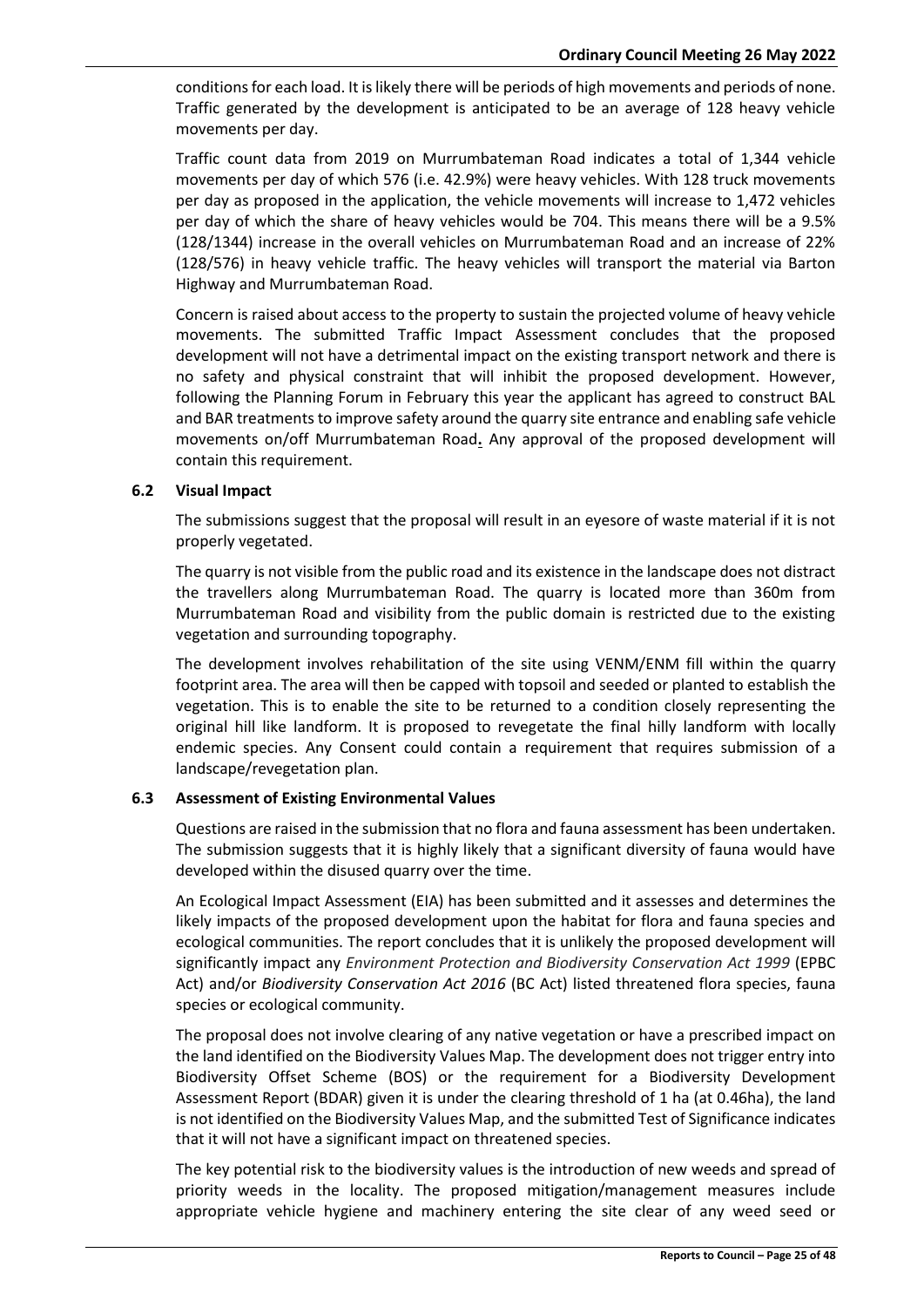propagules, use of only sterile material for soil stabilisation and weed control. These mitigation measures will ensure the best environmental outcome. The EIA concludes that following rehabilitation the mitigation measures including revegetation of quarry footprint area will reduce the threat posed by weeds and erosion. Any approval that may be issued will contain these mitigation measures as conditions of consent.

# **6.4 Amount, Type and Quality of Fill**

Question is raised how the amount, type and quality of fill material can be ensured during the life of the project.

The volume of material proposed for quarry rehabilitation has been estimated to be approximately 38,150m<sup>3</sup> (57,225 tonnes) estimated by pre and post rehabilitation survey.

The submitted plan shows the AHD level for the major contours. The volume of material imported can then be confirmed by subsequent surveys in conjunction with delivery records.

The Applicant has proposed to utilise both VENM and ENM. A resource recovery exemption (RRE) and resource recover order (RRO) issued by the EPA under the *Protection of the Environment Operation (Waste) Regulation 2014* allows the use of ENM in earthworks, subject to specific requirements for source testing.

Appropriate documentation will be required to confirm the classification of the soil for NSW legislation should the proposal be approved and evidence of this must be submitted to Council. This requirement can be included in any Consent.

# **6.5 Road Impacts and Heavy Haulage Contributions**

The submissions raise the question of financial cost/loss to Council of heavy haulage on the public road network and the opportunity for this to be recovered from the development.

The application was lodged prior to the commencement of *Yass Valley Heavy Haulage Development Contributions Plan 2021.* Therefore Council's *Heavy Haulage Section 94 Contribution Plan 2006* applies and provides the nexus and framework for the levying of road maintenance contributions for the proposed development which generate in excess of 8,000 tonnes of payload annually. A heavy haulage contribution of \$6,321.77 will be payable under this plan (refer **Attachment F**).

Following deliberations in the Planning Forum in February this year and in recognition of the difference in contributions between *Heavy Haulage Section 94 Contribution Plan 2006* and *Yass Valley Heavy Haulage Development Contributions Plan 2021,* the Applicant has proposed a contribution of \$41,150.98 via a Voluntary Planning Agreement (VPA). (refer **Attachment G**).

The payment of the heavy haulage contribution is proposed to occur upon completion of the proposed works and submission of final project report to Council. This arrangement is consistent with the one proposed for DA200091 - Erosion Gully Rehabilitation and Importation of Material in Brooklands Road Wallaroo in 2021.

The VPA has been reviewed and is considered suitable for public exhibition under the *Environmental Planning & Assessment Act 1979*.

# **6.6 Hours of Operation, Noise and Amenity**

Noise associated with the proposal is a valid planning concern with impact on local amenity. The submissions received indicate that the movement of heavy vehicles will cause considerable concern for the rural amenity. The issue of the noise impacts is directly related to the hours of operation of the proposed development. The Applicant has proposed the rehabilitation activities and haulage to the site will be restricted to 8.00 am to 5.00 pm Monday to Friday.

NSW/ACT public holidays and weekends should be excluded from allowable days of operation. This will not impact the winery and tourist traffic in the region. Also haulage operations shall not occur during school bus pick up and drop off operating times. Any approval of the proposed development must include these requirements.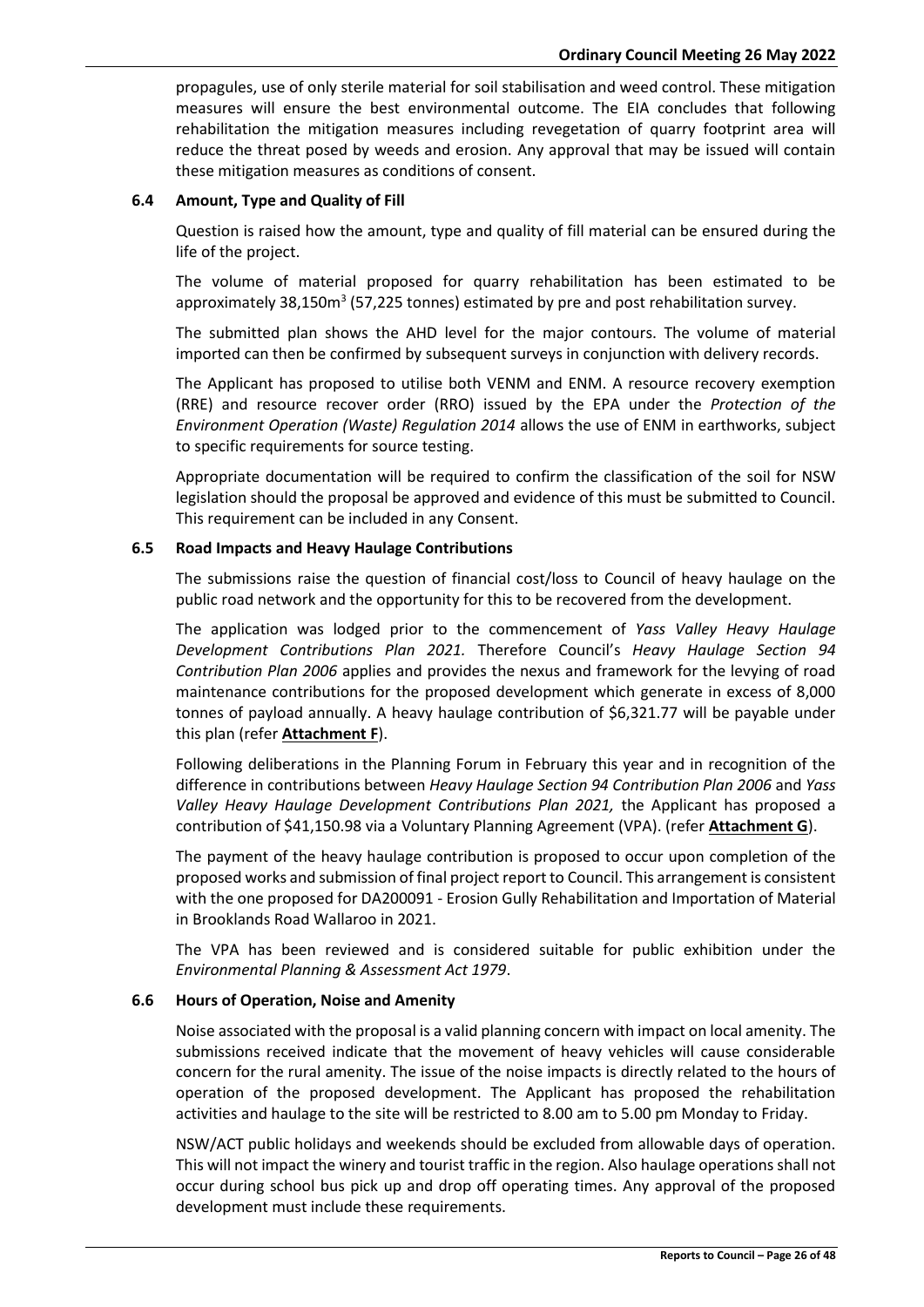# **6.7 Compliance/Monitoring**

Concern is raised that consent conditions need to be formulated to address the particular impacts of the proposal which Council can monitor and enforce.

Any allegations of breaches of the Development Consent or environmental incidents are investigated in accordance with Council's *Enforcement Policy* and the applicable relevant legislation.

The delivery and certification records become the main mechanism for reviewing and monitoring the volume and quality of material imported. However, it is suggested that conditions should be used in any approval that maybe issued, including those which reflect Council's determination of DA200091 in Brooklands Road Wallaroo i.e.:

- Trucks importing material to the site are to display a clear marking (i.e. coloured sheet in window with DA number or magnetic identifier) identifying that they are associated with this development. The size and location of the markings need to be sufficient that they can be easily identified
- The Applicant is to prepare and submit to Council a project status report every six month during the duration of the project.
- Fill delivery records are to be included in the project status report or are to be made available to Council within seven days upon request. The fill delivery record is to include an excel spreadsheet with the information entered, along with a copy of any handwritten delivery record sheets
- A project transport management plan to be prepared by the Applicant prior to commencement of activities. This can form part of the briefing provided to truck drivers and cover aspects such as minimising use of air brakes, school bus times, points of potential conflict on the transport route (e.g. driveways), speed limits, expected driver behaviour, etc.
- A final project completion report or statement shall be prepared by someone suitability experienced and qualified to confirm that the proposal has been completed in accordance with the project report.

# **6.8 Material Source and Quality – Risk of Contamination**

The submissions raise question how the quality of the material can be ensured that is being imported and used on site.

The Applicant intends to use VENM and ENM for the quarry rehabilitation work. The distinction between VENM and ENM for the purposes of the *POEO Act 1997* is that VENM is 'clean fill' such as clay, gravel, sand, soil or rock fines while ENM is excavated natural material that consists of at least 98% natural material. A Resource Recovery Exemption (RRE) and a Resource Recover Order (RRO) issued by the EPA under the *Protection of the Environment Operations (Waste) Regulation 2014* allows the use of ENM in earthworks, subject to conditions which include specific requirements for source testing.

The Applicant needs to have appropriate documentation to confirm the classification of material from the source site as VENM or ENM to NSW standards. Having said that a requirement could be included in any approval that may issue that requires final soil validation report be undertaken and submitted at the completion of the rehabilitation work.

#### **6.9 Filling Policy**

The application was lodged prior to the Filling Policy which does not apply to quarry remediation. However the policy has been considered for this application and it is generally consistent with it. The Applicant has sought professional advice on the erosion issue, the design of the works and the available options. Any environmental outcomes have been considered alongside potential adverse impacts on the amenity of neighbouring properties in the assessment presented.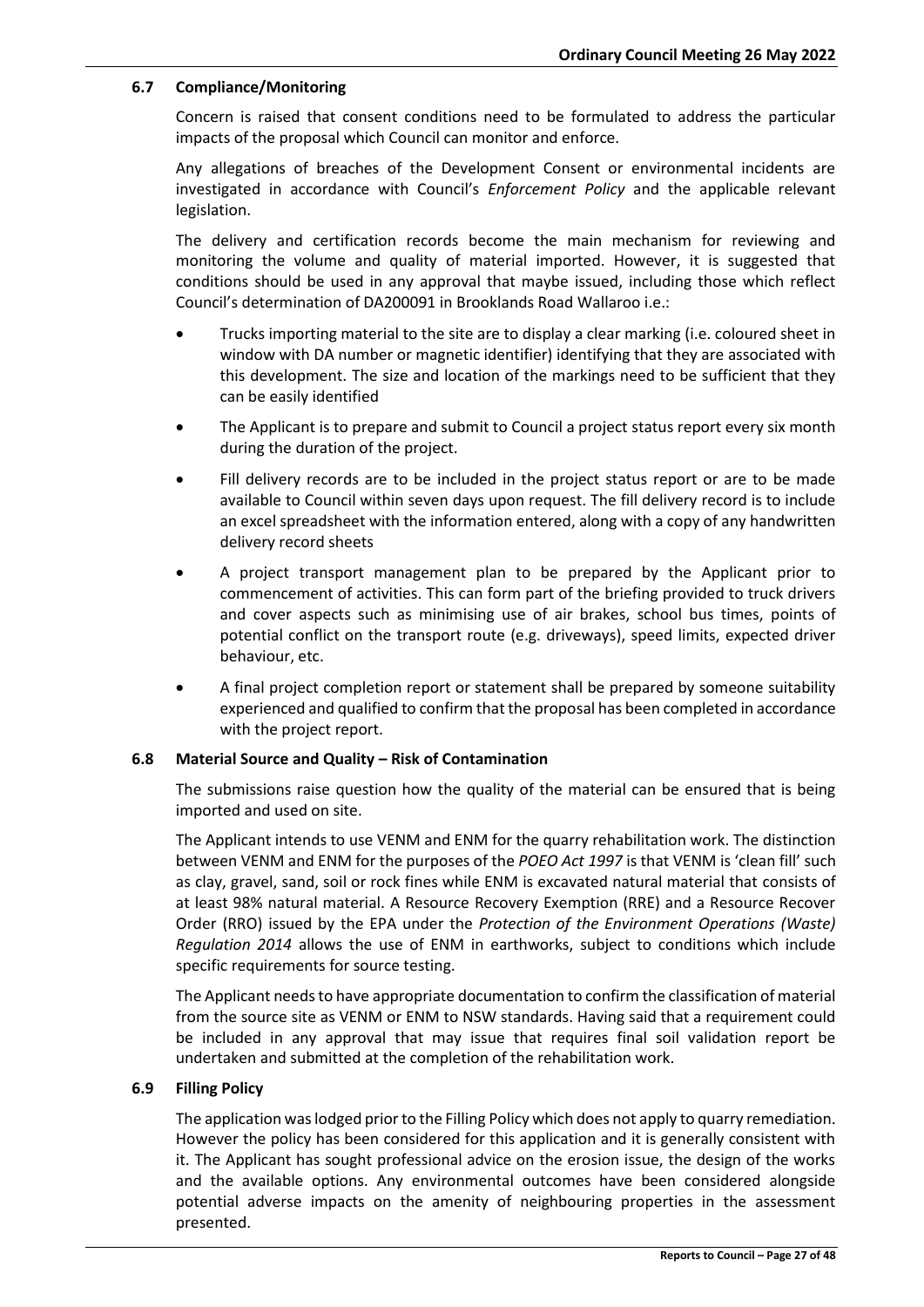Rehabilitating the quarry will create a stable non-eroding landscape with improved visual amenity and a land use consistent with the surrounding grazing activities.

# **7. Conclusion**

From the assessment of the proposal and consideration of issues raised in submissions, it is recommended that a Development Consent be issued. Draft conditions are included in **Attachment H**

# **STRATEGIC DIRECTION**

| <b>Theme</b>            | $1 -$  | <b>Our Environment</b>                                                                                                                                                                                                                                                                                                                                                                     |
|-------------------------|--------|--------------------------------------------------------------------------------------------------------------------------------------------------------------------------------------------------------------------------------------------------------------------------------------------------------------------------------------------------------------------------------------------|
| Long Term Goal          | $EN4-$ | Maintain a balance between growth, development and environmental<br>protection through sensible planning                                                                                                                                                                                                                                                                                   |
| Strategy                |        | EN4.2 - Ensure development application assessment is thorough and efficient                                                                                                                                                                                                                                                                                                                |
| <b>Strategic Action</b> |        | EN4.2.1 – Implement the development process and implement changes aligning<br>with the NSW Government's best practice guidelines.                                                                                                                                                                                                                                                          |
| <b>ATTACHMENTS:</b>     |        | A. Locality Plan (Under Separate Cover) $\Rightarrow$<br>B. Proposal Details (Statement of Environmental Effects and Quarry Rehabilitation<br>Plan) (Under Separate Cover) $\Rightarrow$<br>C. Submissions (Under Separate Cover) $\Rightarrow$<br>D. Applicant's Response to Submissions (Under Separate Cover) $\Rightarrow$<br>E. s4.15 Assessment (Under Separate Cover) $\Rightarrow$ |

- F. Heavy Haulage Calculations *(Under Separate Cover)* [⇨](../../../RedirectToInvalidFileName.aspx?FileName=CO_26052022_ATT_670_EXCLUDED.PDF#PAGE=115)
- G. Draft VPA *(Under Separate Cover)* **[⇨](../../../RedirectToInvalidFileName.aspx?FileName=CO_26052022_ATT_670_EXCLUDED.PDF#PAGE=116)**
- H. Draft Conditions *(Under Separate Cover)* [⇨](../../../RedirectToInvalidFileName.aspx?FileName=CO_26052022_ATT_670_EXCLUDED.PDF#PAGE=133)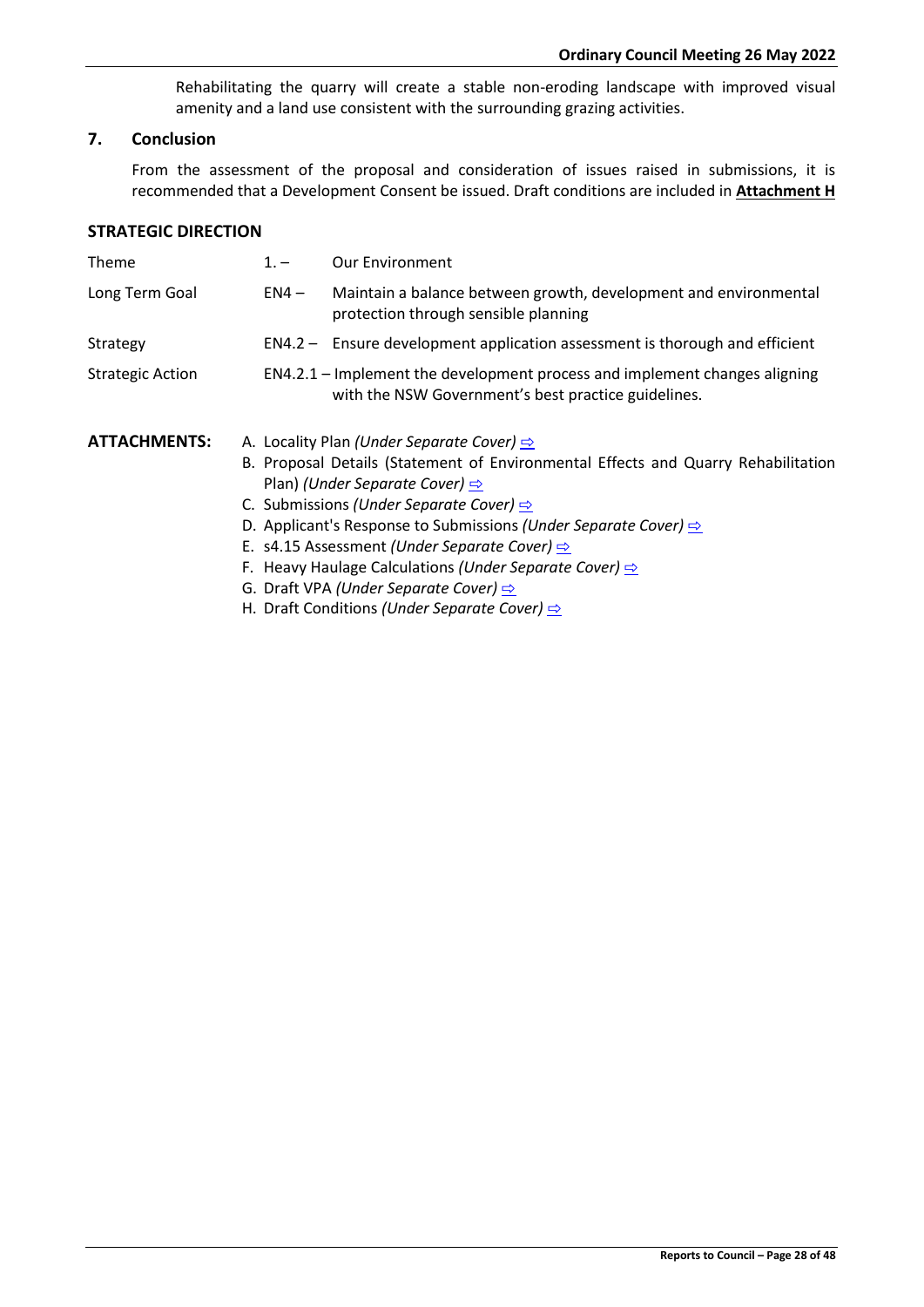# <span id="page-28-0"></span>**6.2 VARIATIONS TO DEVELOPMENT STANDARDS QUARTERLY REPORT**

# **SUMMARY**

Reporting on development standard variations approved in the first quarter (January – March) of 2022.

# **RECOMMENDATION**

*That the report on approved development variations for the first quarter of 2022 be noted.*

# **FINANCIAL IMPLICATIONS**

Resources for development assessment are provided for in the current Operational Plan.

# **POLICY & LEGISLATION**

- *Environmental Planning & Assessment Act 1979*
- *Environmental Planning & Assessment Regulation 2000*
- *Yass Valley Local Environmental Plan 2013*
- *Yass Valley Local Environmental Plan (Parkwood) 2020*
- *Planning Circular PS-20-002 Variations to Development Standards (5 May 2020)*

# **REPORT**

Development Applications involving variations to development standards may be made under clause 4.6 *Yass Valley Local Environmental Plan 2013* and *Yass Valley Local Environmental Plan (Parkwood) 2020*. Variations to development must be accompanied by a written submission and the Secretary's concurrence cannot be assumed by a delegate of Council if the development contravenes a numerical standard by greater than 10% or the variation is to a non-numerical standard.

Clause 4.6 of the Local Environmental Plans have requirements for the assessment of variations to the development standards and *Planning Circular PS 20-002 Variations to Development Standard* details the assumed concurrence, governance and reporting requirements for Council. Any variations approved are reported quarterly to the Department of Planning and Environment (DPE), detailed in a publicly available online register on Council's website and must be presented to Council on a quarterly basis. Monitoring of these variations enables the DPE and Council to determine whether development standards are appropriate, or whether changes are required.

It is advised that no variations to development standards were approved by Council or its delegate during  $1<sup>st</sup>$ Quarter (January – March) of 2022.

#### **Audit**

In 2020, the DPE audited Council's use of clause 4.6. At that time it was advised that Council was compliant with procedural and reporting requirements except for providing an online register of its decisions. In response to the DPE audit recommendations Council has established a publicly available online register and continue to submit quarterly reports to DPE. Recently the DPE auditors acknowledged that Council satisfactorily addressed the audit recommendations on the use of clause 4.6.

**ATTACHMENTS:** Nil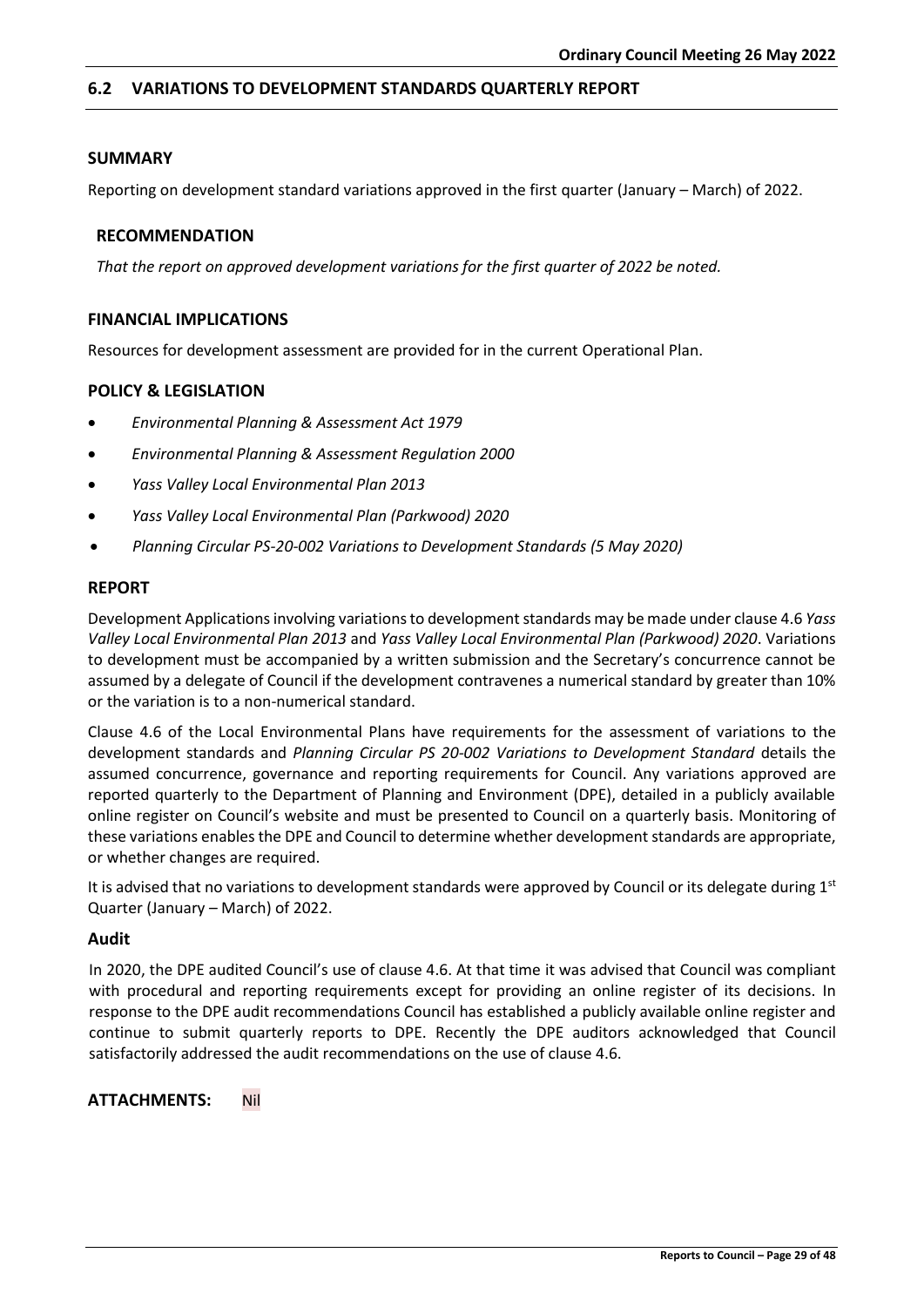# <span id="page-29-0"></span>**6.3 NAMING OF RAIL OVERBRIDGE ON LACHLAN WAY WAY**

# **SUMMARY**

To present a request to consider naming the rail overbridge on Lachlan Valley Way the 'Walmsley Bridge'.

#### **RECOMMENDATION**

*That:*

- *1. In principle support be given to the naming of the rail overbridge located on Lachlan Valley Way as 'Walmsley Bridge'.*
- 2. *A community notification process be undertaken to establish support for this name and if no significant objections are received, the process of obtaining approval for the naming of the rail over bridge continue.*

#### **FINANCIAL IMPLICATIONS**

Estimated cost for the supply and installation of signs (including associated traffic management requirements) is \$2,000 excluding any naming ceremony, which can be funded using the proposed operational budget for 2022/23.

# **POLICY & LEGISLATION**

- *Roads Act 1993*
- *Geographic Name Board – Naming a Place (Sept 2018)*
- *NSW Government – Guidelines for the Determination Place Names 2018*
- *TfNSW Policy 266 – Naming of Roads and Bridges 2015.*

#### **REPORT**

#### **1. Background**

Naming of geographic features is undertaken in accordance with the Geographical Names Board (GNB) policy for Place Naming (July 2019). This is also covered in TfNSW *Policy 266 - Naming of Roads and Bridges 2015*. These documents outline that Local Councils initiate the naming of bridges on Local, Regional and State Roads (other than freeways).

The naming of bridges and other structures on roads does not have a formal legislative basis. Names are attributed to aid identification and provide geographic reference to road users, road managers and the wider community.

TfNSW is responsible for the naming of bridges and other structures on Freeways and for approving bridge names on State Roads.

Transport for NSW will usually agree with naming proposals provided that:

- The name has wide community support
- An Aboriginal name has the support of local Aboriginal groups
- Consideration has been given to National and State commemorative initiatives involving the naming of new or key road infrastructure
- The name is consistent with GNB place name criteria, and the design of the name plaque accords with Transport for NSW requirements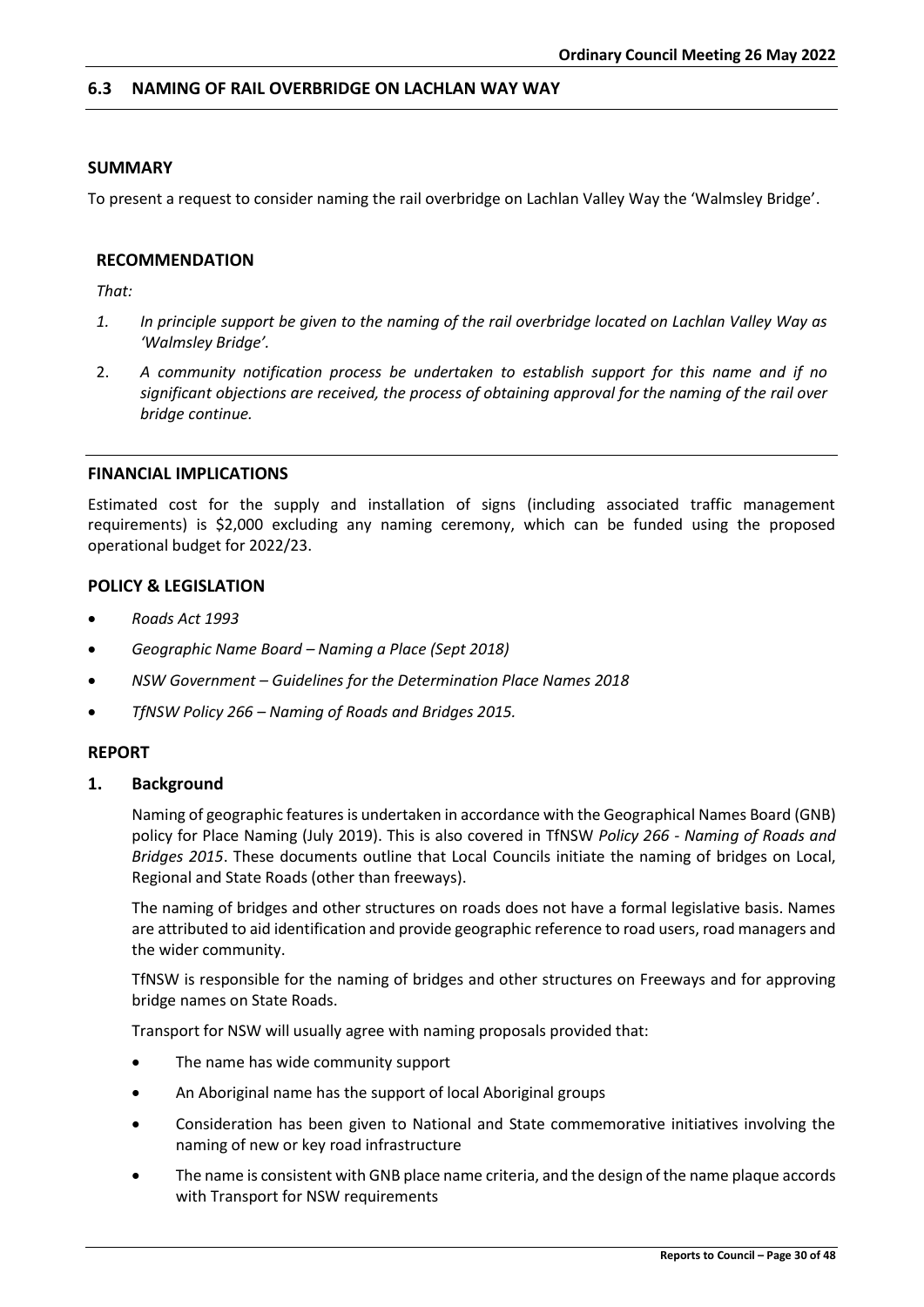The process for naming of bridges is shown in the following table.

| <b>Step</b>   | <b>Description</b>                                 | <b>Responsibility</b> |
|---------------|----------------------------------------------------|-----------------------|
| 1             | Council determine name upon community consultation | Council               |
| $\mathcal{P}$ | Approve/reject naming                              | <b>TfNSW</b>          |
| 3             | Approval – Yes – advise GNB of the story and name  | Council               |
| 4             | GNB to approve or reject name                      | <b>GNB</b>            |
| 5             | Approval - Yes - Inform Local MP                   | <b>TfNSW</b>          |
| 6             | Install sign                                       | Council               |
|               | Naming ceremony (not compulsory) to be determined  | Council               |

# **2. Request**

A request has been received from a resident to name the Lachlan Valley Way bridge over the Great Southern Rail Line as Walmsley Bridge (refer following location map).



The basis of the request is that prior to the building of the overbridge a 'level crossing' existed at the site.

In 1963, following a visit to Canberra to see Queen Elizabeth, the Walmsley family (father, mother and two boys) were struck at that crossing by a train and all killed. They were less than a kilometre from home.

# **3. Action Taken**

Comments have been sought from TfNSW (both rail and road departments) in relation to support of the proposed name and been advised that this is supported subject to overall community support.

Subject to the approval of this report it is proposed that community notification will be undertaken and, if no objections received, continuing with the approval process and ultimately installation the signs at the site.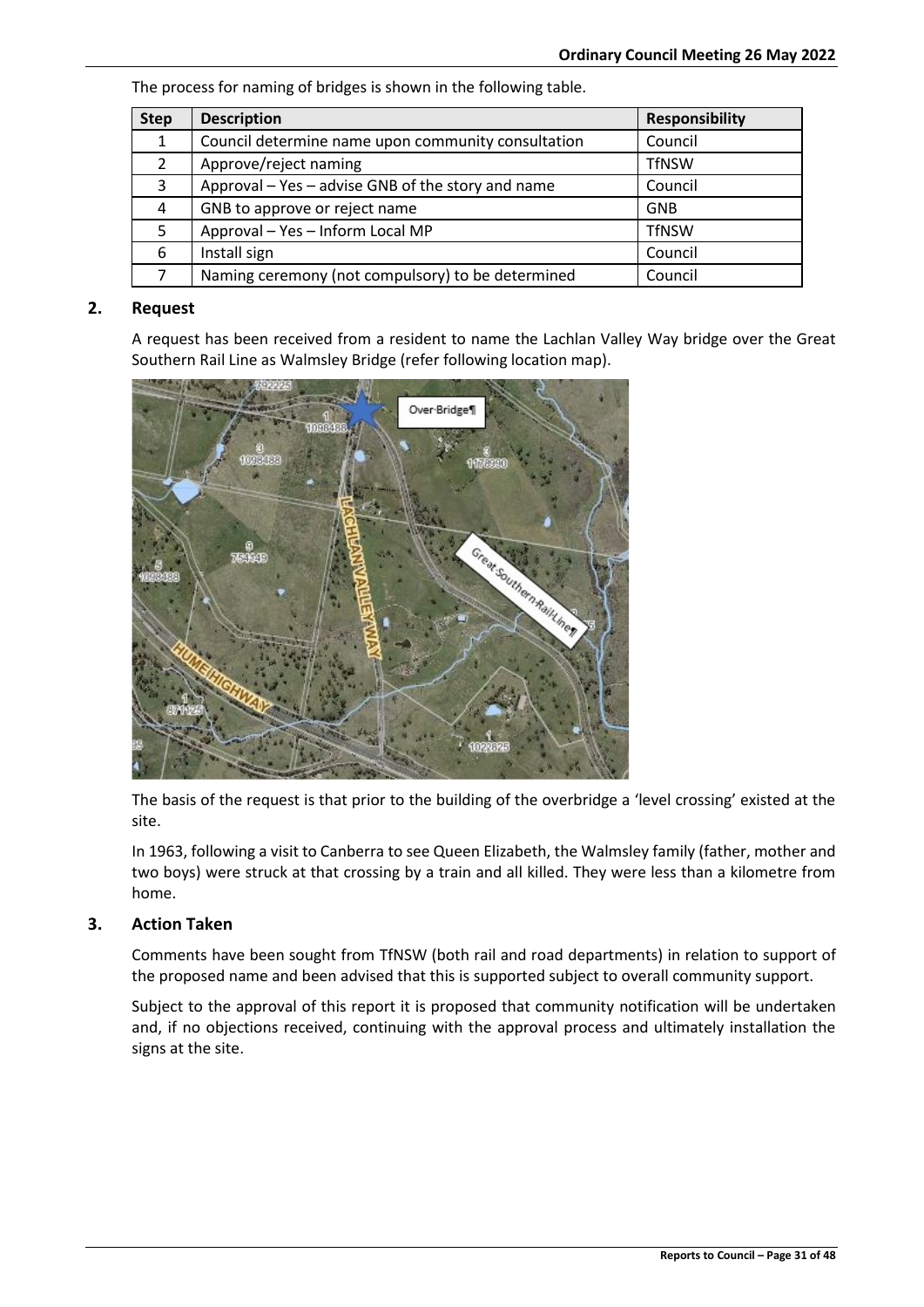# **STRATEGIC DIRECTION**

| Key Pillar          | 4. Our Infrastructure                                                                                                                                                                                    |
|---------------------|----------------------------------------------------------------------------------------------------------------------------------------------------------------------------------------------------------|
| <b>CSP Strategy</b> | IN3 - Maintain and improve road infrastructure and connectivity                                                                                                                                          |
|                     | Delivery Program Action IN3.1 - Deliver transport asset infrastructure, maintenance, renewal and<br>enhancement programs for urban, rural and regional roads to maintain or<br>improve overall condition |
|                     | Operational Plan Activity IN3.1.2 - Deliver annual maintenance program for urban, rural and regional roads<br>based on priority and in accordance with allocated budgets                                 |

# **ATTACHMENTS:** Nil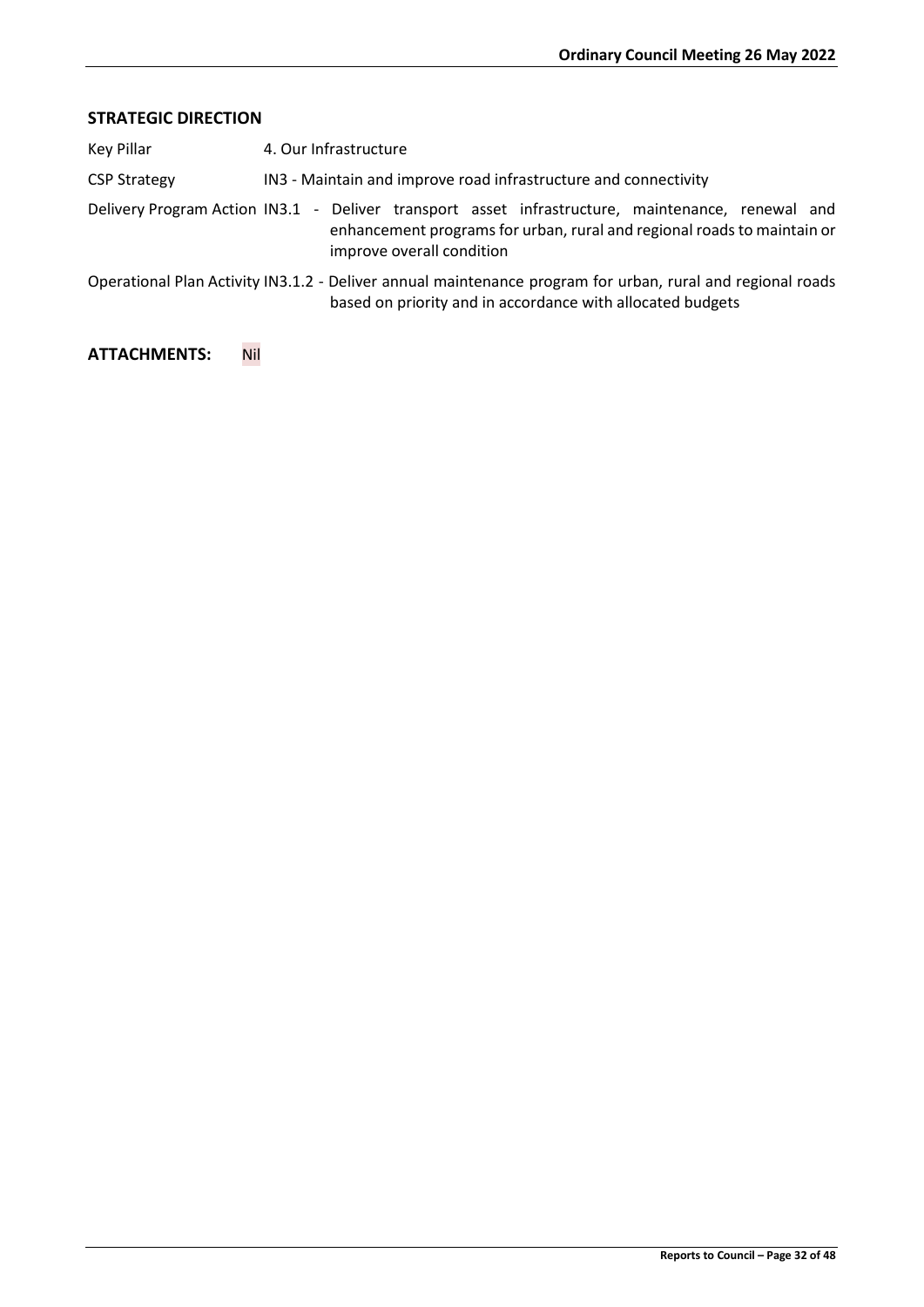# <span id="page-32-0"></span>**6.4 INVESTMENT AND BORROWINGS REPORT - APRIL 2022**

# **SUMMARY**

In accordance with clause 212 *Local Government (General) Regulation 2005*, this report provides a summary of Council's investments as of 30 April 2022. In accordance with paragraph (1)(b), it can be certified that the investments listed have been made in accordance with the Act, the Regulations and Council's Investment Policy.

#### **RECOMMENDATION**

*That the Investment Report be noted.*

#### **FINANCIAL IMPLICATIONS**

The investment portfolio assists with Council's cash flow and funding of projects identified in the Operational Plan.

# **POLICY & LEGISLATION**

- s625 *Local Government Act 1993*
- Clause 212 *Local Government (General) Regulation 2005*
- Investment Policy

#### **REPORT**

# **1. Comments on Economic Climate – April 2022**

As at 30 April 2022, the RBA continued to hold the cash rate at 0.10%. RBA April meeting minutes indicate that the RBA is no longer going to be 'patient' in its assessment of price pressures with an interest rate hike likely in May 2022 (which occurred at the RBA May meeting).

Overall global economic data continued to hold up well in April 2022. Economic data from the US and Europe continue to remain sound pointing to resilient economic activity despite the surging energy prices. China was the one dark spot suggesting weakening demand and production disruptions. The result suggests that the latest COVID lockdowns introduced in China were already taking their toll.

While overall reports show resilience, there are signs that the outlook is set to turn. Growth forecasts have been cut on the back of high inflation which is expected to prompt aggressive monetary tightening. Major central banks suggested aggressive rate hikes were likely in the coming quarters.

Australian economic data remained sound with business confidence climbing and household spending accelerating. Inflation also accelerated rapidly with the March quarter CPI coming in at 5.1%.

The RBA noted a pickup in inflation and wages growth that has brought forward the likely timing of an increase in interest rates.

*Source: TCorp Monthly Economic commentary – April 2022*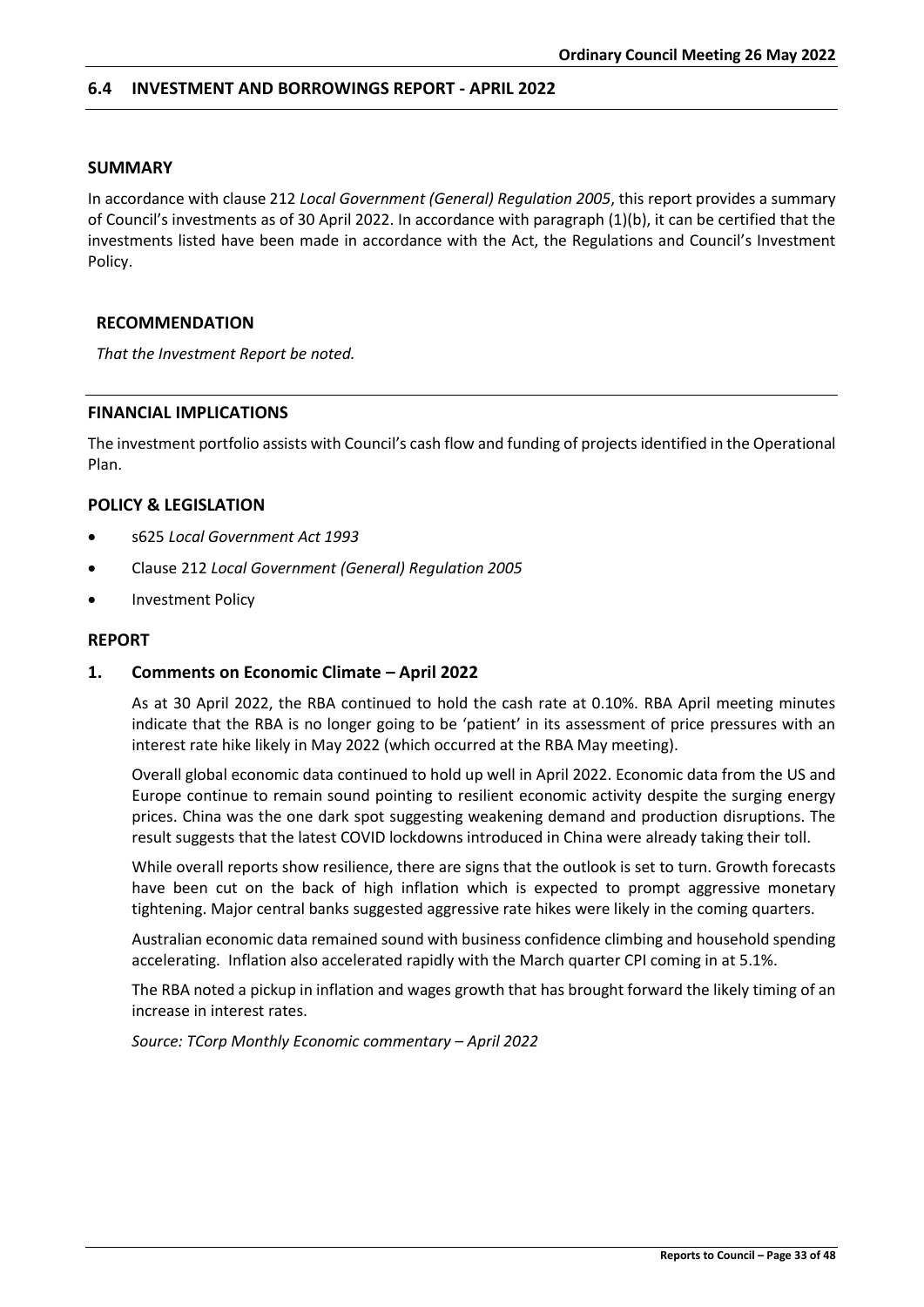# **2. Summary of Movements in Council Investments for the Month of April 2022**

| <b>Opening Balance 1 April 2022</b>  |             | \$25,200,000 |
|--------------------------------------|-------------|--------------|
| Less Investments redeemed:           |             | \$6,800,000  |
| <b>NAB</b>                           | \$2,700,000 |              |
| <b>NAB</b>                           | \$2,000,000 |              |
| <b>CBA</b>                           | \$2,100,000 |              |
| Plus Investments placed:             |             | \$6,800,000  |
| <b>NAB</b>                           | \$2,700,000 |              |
| <b>NAB</b>                           | \$2,000,000 |              |
| <b>CBA</b>                           | \$2,100,000 |              |
| <b>Closing Balance 30 April 2022</b> |             | \$25,200,000 |

Valuations of Council investments are detailed in **Attachment A.**

# **3. Council Loans**

Council has four loans with balance owing as of 30 June 2021 of \$15.46m. The table below provides loan details. Indicative repayments for 2021/22 are shown for both principal and interest, for all current loans. Balances will not change monthly as the most frequent repayment cycle is quarterly.

|                                                    | Balance as at<br>30 June 2021 | Projected<br><b>Balance as at</b><br>30 June 2022 | <b>Interest</b><br>Rate | Comment                                                                | Principal<br>2021/22 | <b>Interest</b><br>2021/22 |
|----------------------------------------------------|-------------------------------|---------------------------------------------------|-------------------------|------------------------------------------------------------------------|----------------------|----------------------------|
| General Loan                                       | \$0                           | \$0                                               |                         |                                                                        | \$0                  | \$0                        |
| Sewer - CBA Sewer<br>Infrastructure                | \$3,778,024                   | \$3,693,096                                       | 4.82%<br>Fixed          | 20 years, repaid<br>in 2035/36                                         | \$184,928            | \$178,809                  |
| Water - NAB Dam<br>Wall                            | \$8,611,093                   | \$8,275,818                                       | 6.96%<br>Fixed          | 30 years, fixed<br>rate 10 years to<br>Aug 2022, to be<br>renegotiated | \$335,274            | \$607,414                  |
| Water - Yass to<br>Murrumbateman<br>(TCorp)        | \$1,988,019                   | \$1,761,055                                       | 2.55%<br>Fixed          | 10 years, fully<br>repaid in 2029                                      | \$226,964            | \$48,536                   |
| Water main and<br>pump station<br>upgrades (TCorp) | \$1,086,237                   | \$962,226                                         | 2.55%                   | 10 years, fully<br>repaid in 2029                                      | \$124,011            | \$26,519                   |
| <b>TOTAL LOANS</b>                                 | \$15,463,373                  | \$14,592,195                                      |                         |                                                                        | \$871,177            | \$861,278                  |

# **STRATEGIC DIRECTION**

Key Pillar 5. Our Civic Leadership

CSP Strategy CL1 - Effect resourceful and respectful leadership and attentive representation of the community

Delivery Program Action CL1.6 - Maximise Council's ability to generate income

Operational Plan Activity CL1.6.2 - Review returns on commercial activities and investment instruments

# **ATTACHMENTS:** A. April 2022 Investment Report *(Under Separate Cover)* [⇨](../../../RedirectToInvalidFileName.aspx?FileName=CO_26052022_ATT_670_EXCLUDED.PDF#PAGE=141)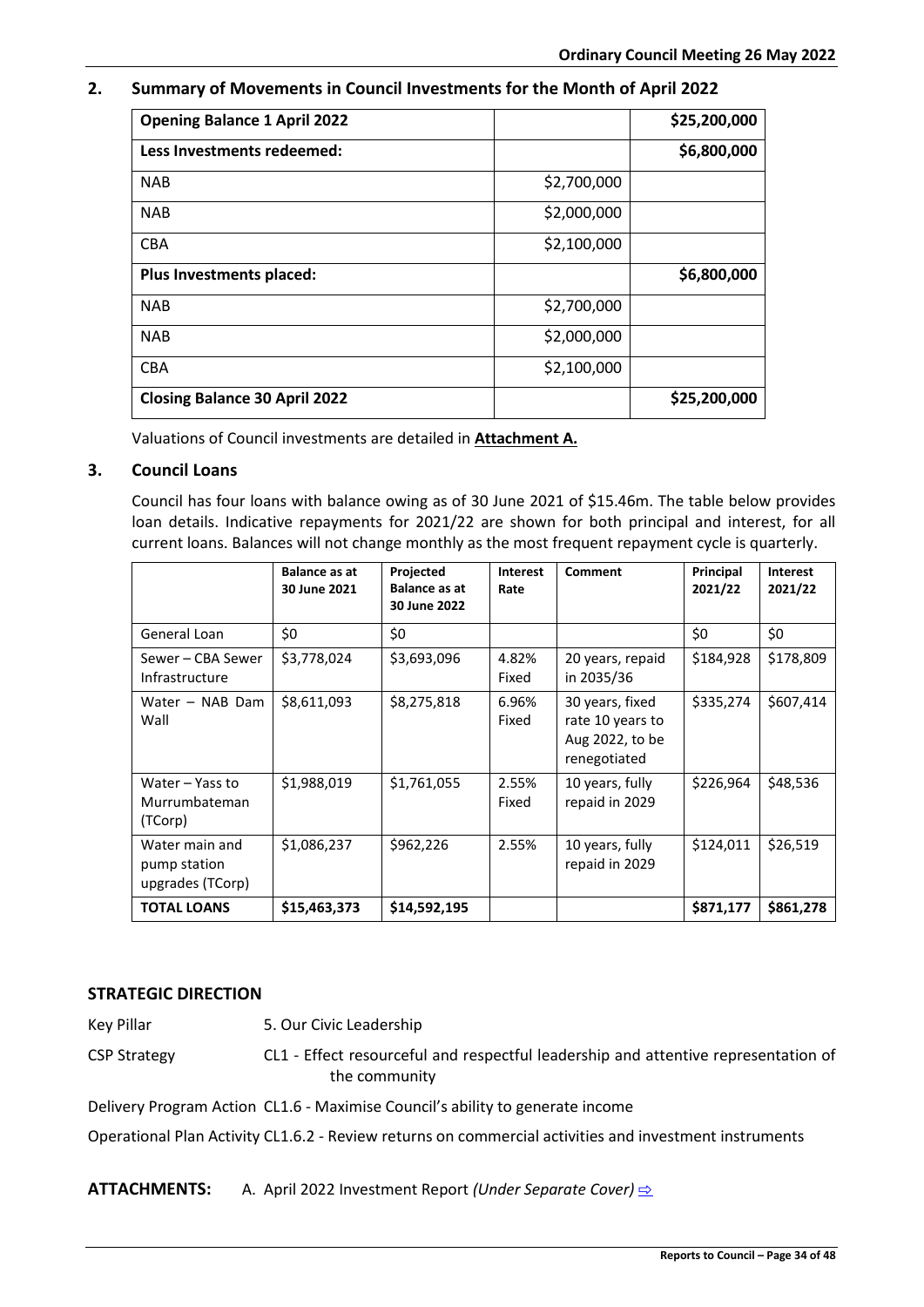# <span id="page-34-0"></span>**6.5 THIRD QUARTER BUDGET REVIEW STATEMENT 2021/22**

# **SUMMARY**

This report provides the 2021/22 Third Quarterly Budget Review Statements (QBRS) for the period 1 January 2021 to 31 March 2022. Council's projected year end net operating result before capital is expected to improve from a budgeted surplus of \$32k to a budgeted surplus of \$181k for 2021/22 financial year. These adjustments will result in Operating Performance ratio move from original projection at -1.36% to -0.41%.

# **RECOMMENDATION**

*That:*

- *1. The Quarterly Budget Review Statements adjustments be adopted, and the relevant income and expenditure budget adjustments be approved.*
- *2. In accordance with the Local Government (General) Regulation (NSW) Clause 203 (2)(a), Council's financial position as at 31 March 2022 is satisfactory, having regard to revised projected estimates of income and expenditure, and the original budgeted income and expenditure.*

# **FINANCIAL IMPLICATIONS**

The details of Council's projected year end net operating result before capital changes for the 2021/22 financial year are contained within the following report and attachments.

# **POLICY & LEGISLATION**

- *Local Government Act 1993*
- *Local Government (General) Regulation 2005*
- Office of Local Government 2010 QBRS Guidelines

#### **REPORT**

# **1. Background**

In accordance with Clause 203 (Budget Review Statements and Revision of Estimates) *Local Government (General) Regulations 2005*:

- (1) Not later than two months after the end of each quarter, the responsible accounting officer of a Council must prepare and submit to the Council a budget review statement that shows, by reference to the estimate of income and expenditure set out in the Council's Revenue Policy included in the Operational Plan for the relevant year, a revised estimate of the income and expenditure for that year.
- (2) A budget review statement must include or be accompanied by:
	- (a) A report as to whether or not the responsible accounting officer believes that the statement indicates that the financial position of the Council is satisfactory, having regard to the original estimate of income and expenditure; and
	- (b) If that position is unsatisfactory, recommendation for remedial action.

In accordance with Clause 211 (Authorisation of expenditure) *Local Government (General) Regulations 2005:*

(1) A council, or a person purporting to act on behalf of a council, must not incur a liability for the expenditure of money unless the council at the annual meeting held in accordance with subclause (2) or at a later ordinary meeting: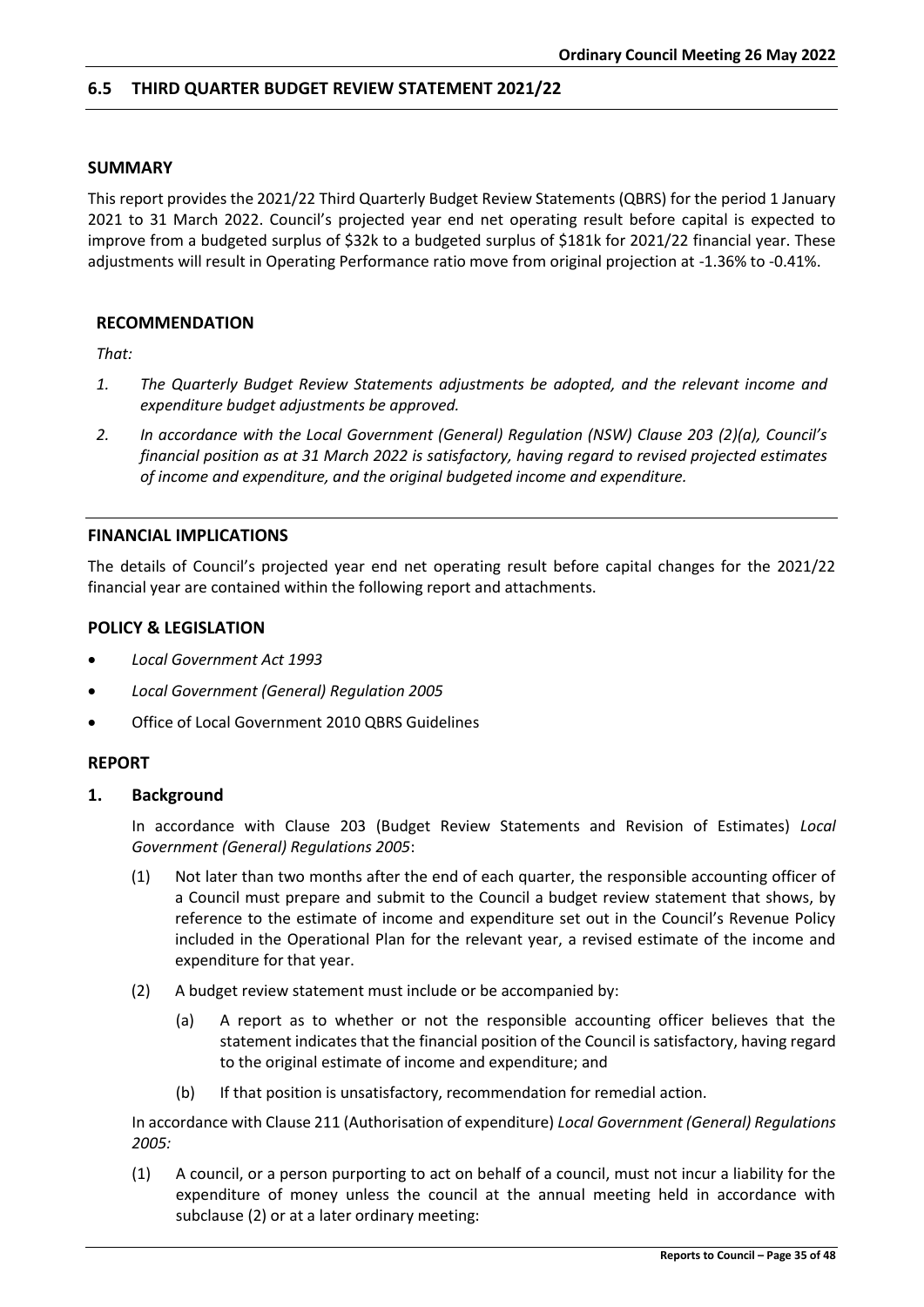- (a) has approved the expenditure, and
- (b) has voted the money necessary to meet the expenditure.

# **2. Budget Review**

This Quarterly Budget Review Statements (QBRS) is a summary of Council's financial position at the end of the third quarter for the financial year ended 30 June 2022.

The quarterly budget review process is the mechanism through which Council and the community are informed of Council's progress against the Operational Plan (annual budget), together with recommendations for changes and reasons for any budget variations.

The QBRS details appear as **Attachment A** and produced in accordance with the guidelines and standards issued by the Office of Local Government.

Council is provided with a breakdown of the budget and actuals by functional/service unit and key performance indicators (financial ratios).

# **2.1 Summary**

Council's original budgeted operational revenue was \$43.429M. After the third quarter budget review, and a number of budget adjustments outside of the QBRS process, Council is now expecting operational revenue of \$46.4049M. The third quarter budget adjustments have resulted in a significant reallocation of Capital Grant income to the 2022/23 Financial Year to better reflect the timing of the receipts of these grant funds to when Council is entitled to this income.

Council's original operational expenditure budget of \$31.727M has increased slightly to \$32.133M. The third quarter budget adjustment was primarily reallocating budget from Employee Costs to Materials and Services. This is a result of a number of positions remaining vacant and being filled by contractors.

Council's capital budget had also increased from \$17.779M to \$30.456M due to additional grant funds secured for additional works, along with capital works being carried forward into this financial year of approximately \$12M. The third quarter review is recommending a reduction to this budget of approximately \$7m to better reflect the value of works to be completed in 2021/22. A significant portion of the capital works program has been delayed due to COVID-19 supply disruptions and wet weather. These projects are being reallocated from the 2021/22 budget to the 2022/23 budget.

# **2.2 Operational Budget Result**

As a result of this budget review, Council's projected year end net operating result before capital is expected to increase from a budgeted surplus of \$32K to a budgeted surplus of \$181K for 2021/22FY. The primary driver of this result is due to reallocating Capital Grant income into the following financial year to better reflect when Council is entitled to these funds.

Reallocating some budget from savings in Employee costs due to unfilled vacant positions to cover increased costs in Materials and Services for additional contractor costs used to fill these vacant positions.

Cost savings identified throughout the 2021/22 financial year through previous budget reviews, has assisted in increasing the projected net surplus after Capital items.

The progress of specifically identified Operational projects is included in **Attachment B**.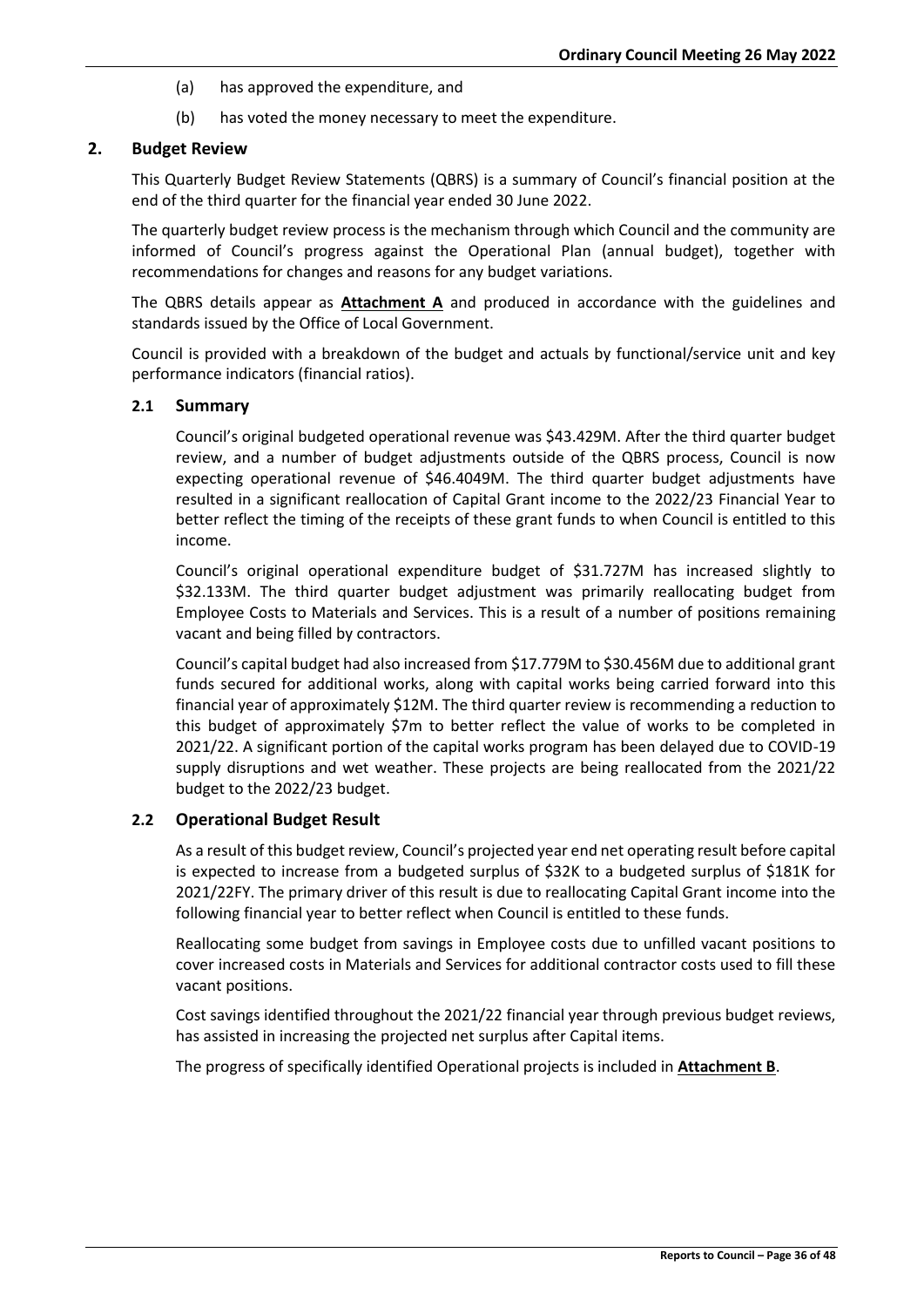# **2.3 Capital Budget Result**

As a result of this third quarter budget review, Council's anticipated expenditure on capital items is expected to decrease by \$7.11M for 2021/22. This will bring the total capital works program to approximately \$30M (excluding loan payments which are capital in nature). This is primarily due to Council reallocating a significant portion of the capital works program to the 2022/23 financial year to better reflect the timing of work. Significant delays in delivering these projects have been felt due to COVID-19 supply issues and wet weather.

As at the time of writing this report, capital expenditure is now approximately \$18.6M. It is anticipated that total expenditure on capital projects will be very close to this new Budget amount of \$30M.

The progress of Council's Capital works program is included in **Attachment C**.

# **STRATEGIC DIRECTION**

Key Pillar 5. Our Civic Leadership

CSP Strategy CL1 - Effect resourceful and respectful leadership and attentive representation of the community

Delivery Program Action CL1.5 - Improve Council's operating performance (operating performance ratio)

Operational Plan Activity CL1.5.1 - Report to the Operating Performance Ratio to Council in the quarterly budget reviews

- **ATTACHMENTS:** A. 3rd Quarter Budget Review Statement *(Under Separate Cover)* **[⇨](../../../RedirectToInvalidFileName.aspx?FileName=CO_26052022_ATT_670_EXCLUDED.PDF#PAGE=143)** 
	- B. Qtr 3 Operational Projects *(Under Separate Cover)* **[⇨](../../../RedirectToInvalidFileName.aspx?FileName=CO_26052022_ATT_670_EXCLUDED.PDF#PAGE=156)**
	- C. Qtr 3 Capital Projects *(Under Separate Cover)* [⇨](../../../RedirectToInvalidFileName.aspx?FileName=CO_26052022_ATT_670_EXCLUDED.PDF#PAGE=160)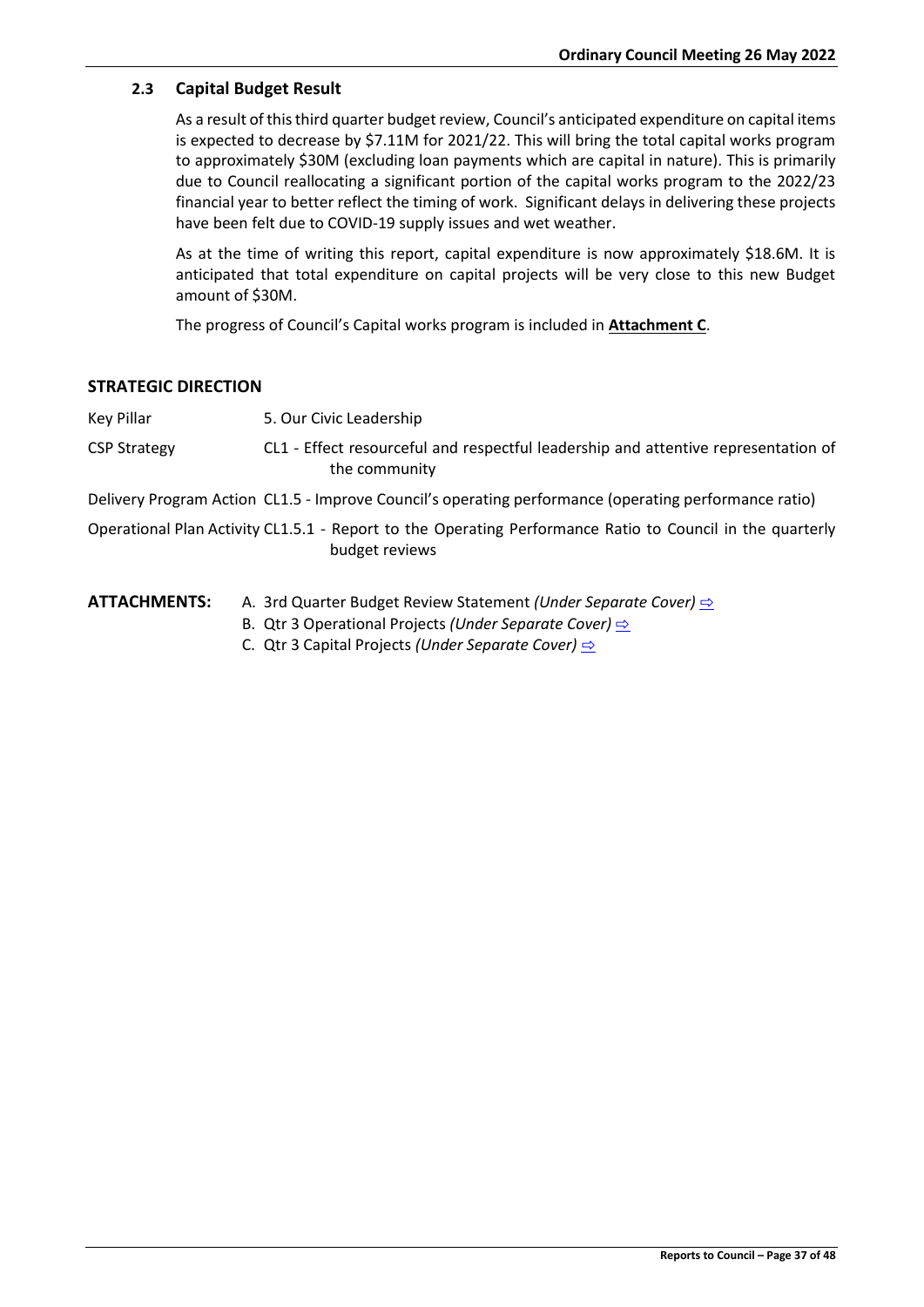# <span id="page-37-0"></span>**6.6 COUNCIL COMMITTEE NOMINATIONS**

# **SUMMARY**

Nominations have been received from community representatives to become members of Yass Valley Council Advisory Committees.

# **RECOMMENDATION**

*This item is classified CONFIDENTIAL in accordance with Section 10A(2)(a) of the Local Government Act 1993, which permits the meeting to be closed to the public for personnel matters concerning particular individuals (other than councillors).*

#### **FINANCIAL IMPLICATIONS**

Nil.

# **POLICY & LEGISLATION**

• Committee Framework & Guidelines (March 2022)

# **REPORT**

In February 2022 Council determined to endorse the *Committee Framework & Guidelines* and to call for nominations for the following Advisory Committees:

- Economic Development Advisory Committee
- Aboriginal Consultative Committee
- Youth Council
- Memorial Hall Advisory Committee
- Coppabella Wind Farm Community Enhancement Fund Advisory Committee
- Rye Park Community Enhancement Fund Advisory Committee
- Bango Wind Farm Community Enhancement Fund Advisory Committee
- Springdale Solar Farm Community Enhancement Fund Advisory Committee

Nominations for these Committees opened on 28 February and closed on 31 March 2022.

In 24 March 2022 Council resolved that a Sustainability Advisory Committee be established. Nominations for this Committee opened on 28 March and closed 29 April 2022. Amendments were also made to the *Committee Framework & Guidelines*.

There were no community nominations received for the following Committees:

- Rye Park Wind Farm Community Enhancement Fund Advisory Committee
- Bango Wind Farm Community Enhancement Fund Advisory Committee

Additional advertising for these positions may also be required.

No company representatives were nominated for:

- Coppabella Wind Farm Community Enhancement Fund Advisory Committee
- Springdale Solar Farm Community Enhancement Fund Advisory Committee

Council staff will follow up Coppabella Windfarm and the Springdale Solar Farm to seek a company representative for the respective Community Enhancement Fund Advisory Committees.

A report on the nominations is included in the Closed Session of this meeting for consideration.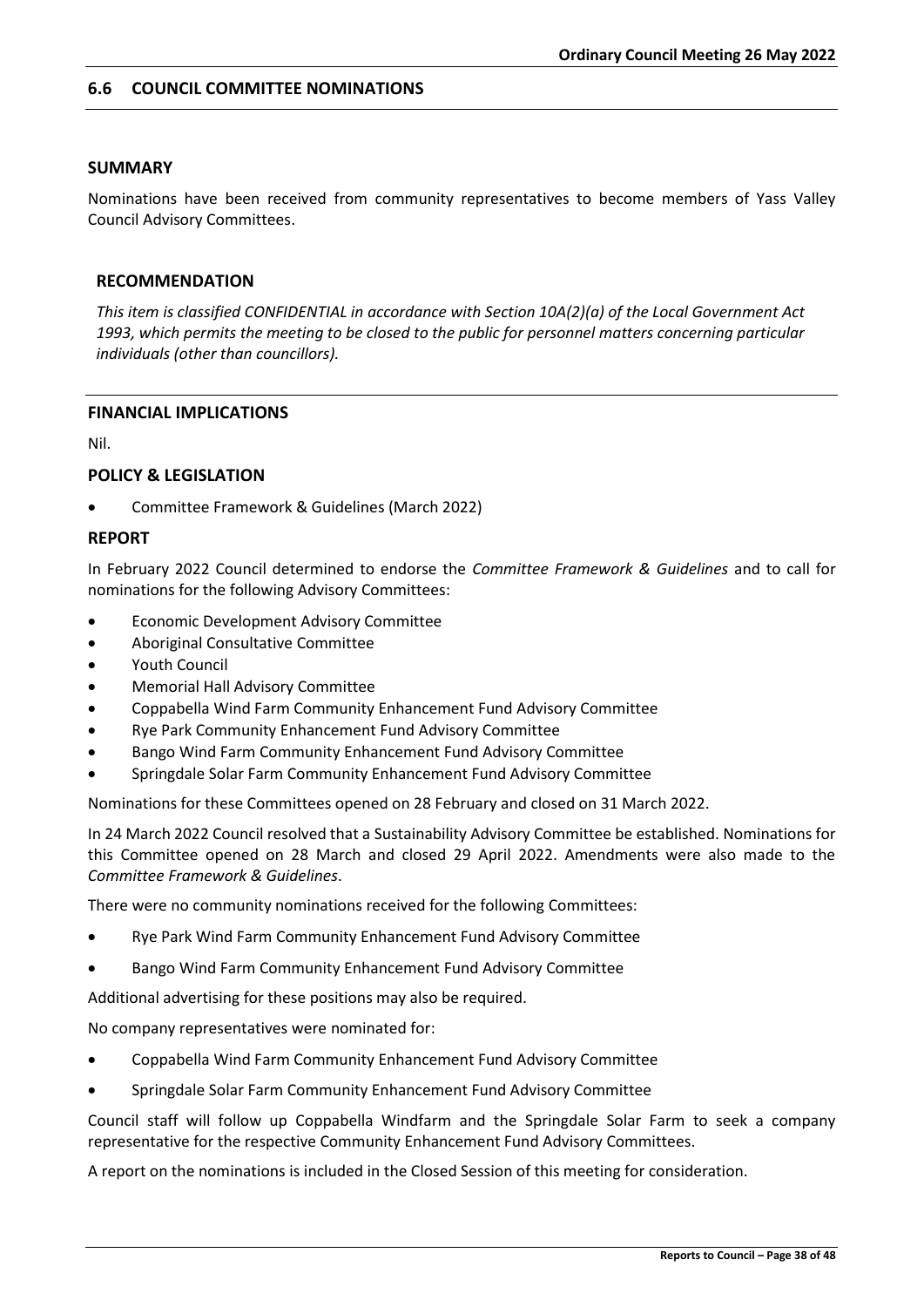# **STRATEGIC DIRECTION**

Key Pillar 3. Our Community

| <b>CSP Strategy</b> | CO3 - Foster and encourage positive social behaviours to maintain our safe, healthy, |
|---------------------|--------------------------------------------------------------------------------------|
|                     | and connected community                                                              |

Delivery Program Action CO3.2 - Connecting the community to Yass Valley Council through a range of Advisory Committees

Operational Plan Activity CO3.2.1 - Implementation of the Committees framework as detailed in the review

# **ATTACHMENTS:** Nil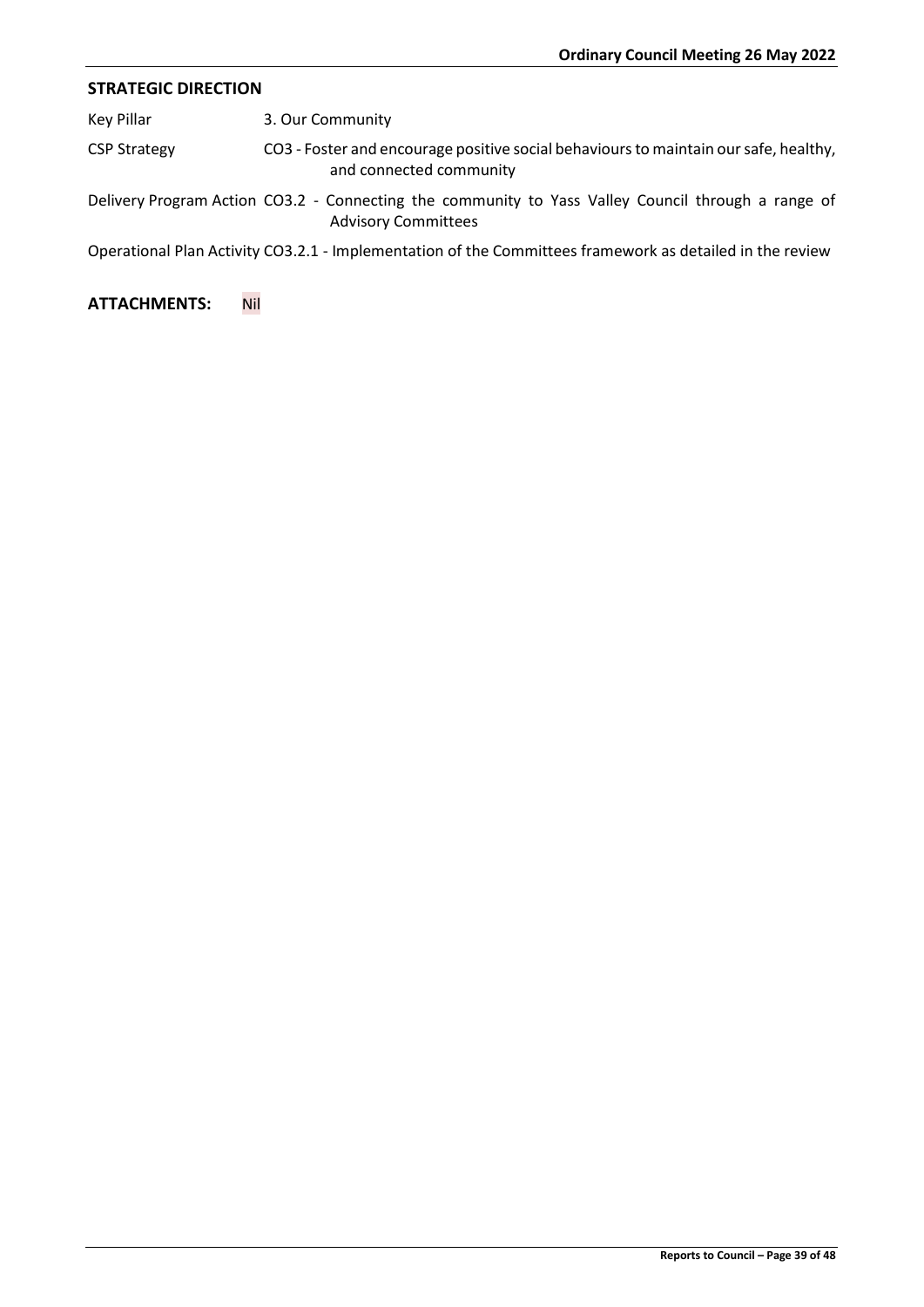# <span id="page-39-0"></span>**6.7 INQUIRY - HEALTH OUTCOMES AND ACCESS TO HEALTH AND HOSPITAL SERVICES IN RURAL, REGIONAL AND REMOTE NSW**

# **SUMMARY**

The report of the Parliamentary Portfolio Committee No. 2 into health outcomes and access to health and hospital services in rural, regional and remote NSW has been released. The report makes 22 findings and 41 recommendations. The State Government has six months to consider its response.

# **RECOMMENDATION**

*That:*

- *1. The report of the Parliamentary Portfolio Committee No 2 into health outcomes and access to health and hospital services in rural, regional and remote NSW be noted.*
- 2. *The Member of Goulburn be requested to support the Inquiry's findings and recommendations.*

# **FINANCIAL IMPLICATIONS**

Nil

# **POLICY & LEGISLATION**

• Tablelands Regional Community Strategic Plan

# **REPORT**

In September 2020 an inquiry was established by the NSW Parliament to inquire into and report on health outcomes and access to health and hospital services in rural, regional and remote NSW. In January 2021 Council made a submission to the inquiry advocating for improved medical services and for long term planning for health in Yass Valley.

The report of Portfolio Committee No. 2 on the inquiry was tabled with Parliament on 5 May 2022 and is available on the Parliamentary website along with submissions, transcripts of evidence and other inquiry documents. A copy of the report is included in **Attachment A**.

The report and its recommendations are now with the government for consideration. The government is required to respond to the recommendations within six months.

Many of the recommendations are consistent with Council's advocacy for improved medical services in Yass Valley. It is recommended that representations in be made to the State Member for Goulburn seeking support for the findings and recommendations of the inquiry.

# **STRATEGIC DIRECTION**

| Key Pillar          | 3. Our Community                                                                                                                                                                                |
|---------------------|-------------------------------------------------------------------------------------------------------------------------------------------------------------------------------------------------|
| <b>CSP Strategy</b> | CO1 - Facilitate and encourage equitable access to community infrastructure and<br>services, such as health care, education and transport                                                       |
|                     | Delivery Program Action CO1.2 - Advocate to the State Government and relevant agencies to ensure that<br>transport, health and educational services are delivered equitably to all<br>residents |
|                     | Operational Plan Activity CO1.2.1 - Advocate to ensure equitable access to community, health and education<br>services and funding to support infrastructure growth                             |
| <b>ATTACHMENTS:</b> | A. Inquiry Report - Health Outcomes and Access to Health and Hospital Services in<br>Rural, Regional and Remote NSW (Under Separate Cover) $\Rightarrow$                                        |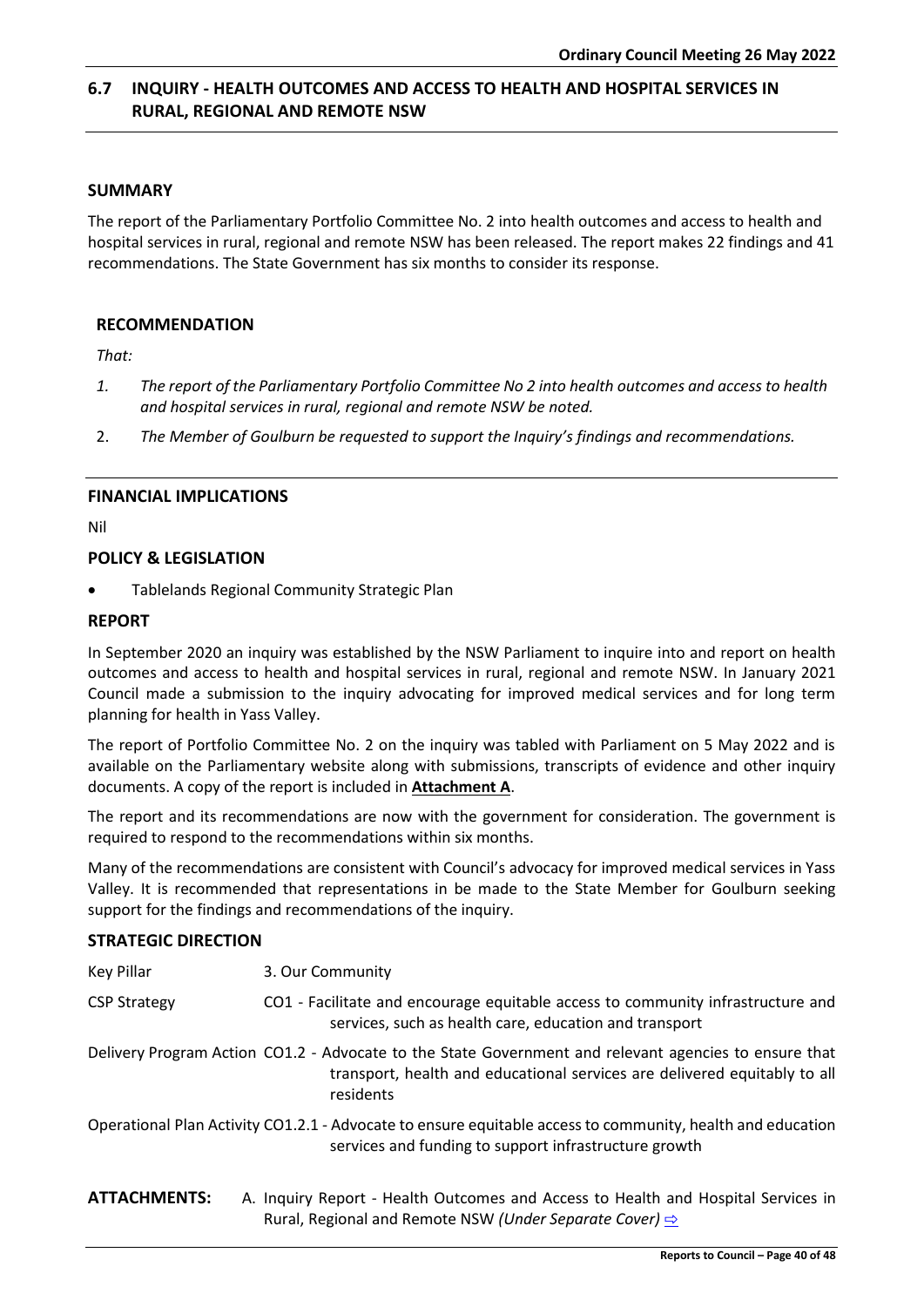# <span id="page-40-0"></span>**6.8 GENERAL MANAGER DELEGATIONS**

# **SUMMARY**

Within 12 months of each Council term, Council is required to review its delegations to the General Manager. The current delegations remain relevant and are suitable for endorsement.

# **RECOMMENDATION**

*That the Delegations to the General Manager be adopted and acknowledged upon acceptance,*

# **FINANCIAL IMPLICATIONS**

Nil

# **POLICY & LEGISLATION**

• *Local Government Act 1993*

# **REPORT**

Council is required to review its delegations to the General Manager within the first 12 months of each Council term (s380 *Local Government Act 1993*). Council adopted the proposed delegations to the General Manager at its meeting of 23 October 2019 (refer **Attachment A**).

The Instrument of Delegation remains fit for purpose and is suitable for endorsement.

# **STRATEGIC DIRECTION**

| Key Pillar                      | 5.      | Our Civic Leadership                                                                          |
|---------------------------------|---------|-----------------------------------------------------------------------------------------------|
| <b>CSP Strategy</b>             | $CL1 -$ | Effect resourceful and respectful leadership and attentive representation<br>of the community |
| Delivery Program Action CL1.4 - |         | Be compliant, more efficient and effective                                                    |
|                                 |         | Operational Plan Activity CL1.4.14 - Integrate Council's values into corporate processes      |

**ATTACHMENTS:** A. Instrument of Delegation to General Manager 2022 *(Under Separate Cover)* **[⇨](../../../RedirectToInvalidFileName.aspx?FileName=CO_26052022_ATT_670_EXCLUDED.PDF#PAGE=485)**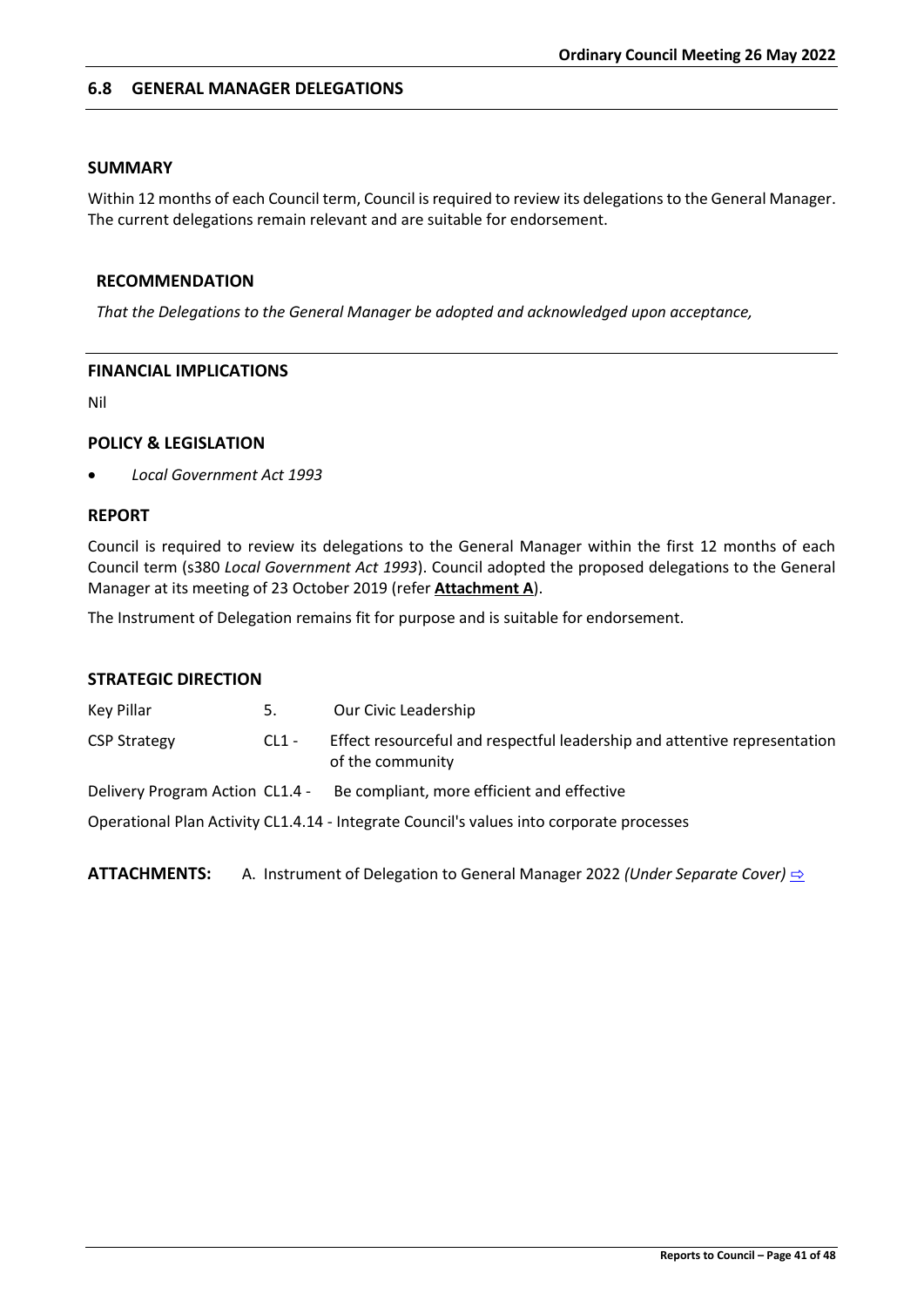# <span id="page-41-0"></span>**SUMMARY**

Under s333 *Local Government Act 1993* Council is to review the appropriateness of the Organisational Structure within 12 months of an election.

# **RECOMMENDATION**

*That:*

- *1. A three divisional structure headed by three Directors continue.*
- 2. *All Directors continue to be classified as 'Senior Staff' positions and employed on performance based contracts on the minimum remuneration package as specified under s332 Local Government Act 1993.*

# **FINANCIAL IMPLICATIONS**

Nil

# **POLICY & LEGISLATION**

• *Local Government Act 1993*

# **REPORT**

Under s333 *Local Government Act 1993* Council is to review the appropriateness of the Organisational Structure within 12 months of an election.

As the *Integrated Planning & Reporting Framework* suite of documents have been drafted it is appropriate to review the current organisational structure and priorities.

At present the structure is based on three Directorates i.e. Corporate & Community, Infrastructure & Assets and Planning & Environment (refer **Attachment A**).

These Directorates are capable of delivering the identified projects and programs in the Community Strategic Plan, Delivery Program and Operational Plan endorsed by Council in April 2022.

Each Director is currently designated as a senior staff member and are currently on five year contracts. The duration of each contract commences from their commencement date at Council. There is no reason to change this approach at this stage.

The current organisational structure remains fit for purpose in being able to deliver the expected outcomes from *Integrated Planning & Reporting Framework* documents and is suitable for endorsement.

Members of the Staff Consultative Committee concur with this conclusion.

# **STRATEGIC DIRECTION**

| Key Pillar                                                                               | 5.      | Our Civic Leadership                                                                          |  |  |  |  |
|------------------------------------------------------------------------------------------|---------|-----------------------------------------------------------------------------------------------|--|--|--|--|
| <b>CSP Strategy</b>                                                                      | $CL1 -$ | Effect resourceful and respectful leadership and attentive representation<br>of the community |  |  |  |  |
|                                                                                          |         | Delivery Program Action CL1.4 - Be compliant, more efficient and effective                    |  |  |  |  |
| Operational Plan Activity CL1.4.14 - Integrate Council's values into corporate processes |         |                                                                                               |  |  |  |  |

**ATTACHMENTS:** A. Organisational Structure 2022 *(Under Separate Cover)* [⇨](../../../RedirectToInvalidFileName.aspx?FileName=CO_26052022_ATT_670_EXCLUDED.PDF#PAGE=493)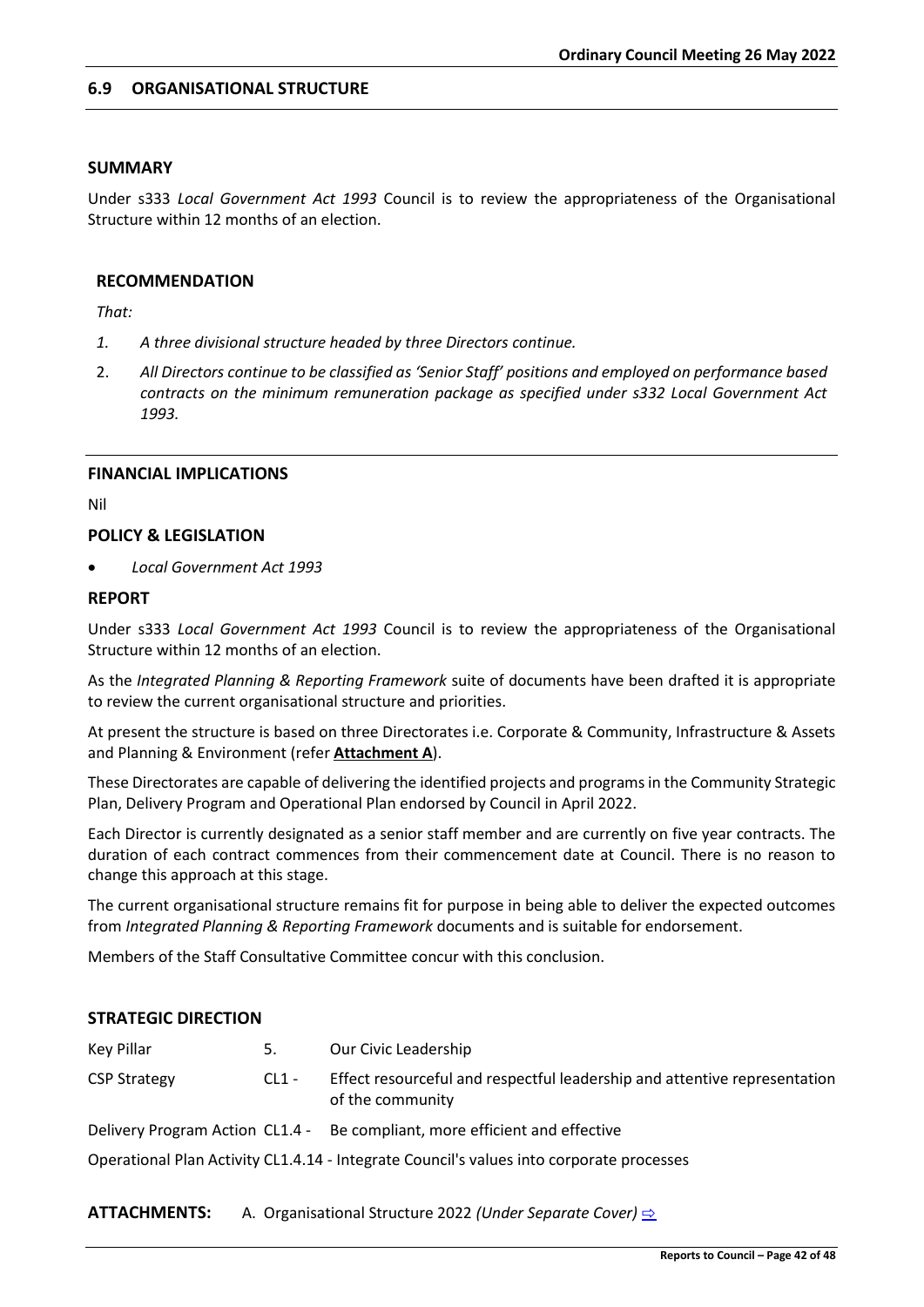# <span id="page-42-0"></span>**7.1 NOTICE OF MOTION - MOUNT STREET KERB AND GUTTERING CONTRIBUTIONS**

Councillor Jasmin Jones has given notice that at the Council meeting on 26 May 2022, she will move the following motion:

# **MOTION**

*That:*

- *1. The kerb and guttering contribution from residents in Mount Street, Yass in 2016, be determined to be a category of cases eligible for a refund of Kerb and Guttering fees in recognition of the road rehabilitation and kerb and guttering related to the road dilapidation associated with the dam wall construction.*
- *2. The proposed refund of Kerb and Guttering charges in Mount Street be placed on public exhibition for 28 days in accordance with s610F LG Act 1993 and that following exhibition any submissions be considered prior to making any determination for a refund of any Kerb and Guttering fees.*

Councillor: Jasmin Jones 05 May 2022

# **General Manager Comments**

The following information (original provided to Council in May 2016) is provided to assist Council with its consideration of the above motions:

- Charges for kerb and gutter construction were levied in accordance with Council's *Kerb & Guttering Construction Policy* (refer **Attachment A**) pursuant to s217 *Roads Act 1993.*
- The unit rate for Kerb and Gutter Construction for the determination of contributions was levied at a uniform rate annually, irrespective of location, road type or kerb and gutter type.
- The unit rate for Kerb and Gutter Construction is set annually in Council's Fees & Charges and comprises the construction of kerb and gutter sub-base, kerb and gutter, 2.0m of road shoulder (including bitumen sealing).
- Contributions are based on property boundary frontages.
- The contribution levied is 50% of the unit rate (not the actual cost) for the frontage to the street address shown in Council's rate records; 25% for side frontage and 25% for rear frontage.
- To reduce or waive the applicable charges under s610E *Local Government Act 1993*, Council would need to determine the 'category of cases' to which this applies. Once the 'category' was determined this would then need to be publicly advertised as per s610F *Local Government Act 1993* and provide 28 days public notice. Council would then consider submissions in accordance with s706 *Local Government Act 1993* prior to making a final determination.
- Project costs and the total of contributions from the 31 property owners are summarised in the following table: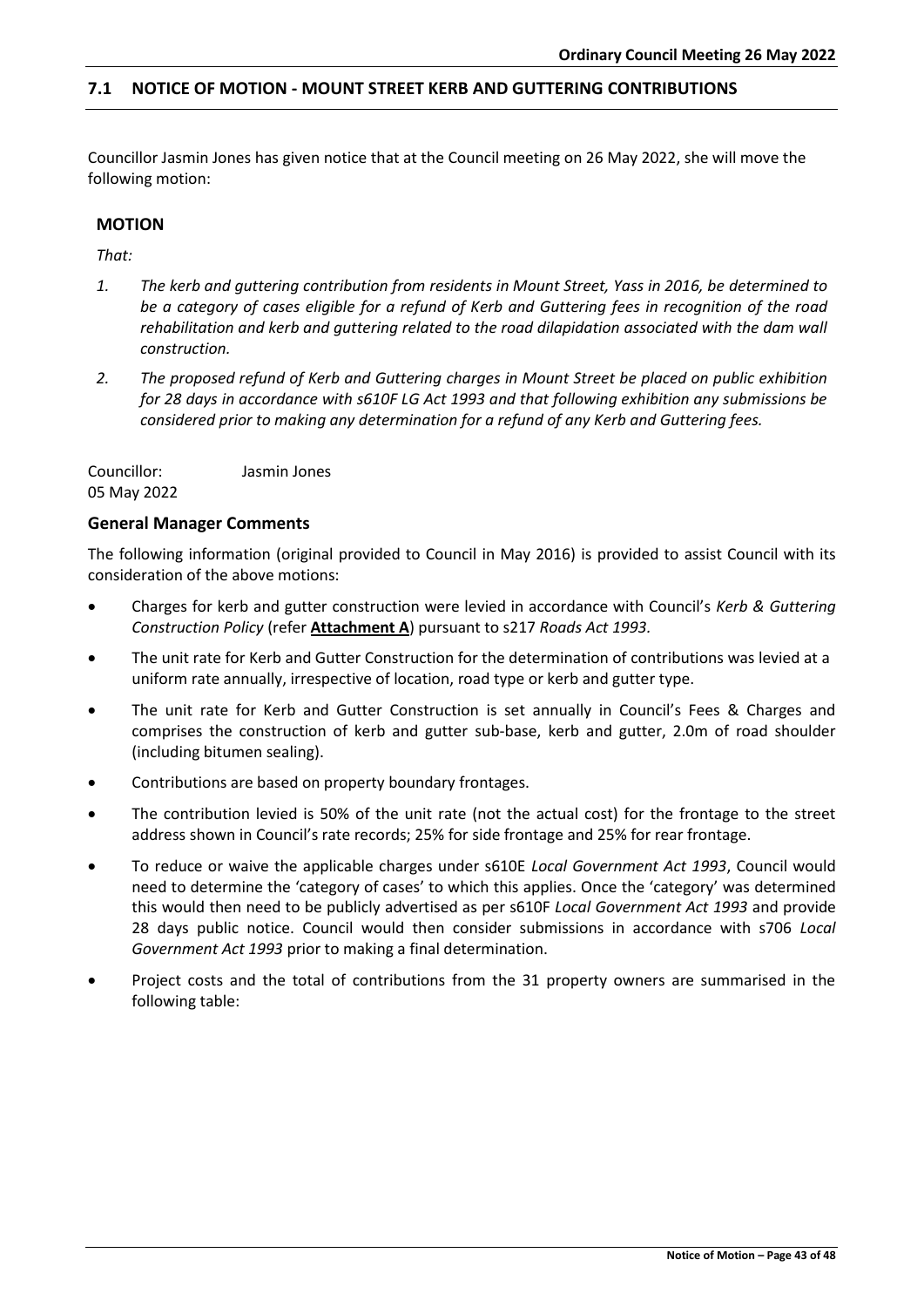| <b>Project Costs</b>                 |           |           |  |  |  |
|--------------------------------------|-----------|-----------|--|--|--|
| <b>Kerb and Gutter Costs</b>         | \$194,145 |           |  |  |  |
| <b>Road Costs</b>                    | \$83,205  |           |  |  |  |
| <b>Total</b>                         |           | \$277,350 |  |  |  |
| <b>Funding Source</b>                |           |           |  |  |  |
| Roads to Recovery                    |           | \$80,000  |  |  |  |
| <b>Kerb and Gutter Contributions</b> |           |           |  |  |  |
| Mount Street - Ford to O'Brien       | \$34,286  |           |  |  |  |
| Mount Street - O'Brien to Hovell     | \$34,081  |           |  |  |  |
| O'Brien Street                       | \$15,663  | \$84,030  |  |  |  |
|                                      |           |           |  |  |  |
| Rates Revenue                        |           | \$113,320 |  |  |  |
| Total                                |           | \$277,350 |  |  |  |

Notes: Cost per lineal m for K&G = \$196.15

- Over the past 20 plus years there has been no variance from the Council Policy of 50% (25% for sideage) where Council constructs new kerb and gutter in an existing street.
- An informal information evening on the Yass Dam Raising was held on 29 September 2011 where those interested in the dam project were able to ask questions of Council staff and the contractor.
- The claim from community feedback is that Council indicated at the information evening, that this cost would be covered however this is not supported by any current or former staff members involved in the project. There is no documentation supporting the claims that the kerb and gutter would be provided at no charge.
- The Yass Dam Raising Review of Environmental Factors included information that Council would upgrade Mount Street from Ford Street to Hovell Street (including kerb and gutter) following completion of the dam construction works.
- There is no nexus between the construction of the dam and the requirement to install kerb and gutter in Mount Street so kerb and gutter works cannot be funded from the Water Fund.
- Council engineers inspected the kerb and gutter at the time and noted that there is some cracking in the kerb, some 'scoring' along sections of the gutter caused during construction and some bitumen overflow onto the edge of the gutter at some locations. These defects are a blemish on the quality of the finished product but were not deemed to represent any significant structural defects that warrant rectification.

The refund of the residents' contributions totals \$84,030. This would need to be taken from a Reserve Fund or included in the 2022/23 budget (which would increase the projected deficit).

Two key issues to consider are:

- Whether this will cause a precedent that would lead to further requests for kerb and guttering refunds for other past work completed by Council.
- How would we deal with future kerb and guttering work.

**ATTACHMENTS:** A. Kerb & Guttering Construction Policy 2011 *(Under Separate Cover)* [⇨](../../../RedirectToInvalidFileName.aspx?FileName=CO_26052022_ATT_670_EXCLUDED.PDF#PAGE=494)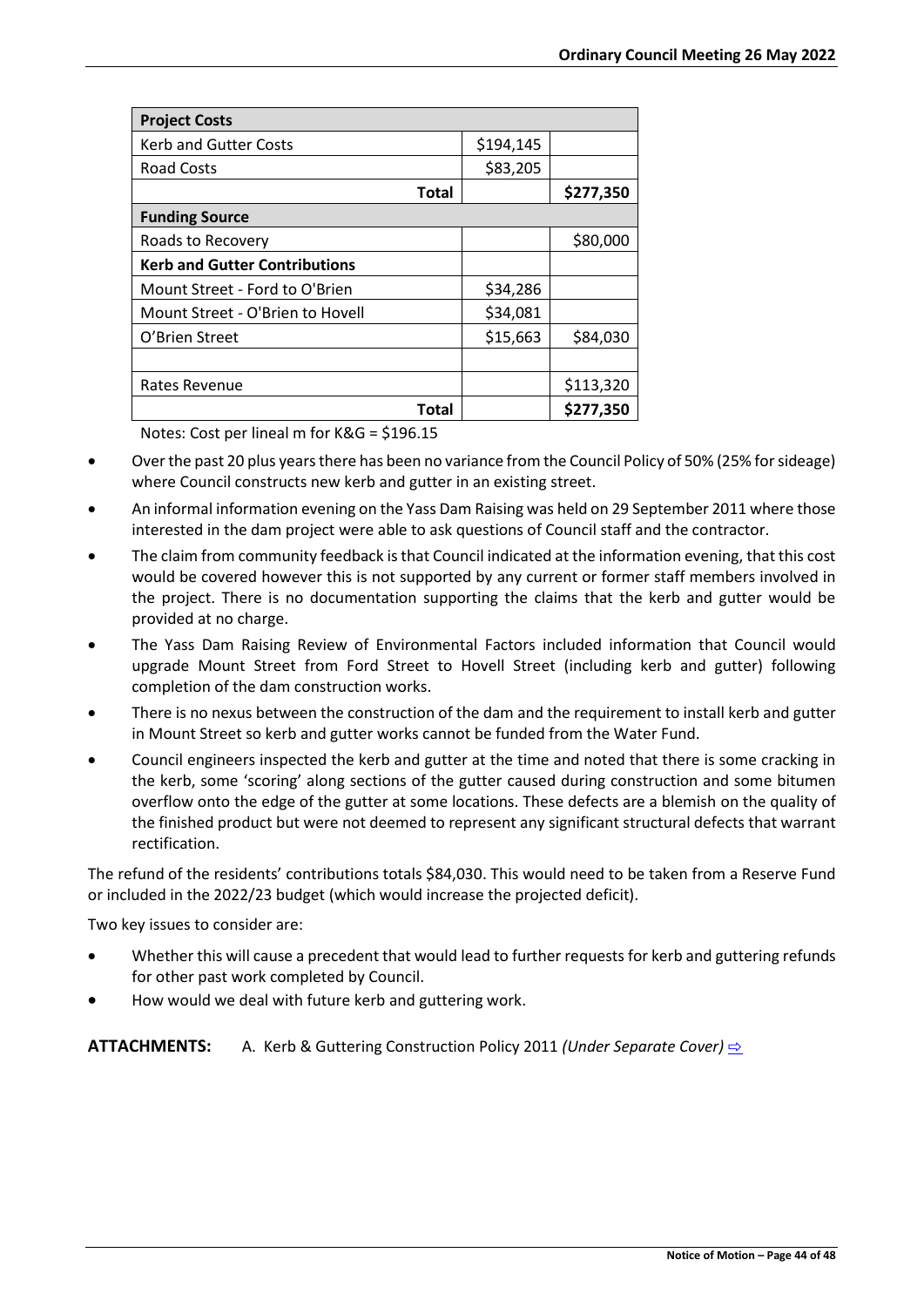# <span id="page-44-0"></span>**7.2 NOTICE OF MOTION - REGIONAL HEALTH SERVICES**

Councillor Cayla Pothan has given notice that at the Council meeting on 26 May 2022, she will move the following motion.

#### **MOTION**

*That:*

- *1. Council write to the Local Government NSW and the Canberra Region Joint Organisation seeking support from the Federal and State Governments by writing to the Prime Minister, Federal Health Minister, NSW Premier, NSW Health Minister, NSW Minister for Rural Health, State Members and NSW Federal Members to support the findings and recommendations of the Parliamentary Portfolio Committee No 2 into health outcomes and access to health and hospital services in rural, regional and remote NSW.*
- *2. Council also write to the State Member for Goulburn and Federal Member for Eden Monaro seeking support the findings and recommendations of the Parliamentary Portfolio Committee No 2 into health outcomes and access to health and hospital services in rural, regional and remote NSW.*

#### **Reasons:**

Rural Councils are experiencing a decline in local health care services in particular the lack of doctors on duty, lack of specialist services leading to increased travel distances to access specialist services and increased wait times and a lack of support services to health such as ambulances. This has been confirmed in the recent release of the findings and recommendations of *the* Parliamentary Portfolio Committee No 2 into health outcomes and access to health and hospital services in rural, regional and remote NSW

The motion seeks to build on the previous Mayoral Minutes and keeps the pressure on our State and Federal members.

Councillor: Cayla Pothan

05 May 2022

#### **General Manager Comments**

The motion is consistent with Council's submission into the inquiry by the Parliamentary Portfolio Committee into health outcomes and access to health and hospital services in rural, regional and remote NSW as well as previous resolutions of Council in relation to Mayoral Minutes at the February and March 2022 Council meetings.

**ATTACHMENTS:** Nil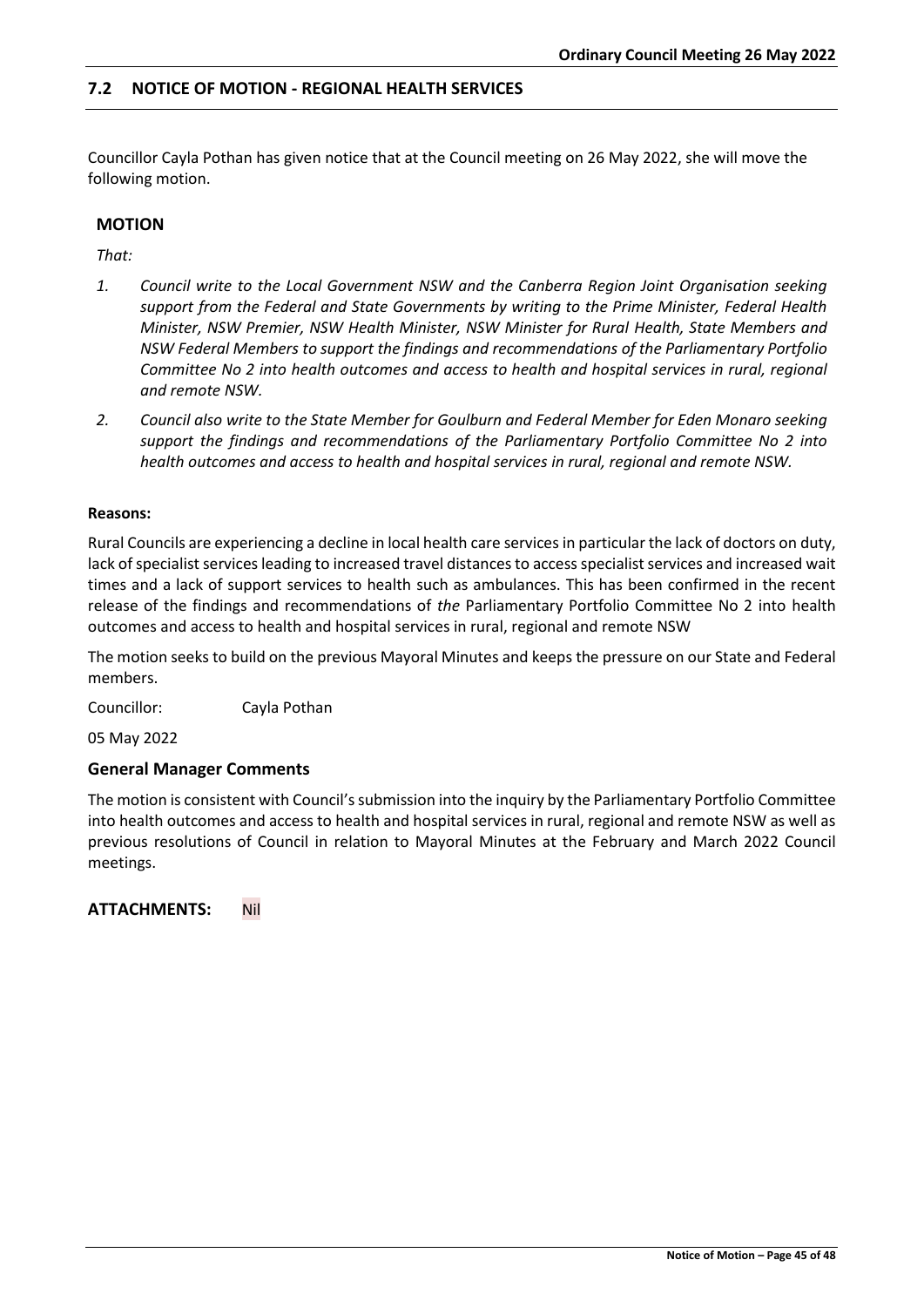# <span id="page-45-0"></span>**9.1 MINUTES OF THE TRAFFIC MANAGEMENT COMMITTEE HELD ON 4 MAY 2022**

# **REPORT**

The minutes of the Traffic Management Committee meeting held on 4 May 2022 are included in **Attachment A**.

From these minutes there are two items which covers a matter that:

- Requires expenditure not provided for in the current Operational Plan
- Involves a variation to a Council policy
- Is contrary to a previous decision or position of Council
- Relates to a matter which requires Council to form a view or adopt a position
- Deals with a matter of specific interest

The Committee recommends in principle support be provided to install a stop sign at the intersection of Red Hill Road and Bowning Road, Bowning.

The second recommendation relates to an approval for the Sutton Market.

# **RECOMMENDATION**

*That the minutes of the Traffic Management Committee meeting held on 4 May 2022 be noted and adopt the following recommendations:*

# *Item 9.1 - Safety Concerns intersection Red Hill Road and Bowning Road Bowning*

*That the Committee give in principle support to install a 'stop sign' and any required line-marking, at the intersection of Red Hill Road and Bowning Roads, Bowning*

# *Item 9.2 - Sutton Markets*

*That the Sutton Country Markets be approved subject to the following conditions:*

- *1. The organiser is to supply Council with a copy of the current Public Liability Insurance for the event with a minimum \$20,000,000 indemnity. Transport for NSW, NSW Police and Yass Valley Council are to be identified on the insurance document as "interested parties" or equivalent*
- *2. The event organiser is to arrange for an appropriately certified Traffic Management Plan (TMP) and associate Traffic Guidance Scheme (TGS) to be prepared*

*Note: Information shall be provided on any signs, detours and traffic changes, specifically how the traffic management will actually work*

*Note: Management of vehicles exiting Majura Lane and turning onto Bywong Street shall be addressed*

- *3. The event organiser implement the TMP and associated TGS*
- *4. The event organiser is to arrange the supply and installation/removal of appropriate signs etc. identified in the TMP and associated TGS. All personnel involved must be appropriate accredited*
- *5. The event organiser is to provide safe pedestrian access plan*

*Note: This shall demonstrate the safe pedestrian access for people who have parked near Sutton Primary School, crossing Bywong Street*

- *6. The event organiser is responsible for directly notifying all residents that may be affected by the approved events as soon as possible*
- *7. Event marshals, event participants etc. will at all times obey the provisions of NSW Transport Legislation*
- *8. The event organiser is to ensure any local traffic, emergency services vehicles, etc, can safely and efficiently access/egress any property impacted*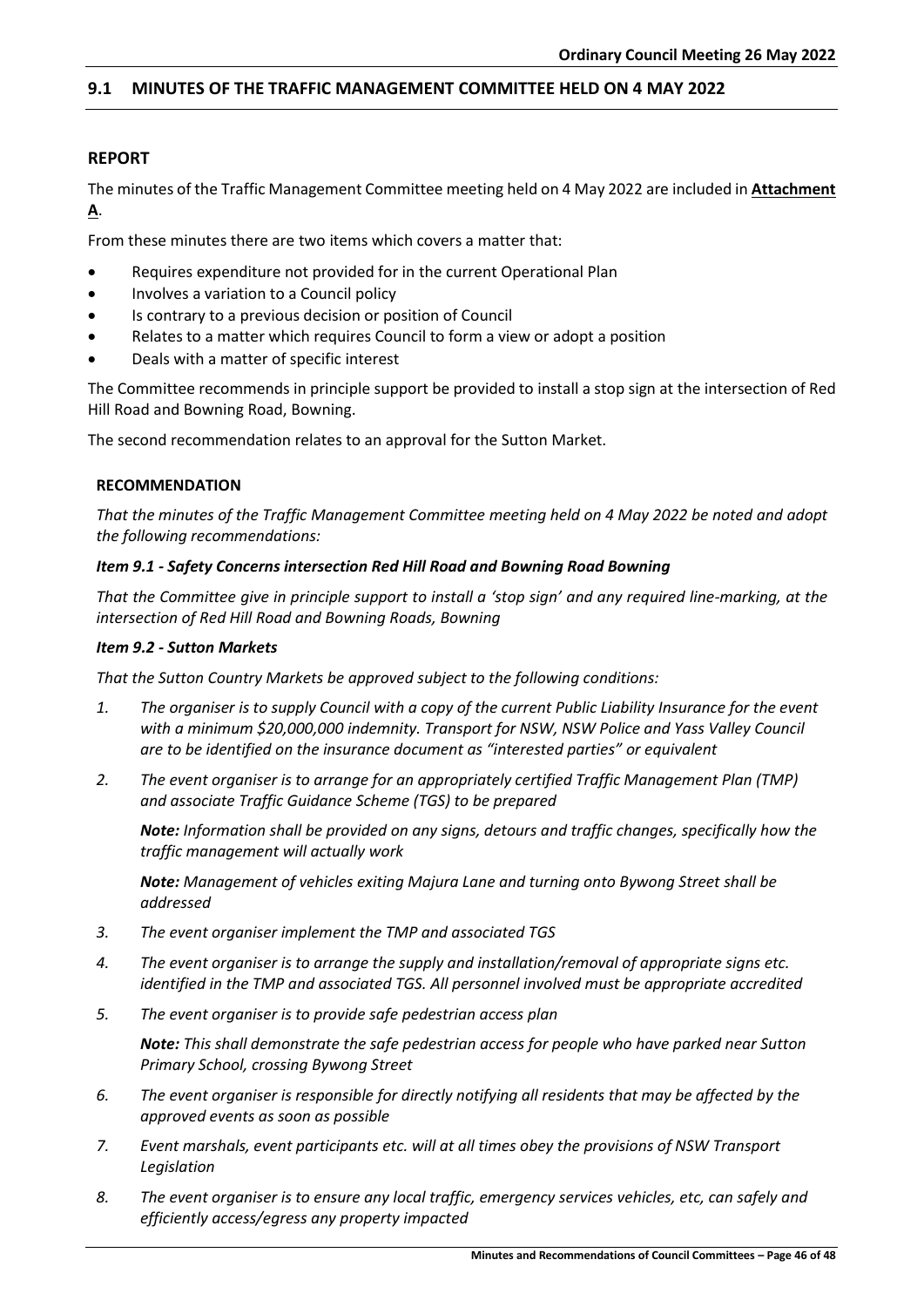- *9. The event organiser is responsible for ensuring that car parking and traffic movements are to be monitored and supervised for the safety of pedestrians and other vehicles*
- *10. Event organisers, event marshals, volunteers, event participants, etc, are to take all possible actions to minimise the effect of the event on the non-event community, throughout the event*
- *11. Event organisers shall comply with the above conditions and the undertakings. Failure to comply will immediately void this approval*

**ATTACHMENTS:** A. Traffic Management Committee Minutes 4 May 2022 *(Under Separate Cover)* <del>⊵</del>